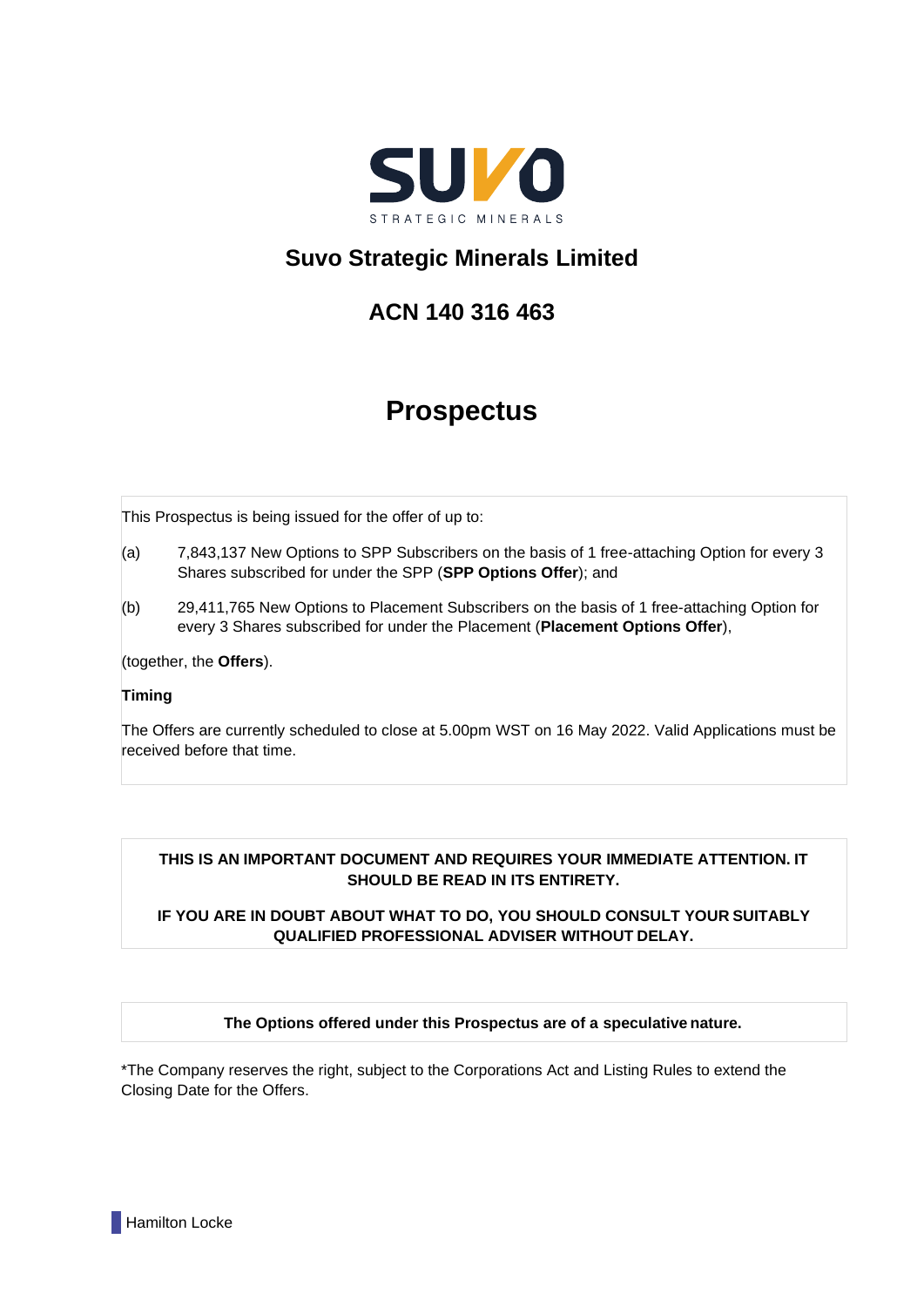# **Table of Contents**

|    | <b>Important Information</b>            | $\mathbf{2}$ |
|----|-----------------------------------------|--------------|
|    | <b>Corporate Directory</b>              | 5            |
|    | <b>Indicative Timetable</b>             | 6            |
|    | <b>Investment Overview</b>              | 7            |
| 1. | <b>Details of the Offers</b>            | 13           |
| 2. | <b>Application for New Options</b>      | 16           |
| 3. | <b>Effect of the Offers</b>             | 17           |
| 4. | <b>Risk Factors</b>                     | 20           |
| 5. | <b>Additional information</b>           | 28           |
| 6. | <b>Directors' Statement and Consent</b> | 38           |
| 7. | <b>Definitions</b>                      | 39           |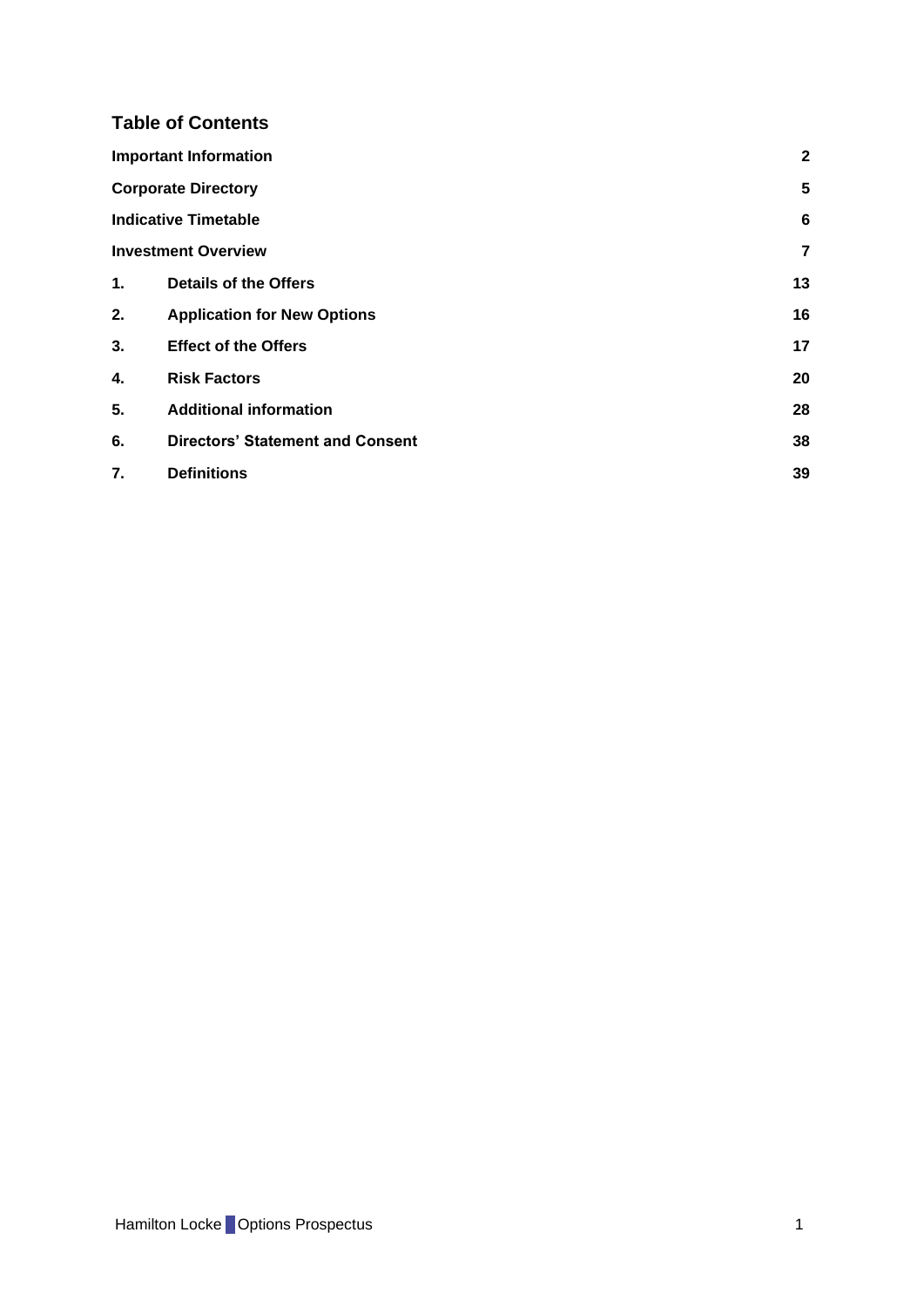# <span id="page-2-0"></span>**Important Information**

# **Prospectus**

This Prospectus is dated 3 May 2022 and was lodged with the ASIC on that date with the consent of all Directors.

Neither ASIC nor ASX (or their respective officers) take any responsibility for the contents of this Prospectus or the merits of the investment to which this Prospectus relates.

# **Expiry date**

This Prospectus expires at 5:00pm (WST) on the date which is 13 months after the Prospectus Date and no Securities will be issued on the basis of this Prospectus after this expiry date.

# **Not investment advice**

The information in this Prospectus is not financial product advice and does not take into account your investment objectives, financial situation or particular needs. It is important that you read this Prospectus in its entirety and seek professional advice where necessary.

No person is authorised to give any information or to make any representation in connection with the Offers, other than as is contained in this Prospectus. Any information or representation not contained in this Prospectus should not be relied on as having been made or authorised by the Company or the Directors in connection with the Offers.

# **Speculative investment**

The Securities offered pursuant to this Prospectus should be considered highly speculative. There is no guarantee that the Securities offered pursuant to this Prospectus will make a return on the capital invested, that dividends will be paid or that there will be an increase in the value of the Securities in the future.

Prospective investors should carefully consider whether the Securities offered pursuant to this Prospectus are an appropriate investment for them in light of their personal circumstances, including their financial and taxation position. Refer to Section [4](#page-20-0) for details relating to the key risks applicable to an investment in the Company's Securities.

# **Copies of the Prospectus and Application Forms**

This Prospectus may be made available in electronic form. Persons having received a copy of the Prospectus in electronic form, or other prospective investors may obtain a paper copy of this Prospectus and the relevant Application Form (free of charge) from the offices of the Company before the Closing Date by contacting the Company. Contact details for the Company are detailed in the Corporate Directory.

The Offers constituted by this Prospectus are only available to persons receiving this Prospectus and an Application Form within Australia, or, subject to the provisions outlined in Section [1.8.](#page-14-0)

Applications will only be accepted on the relevant Application Form attached to, or accompanying, this Prospectus. The Corporations Act prohibits any person from passing on to another person an Application Form unless it is accompanied by or attached to a complete and unaltered copy of this Prospectus.

Prospective investors wishing to subscribe for Securities under the Offers should complete the relevant Application Form. If you do not provide the information required on the relevant Application Form, the Company may not be able to accept or process your Application.

# **No cooling-off rights**

Cooling-off rights do not apply to an investment in Securities issued under this Prospectus. This means that, in most circumstances, you cannot withdraw your Application once it has been accepted.

# **Website**

No document or information included on the Company's website is incorporated by reference into this Prospectus.

# **Foreign investors**

No action has been taken to register or qualify the Securities the subject of this Prospectus or the Offers, or otherwise to permit the Offers, in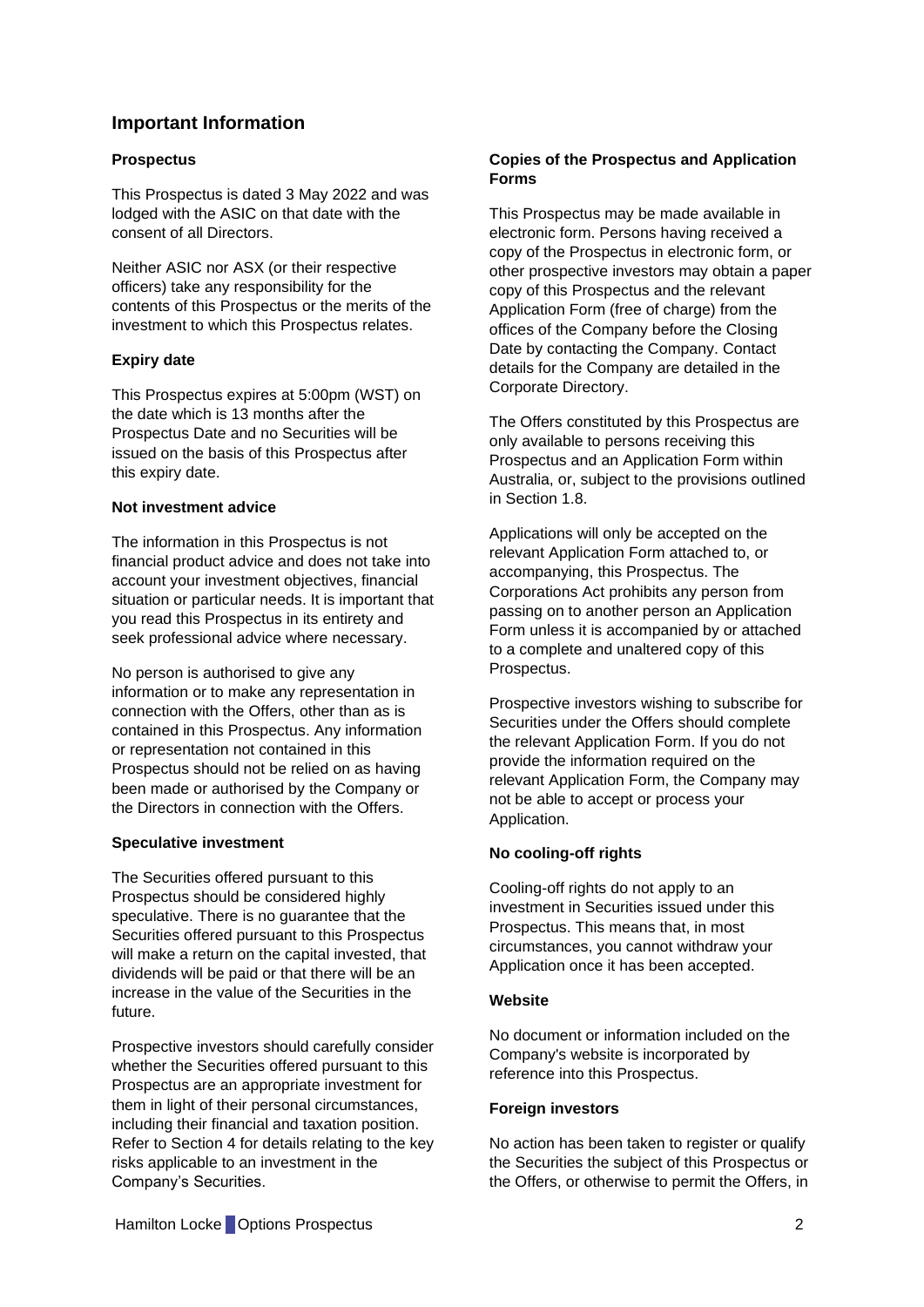any jurisdiction outside Australia. Subject to the provisions outlined in Section [1.8,](#page-14-0) certain persons resident in New Zealand are eligible to participate in the Offers. The distribution of this Prospectus in jurisdictions outside of Australia may be restricted by law and persons who come into possession of this Prospectus outside of Australia should seek advice on and observe any such restrictions. Any failure to comply with such restrictions may constitute a violation of applicable securities laws. This Prospectus does not constitute an offer of Securities in any jurisdiction where, or to any person to whom, it would be unlawful to issue this Prospectus.

By subscribing for Securities under any of the Offers you are representing that you are purchasing as principal and are resident in Australia or are a New Zealand resident that is eligible to participate in the Offers as set forth herein.

#### **Target Market Determination**

In accordance with the design and distribution obligations under the Corporations Act, the Company has determined the target market for the offer of the New Options issued under this Prospectus. The Company will only distribute this Prospectus to those investors who fall within the target market determination (**TMD**) as set out on the Company's website (www.suvo.com.au/). By making an application under the Offers, you warrant that you have read and understood the TMD and that you fall within the target market set out in the TMD.

#### **Using this Prospectus**

Persons wishing to subscribe for Securities offered by this Prospectus should read this Prospectus in its entirety in order to make an informed assessment of the assets and liabilities, financial position and performance, profits and losses, and prospects of the Company and the rights and liabilities attaching to the Securities offered pursuant to this Prospectus. If persons considering subscribing for Securities offered pursuant to this Prospectus have any questions, they should consult their stockbroker, solicitor, accountant or other professional adviser for advice.

#### **Privacy statement**

By completing and returning an Application Form, you will be providing personal information directly or indirectly to the Company, the Share Registry, and related bodies corporate, agents, contractors and third party service providers of the foregoing (**Collecting Parties**). The Collecting Parties will collect, hold and use that information to assess your Application, service your needs as a security holder and to facilitate distribution payments and corporate communications to you as a security holder.

By submitting an Application Form, you authorise the Company to disclose any personal information contained in your Application Form (**Personal Information**) to the Collecting Parties where necessary, for any purpose in connection with the Offers, including processing your Application and complying with applicable law, the Listing Rules, the ASX Settlement Operating Rules and any requirements imposed by any applicable regulatory authority.

If you do not provide the information required in the relevant Application Form, the Company may not be able to accept or process your Application.

If the Offers are successfully completed, your Personal Information may also be used from time to time and disclosed to persons inspecting the register of security holders, including bidders for your securities in the context of takeovers, regulatory authorities, authorised securities brokers, print service providers, mail houses and the Share Registry.

Any disclosure of Personal Information made for the above purposes will be on a confidential basis and in accordance with the *Privacy Act 1988* (Cth) and all other legal requirements. If obliged to do so by law or any public authority, Personal Information collected from you will be passed on to third parties strictly in accordance with legal requirements. Once your Personal Information is no longer required, it will be destroyed or de-identified. As at the Prospectus Date, the Company does not anticipate that Personal Information will be disclosed to any overseas recipient.

Subject to certain exemptions under law, you may have access to Personal Information that the Collecting Parties hold about you and seek correction of such information. Access and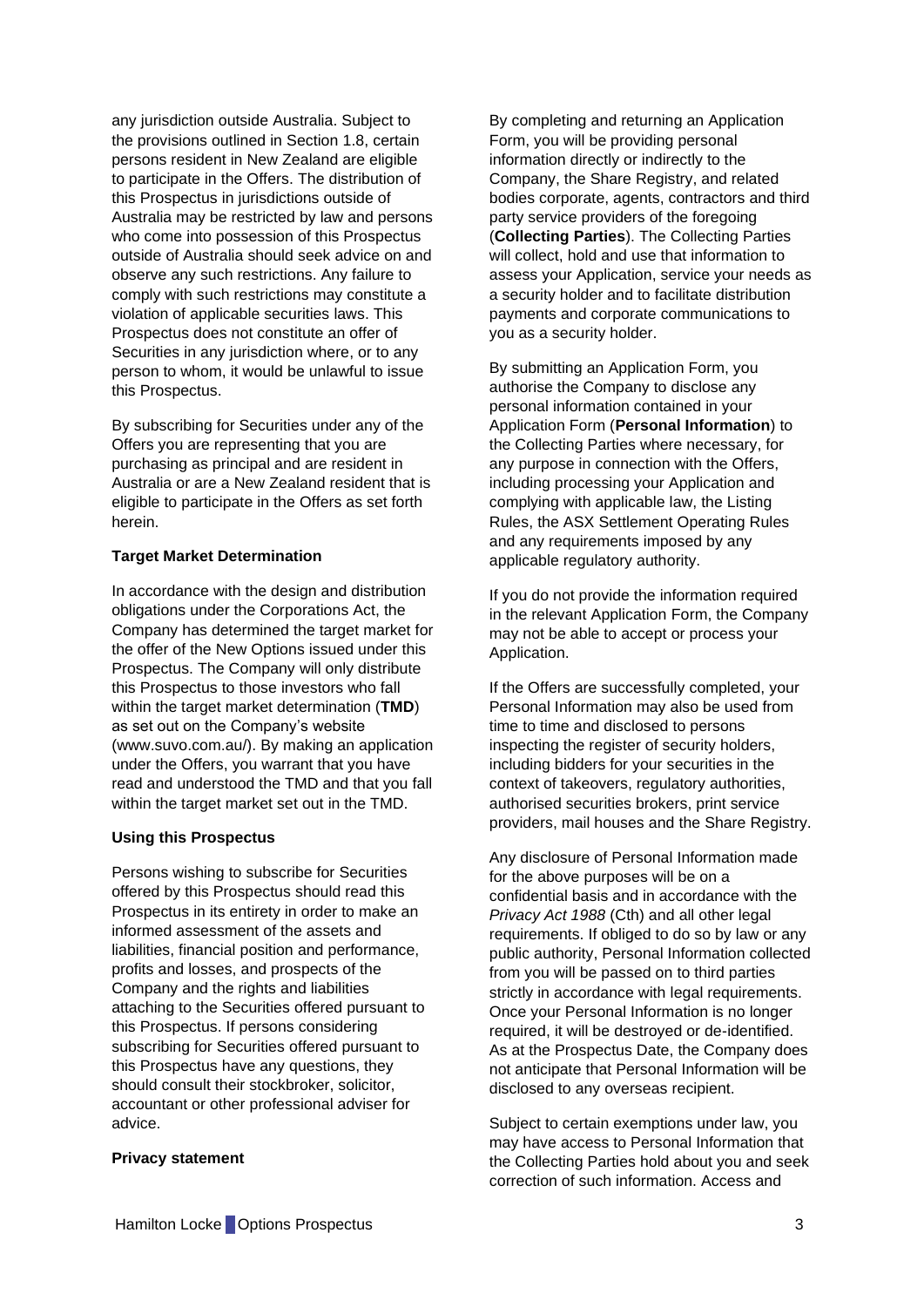correction requests, and any other queries regarding this privacy statement, must be made in writing to the Share Registry at the address set out in the Corporate Directory of this Prospectus. A fee may be charged for access.

#### **Forward-Looking Statements**

This Prospectus contains forward-looking statements which are identified by words such as "believes", "estimates", "expects", "targets", "intends", "may", "will", "would", "could", or "should" and other similar words that involve risks and uncertainties.

These statements are based on an assessment of present economic and operating conditions, and on a number of assumptions regarding future events and actions that, as at the Prospectus Date, are expected to take place.

Such forward-looking statements are not guarantees of future performance and involve known and unknown risks, uncertainties, assumptions and other important factors, many of which are beyond the control of the Company, the Directors and management of the Company. Key risk factors associated with an investment in the Company are detailed in Section [4.](#page-20-0) These and other factors could cause actual results to differ materially from those expressed in any forward-looking statements.

The Company has no intention to update or revise forward-looking statements, or to publish prospective financial information in the future, regardless of whether new information, future events or any other factors affect the information contained in this Prospectus, except where required by law.

The Company cannot and does not give assurances that the results, performance or achievements expressed or implied in the forward-looking statements contained in this Prospectus will actually occur and investors are cautioned not to place undue reliance on these forward-looking statements.

#### **Currency**

All financial amounts contained in this Prospectus are expressed as Australian currency unless otherwise stated. Conversions may not reconcile due to rounding. All references to "\$" or "A\$" are references to Australian dollars.

#### **Time**

All references to time in this Prospectus are references to WST, being the time in Perth, Western Australia, unless otherwise stated.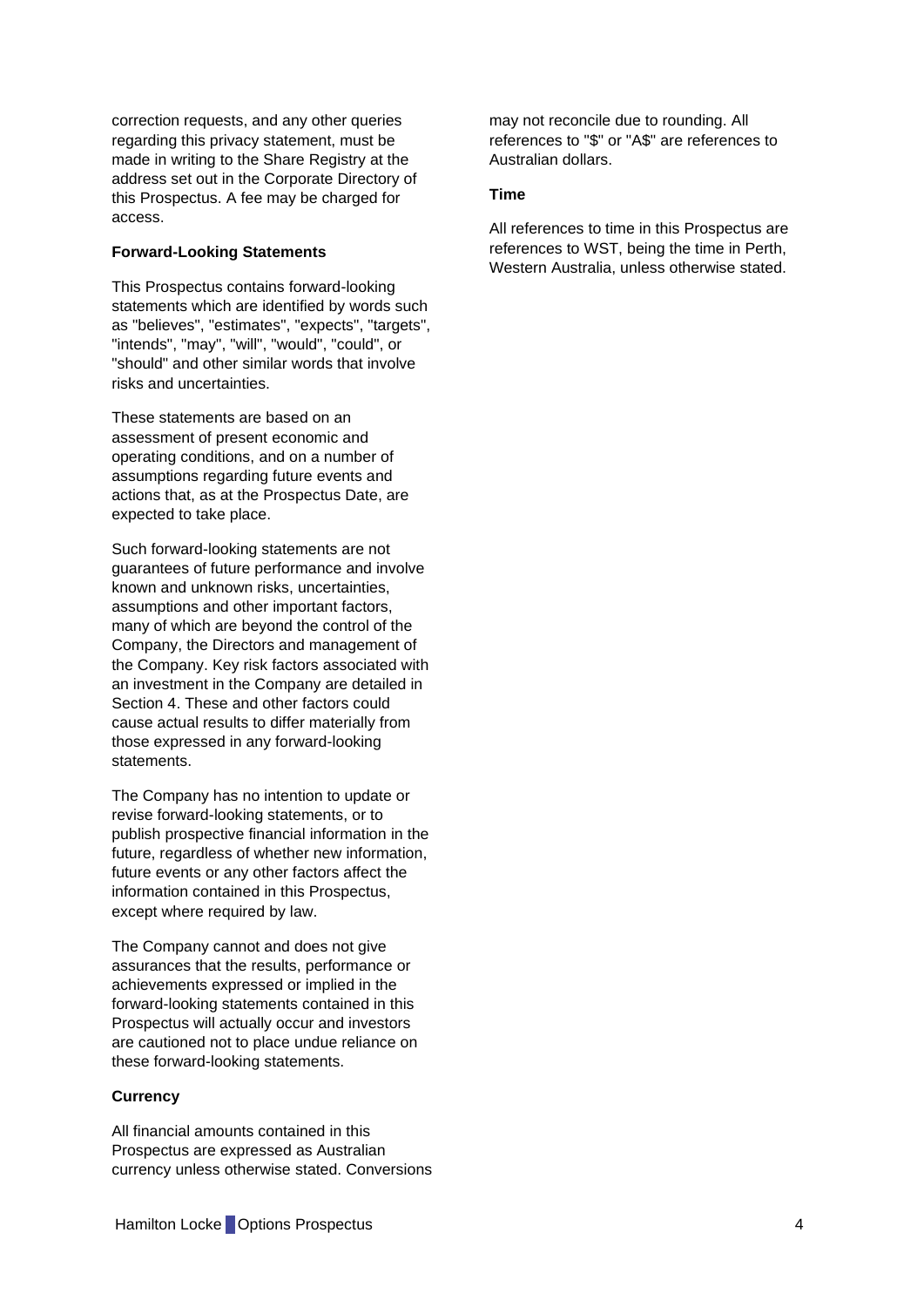# <span id="page-5-0"></span>**Corporate Directory**

| <b>Directors</b>                                                                                                                 |                                                                                                                                                       |
|----------------------------------------------------------------------------------------------------------------------------------|-------------------------------------------------------------------------------------------------------------------------------------------------------|
| Hendrik (Henk) Ludik                                                                                                             | Non-Executive Chairman                                                                                                                                |
| Aaron Banks                                                                                                                      | <b>Executive Director</b>                                                                                                                             |
| Dr Ian Wilson                                                                                                                    | Non-Executive Director                                                                                                                                |
| <b>Oliver Barnes</b>                                                                                                             | Non-Executive Director                                                                                                                                |
| <b>Company Secretary</b>                                                                                                         |                                                                                                                                                       |
| Chris Achurch                                                                                                                    |                                                                                                                                                       |
| <b>Registered and Principal Office</b>                                                                                           | <b>Share Registry</b>                                                                                                                                 |
| Level 11<br>40 The Esplanade<br>Perth WA 6000<br>Phone: +61 (8) 9389 4495<br>Email: info@suvo.com.au<br>Website: www.suvo.com.au | Automic Group<br>Level 5<br>191 St Georges Terrace<br>Perth WA 6000<br>Phone:<br>1300 288 664 (within Australia)<br>+61 (2) 9698 5414 (international) |
| Auditor*                                                                                                                         | <b>Solicitors</b>                                                                                                                                     |
| <b>RSM Australia Partners</b><br>Level 32<br><b>Exchange Tower</b><br>2 The Esplanade Perth WA 6000                              | <b>Hamilton Locke</b><br><b>Central Park Building</b><br>Level 27, 152 - 158 St Georges Terrace<br>Perth WA 6000                                      |
| <b>ASX Code: SUV</b>                                                                                                             |                                                                                                                                                       |

\* These entities are included for information purposes only. They have not been involved in the preparation of this Prospectus.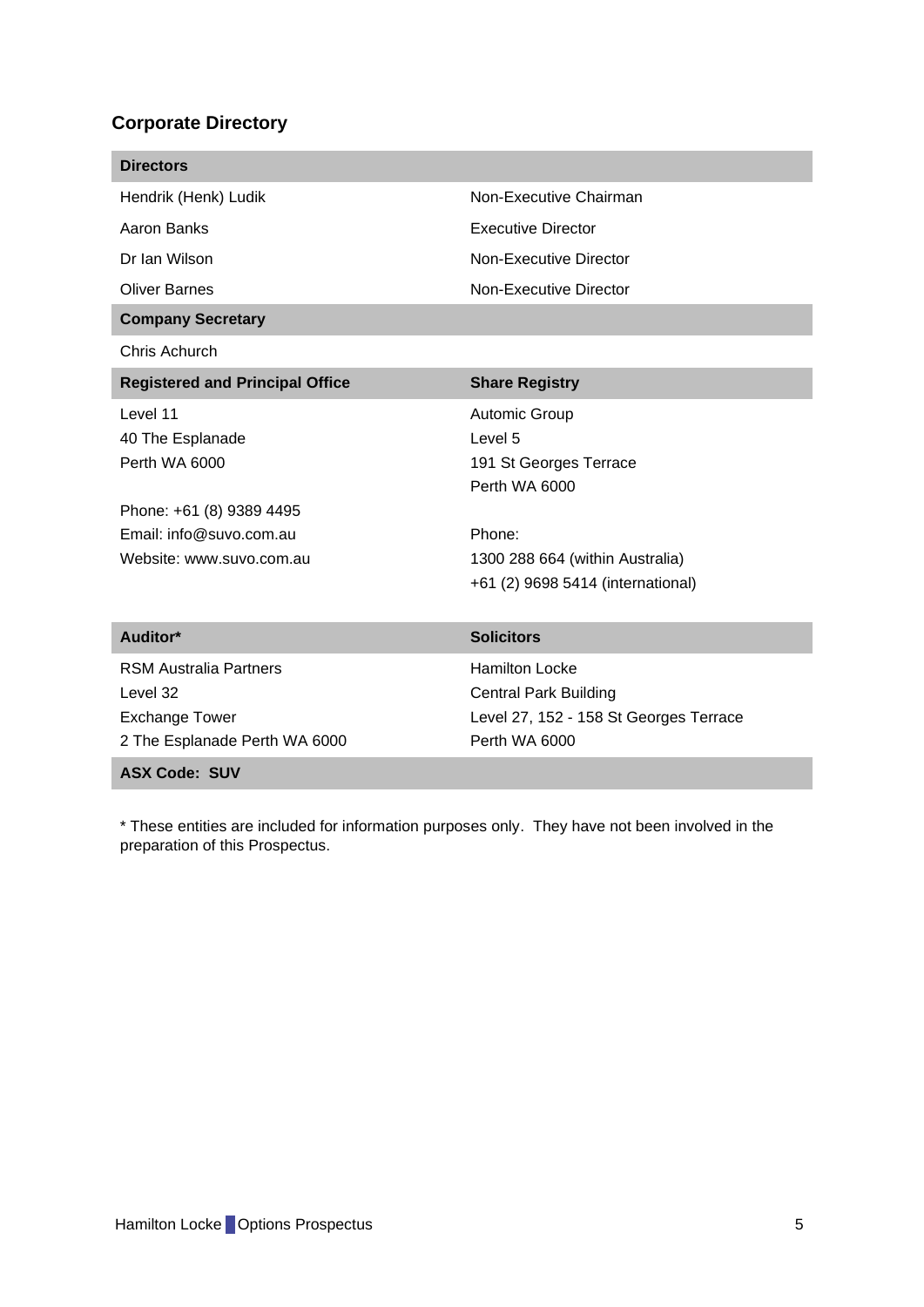# <span id="page-6-0"></span>**Indicative Timetable**

| <b>Event</b>                          | Date          |
|---------------------------------------|---------------|
| Record Date for the SPP               | 4 March 2022  |
| Announcement of Placement and SPP     | 7 March 2022  |
| <b>Issue of Placement Shares</b>      | 14 March 2022 |
| Despatch of SPP Offer Booklet         | 17 March 2022 |
| Opening date of SPP                   | 18 March 2022 |
| Closing date of SPP                   | 29 April 2022 |
| Announcement of results of SPP        | 2 May 2022    |
| <b>Issue of SPP Shares</b>            | 3 May 2022    |
| Commencement of trading of SPP Shares | 4 May 2022    |
| Despatch of Prospectus                | 4 May 2022    |
| <b>Opening Date</b>                   | 5 May 2022    |
| <b>Closing Date</b>                   | 16 May 2022   |
| <b>Issue of New Options</b>           | 17 May 2022   |

## **Note**

\* The dates and times noted above are indicative only and subject to change. Any material changes will be notified by the Company to ASX. The Company reserves the right to amend any or all of these dates and times, including amending the Closing Date of the Offers, without prior notice subject to the Corporations Act, the Listing Rules and other applicable laws.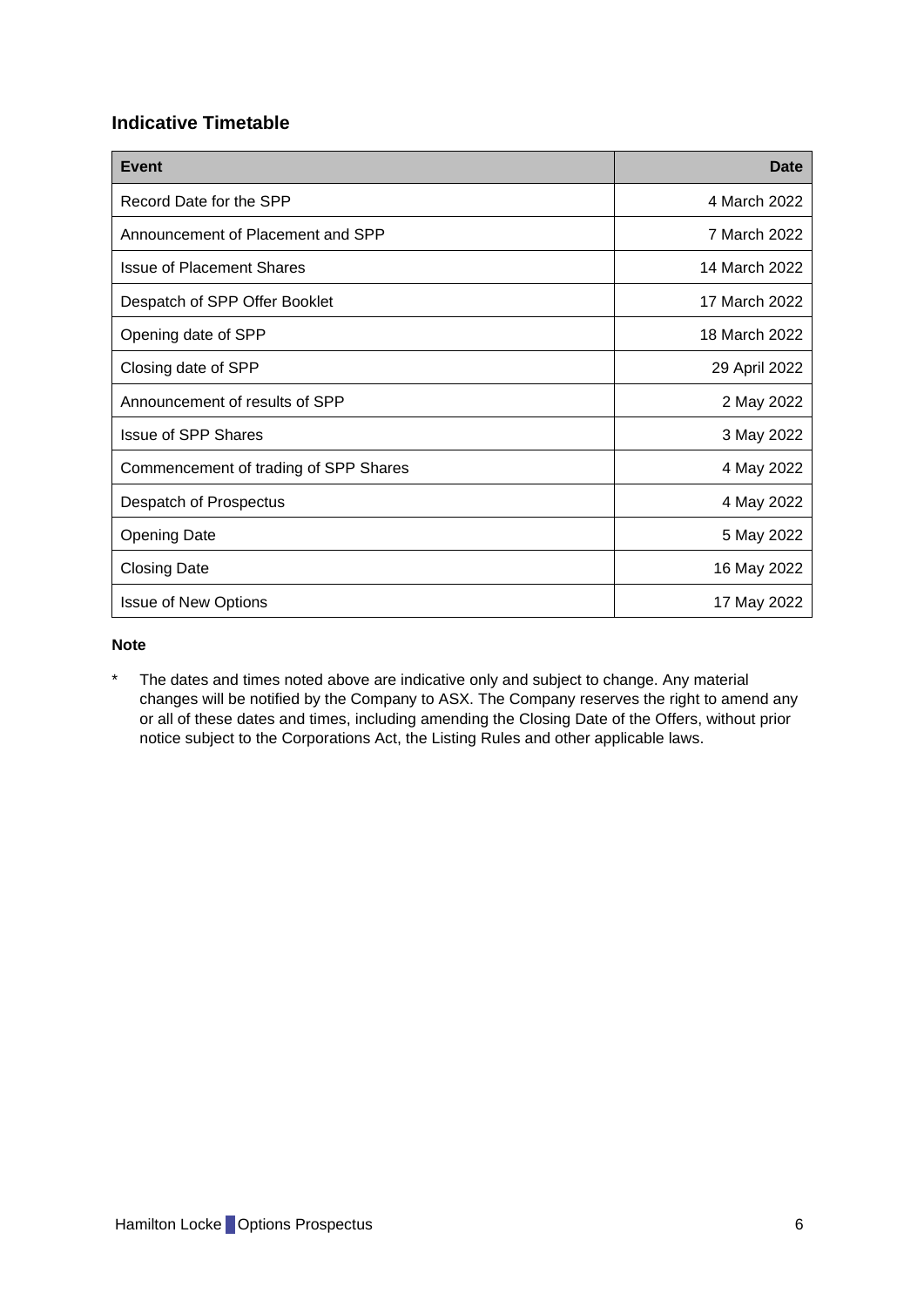# <span id="page-7-0"></span>**Investment Overview**

This Section is intended to highlight key information for potential investors. It is an overview only, and is not intended to replace the Prospectus. Potential investors should read the Prospectus in full before deciding to invest in New Options.

| <b>Key Information</b>                                                                                                                                                                                                                                                                                                                                                                                                                                                                                                                                                                                                                                             | <b>Further</b><br><b>Information</b> |
|--------------------------------------------------------------------------------------------------------------------------------------------------------------------------------------------------------------------------------------------------------------------------------------------------------------------------------------------------------------------------------------------------------------------------------------------------------------------------------------------------------------------------------------------------------------------------------------------------------------------------------------------------------------------|--------------------------------------|
| <b>Transaction specific prospectus</b>                                                                                                                                                                                                                                                                                                                                                                                                                                                                                                                                                                                                                             |                                      |
| This Prospectus is a transaction specific prospectus for an offer of options to<br>acquire continuously quoted securities (as defined in the Corporations Act)<br>and has been prepared in accordance with Section 713 of the Corporations<br>Act. It does not contain the same level of disclosure as an initial public<br>offering prospectus. In making representations in this Prospectus regard has<br>been had to the fact that the Company is a disclosing entity for the purposes<br>of the Corporations Act and certain matters may reasonably be expected to<br>be known to investors and professional advisers whom potential investors<br>may consult. |                                      |
| <b>The Offers</b>                                                                                                                                                                                                                                                                                                                                                                                                                                                                                                                                                                                                                                                  | Section 1.2                          |
| The Company is offering pursuant to this Prospectus, up to a total of<br>37,254,902 New Options exercisable at \$0.15 each and expiring on 30 June<br>2023 as follows:                                                                                                                                                                                                                                                                                                                                                                                                                                                                                             |                                      |
| (a) up to 7,843,137 New Options to Eligible Shareholders who<br>subscribed for SPP Shares under the SPP on the basis of 1 free-<br>attaching Option for every 3 Shares subscribed for under the SPP;<br>and                                                                                                                                                                                                                                                                                                                                                                                                                                                        |                                      |
| (b) 29,411,765 New Options to the participants in the Placement on the<br>basis of 1 free attaching Options for every 3 Shares subscribed for<br>under the Placement.                                                                                                                                                                                                                                                                                                                                                                                                                                                                                              |                                      |
| The New Options will be issued without Shareholder approval using the<br>Company's available 15% placement capacity under ASX Listing Rule 7.1.                                                                                                                                                                                                                                                                                                                                                                                                                                                                                                                    |                                      |
| No additional funds will be raised through the issue of the New Options under<br>the Offers.                                                                                                                                                                                                                                                                                                                                                                                                                                                                                                                                                                       |                                      |
| <b>Eligibility</b>                                                                                                                                                                                                                                                                                                                                                                                                                                                                                                                                                                                                                                                 | Section 1.2                          |
| Only parties to whom were issued SPP Shares or Placement Shares are<br>eligible to participate in the SPP Options Offer and Placement Options Offer<br>respectively. An Application Form in respect of the SPP Options Offer or<br>Placement Options Offer will be issued to the SPP Subscribers or Placement<br>Participants together with a copy of this Prospectus.                                                                                                                                                                                                                                                                                             |                                      |
| What is the purpose of the Offers?                                                                                                                                                                                                                                                                                                                                                                                                                                                                                                                                                                                                                                 | Section 1.2                          |
| The primary purpose of the Offers is to remove the need for an additional<br>disclosure document to be issued upon the sale of any Shares that are issued<br>upon conversion of any New Options that are issued under the SPP Options<br>Offer or Placement Options Offer.                                                                                                                                                                                                                                                                                                                                                                                         |                                      |
| The Offers are being made such that the relief provided under ASIC<br>Corporations (Sale Offers That Do Not Need Disclosure) Instrument 2016/80<br>with respect to the on-sale provisions of section 707 of the Corporations Act<br>is available.                                                                                                                                                                                                                                                                                                                                                                                                                  |                                      |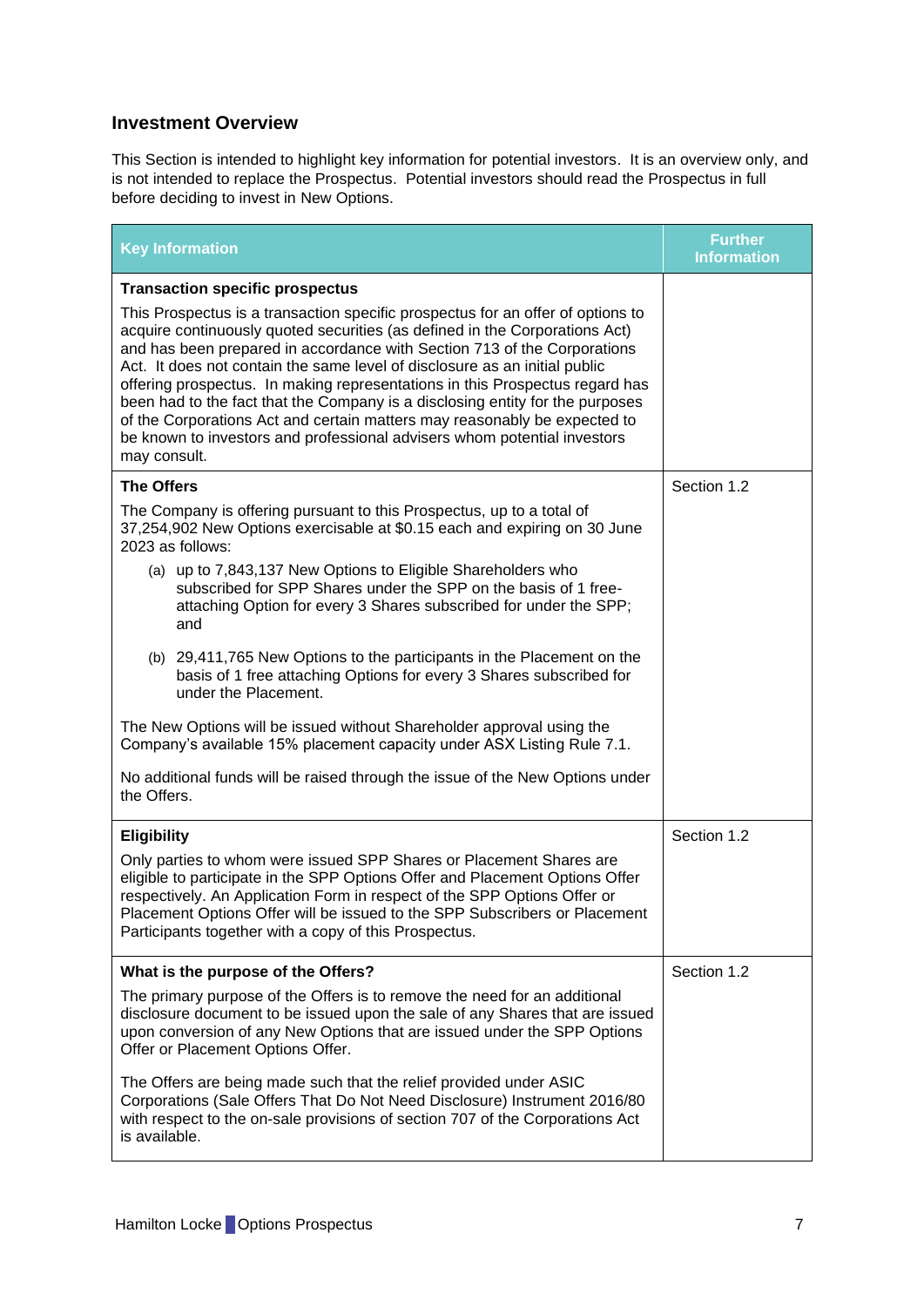| <b>Key Information</b>                                                                                                                                                                                                                                                                                                                                                                                                     | <b>Further</b><br><b>Information</b> |
|----------------------------------------------------------------------------------------------------------------------------------------------------------------------------------------------------------------------------------------------------------------------------------------------------------------------------------------------------------------------------------------------------------------------------|--------------------------------------|
| Specifically, if the New Options are issued with disclosure under this<br>Prospectus, then the Shares issued upon the exercise of any of the New<br>Options can be on-sold within 12 months of their issue, without a disclosure<br>document for the on-sale offer.                                                                                                                                                        |                                      |
| <b>Risk Factors</b>                                                                                                                                                                                                                                                                                                                                                                                                        | Section 4                            |
| Potential investors should be aware that subscribing for New Options in the<br>Company involves a number of risks. The key risk factors of which investors<br>should be aware are set out in Section 4, including (but not limited to) risks in<br>respect of:                                                                                                                                                             |                                      |
| Future earnings and capital requirements                                                                                                                                                                                                                                                                                                                                                                                   |                                      |
| The future capital requirements of the Company will depend on many<br>factors including its business development activities. The Company<br>believes its available cash and the net proceeds of the SPP and<br>Placement should be adequate to fund its activities and other<br>Company objectives in the short term as stated in this Prospectus.                                                                         |                                      |
| Any additional equity financing may be dilutive to Shareholders, may<br>be undertaken at lower prices than the current market price or may<br>involve restrictive covenants which limit the Company's operations<br>and business strategy. Debt financing, if available, may involve<br>restrictions on financing and operating activities.                                                                                |                                      |
| Although the Directors believe that additional capital can be obtained,<br>no assurances can be made that appropriate capital or funding, if and<br>when needed, will be available on terms favourable to the Company<br>or at all. If the Company is unable to obtain additional financing as<br>needed, it may impact on the development of the existing Projects,<br>and ultimately on the solvency of the Company.     |                                      |
| The Company may undertake additional offerings of Shares and of<br>Securities convertible into Shares in the future. The increase in the<br>number of Shares issued and outstanding and the possibility of sales<br>of such Shares may have a depressive effect on the price of Shares.<br>In addition, as a result of such additional Shares, the voting power of<br>the Company's existing Shareholders will be diluted. |                                      |
| <b>Mining licence renewal</b>                                                                                                                                                                                                                                                                                                                                                                                              |                                      |
| Each mining licence is for a specific term and carries with it annual<br>expenditure and reporting commitments, as well as other conditions<br>requiring compliance. Mining licences need to be renewed from time<br>to time. Consequently, the Company could lose title to or its interest<br>in these licences if licence conditions are not met or insufficient funds<br>are available to meet expenditure commitments. |                                      |
| Renewal is not automatic and there are a number of matters that<br>have to be taken into account when determining whether to grant or<br>refuse an application. In particular, mining must be occurring or have<br>occurred and continue, or restart, in the renewed term.                                                                                                                                                 |                                      |
| There remains a risk that any mining licences held or to be held by<br>the Company may not be renewed in a timely manner, may be<br>renewed subject to onerous or uncommercial conditions, or may not<br>be renewed at all. Any non-renewal of the mining licences will<br>adversely affect the financial position of the Company.                                                                                         |                                      |
| Sales margins, commodity prices and costs risks                                                                                                                                                                                                                                                                                                                                                                            |                                      |
| Sales are impacted by the market price of products sold which are<br>subject to market forces of supply and demand. Specifically, the                                                                                                                                                                                                                                                                                      |                                      |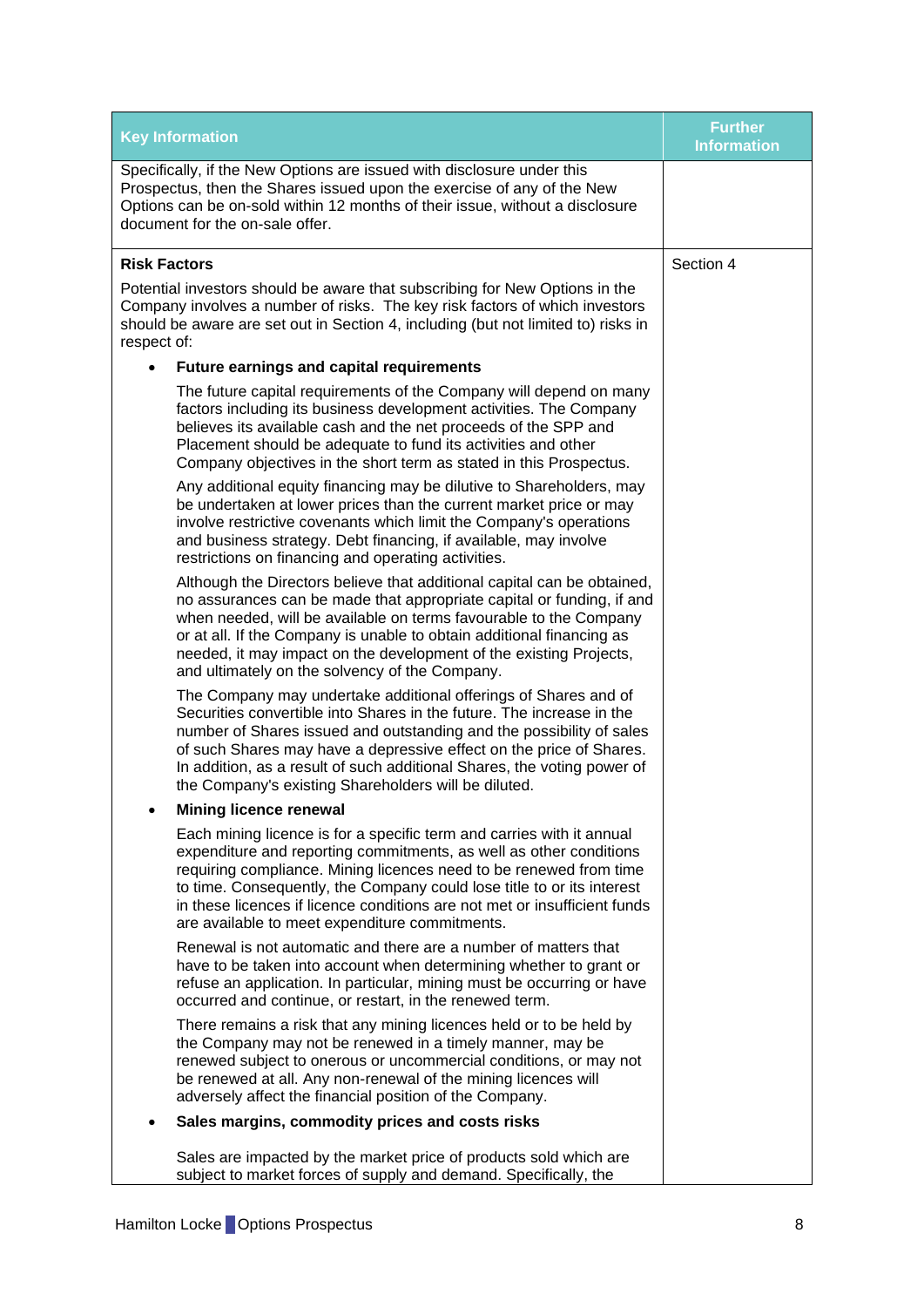| <b>Key Information</b>                            |                                                                                                                                                                                                                                                                                                                                                                                  | <b>Further</b><br><b>Information</b> |  |  |  |
|---------------------------------------------------|----------------------------------------------------------------------------------------------------------------------------------------------------------------------------------------------------------------------------------------------------------------------------------------------------------------------------------------------------------------------------------|--------------------------------------|--|--|--|
|                                                   | sales of kaolin are subject to global pricing patterns. Margins are also<br>impacted by the cost of inputs and the cost of financing.                                                                                                                                                                                                                                            |                                      |  |  |  |
| $\bullet$                                         | Mining and processing risks                                                                                                                                                                                                                                                                                                                                                      |                                      |  |  |  |
|                                                   | The prospects of the Company should be considered in light of the<br>risks, expenses and difficulties frequently encountered by operating<br>mining companies. The business of production, by its nature,<br>contains elements of significant risk with no guarantee of success.<br>Ultimate and continuous success of these activities is dependent on<br>many factors such as: |                                      |  |  |  |
| (i)                                               | being able to readily extend the life of mine through<br>the successful exploration and discovery of<br>economically recoverable mineral reserves;                                                                                                                                                                                                                               |                                      |  |  |  |
| (ii)                                              | the ability to retain key operational staff;                                                                                                                                                                                                                                                                                                                                     |                                      |  |  |  |
| (iii)                                             | sufficient cash flow to meet operating expenses in a<br>timely manner;                                                                                                                                                                                                                                                                                                           |                                      |  |  |  |
| (iv)                                              | maintenance of production infrastructure within<br>capital expenditure budgets;                                                                                                                                                                                                                                                                                                  |                                      |  |  |  |
| (v)                                               | securing and maintaining title to interests and<br>operating within the conditions of the relevant mining<br>licences and permits;                                                                                                                                                                                                                                               |                                      |  |  |  |
| (vi)                                              | maintaining consents and approvals necessary for<br>the conduct of mineral exploration, development and<br>production;                                                                                                                                                                                                                                                           |                                      |  |  |  |
| (vii)                                             | access to competent operational management and<br>prudent financial administration, including the<br>availability and reliability of appropriately skilled and<br>experienced employees, contractors and consultants;<br>and                                                                                                                                                     |                                      |  |  |  |
| (viii)                                            | limitations on activities due to seasonal weather<br>patterns, unanticipated operational and technical<br>difficulties, industrial and environmental accidents,<br>tribal and traditional ownership processes, changing<br>government regulations and many other factors<br>beyond the control of the Company.                                                                   |                                      |  |  |  |
| <b>Metallurgy</b>                                 |                                                                                                                                                                                                                                                                                                                                                                                  |                                      |  |  |  |
| as:                                               | Metal and/or mineral recoveries are dependent upon the metallurgical<br>process, and by its nature contain elements of significant risk such                                                                                                                                                                                                                                     |                                      |  |  |  |
| (i)                                               | identifying a metallurgical process through test work<br>to produce a saleable product;                                                                                                                                                                                                                                                                                          |                                      |  |  |  |
| (ii)                                              | developing an economic process route to produce a<br>product; and                                                                                                                                                                                                                                                                                                                |                                      |  |  |  |
| (iii)                                             | changes in mineralogy in the ore deposit can result in<br>inconsistent metal or mineral recovery, affecting the<br>economic viability of the project.                                                                                                                                                                                                                            |                                      |  |  |  |
| Commodity price volatility and exchange rate risk |                                                                                                                                                                                                                                                                                                                                                                                  |                                      |  |  |  |
|                                                   | The Company's ability to proceed with the development of its mineral<br>projects and benefit from mining operations will depend on market<br>factors, some of which may be beyond its control. It is anticipated that                                                                                                                                                            |                                      |  |  |  |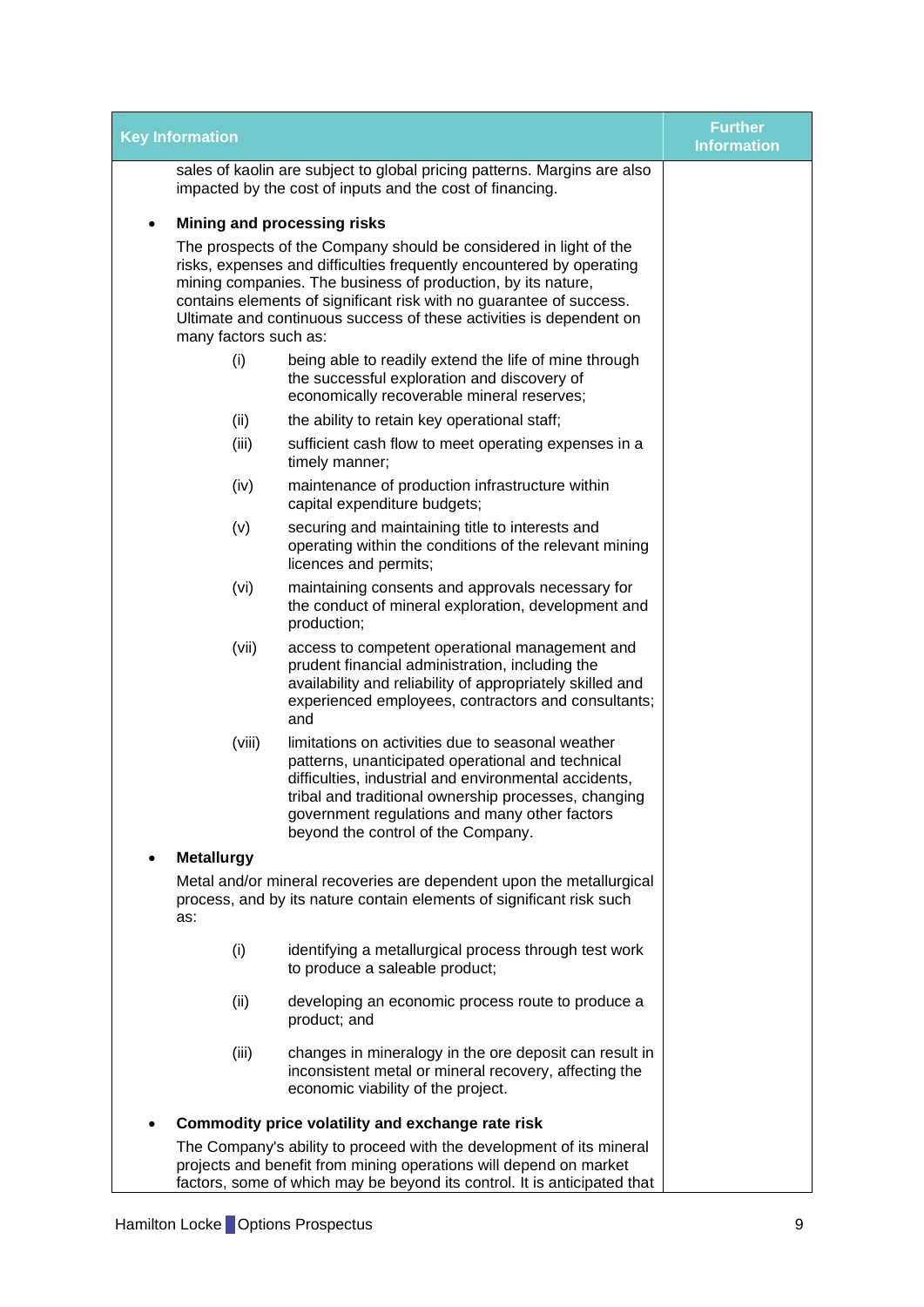| <b>Key Information</b>                                                                                                                                                                                                                                                                                                                                                                                                                                                                                                                                                                                                                                                                                                                                                                                                                                                                                                                                                                                                                                                                                                                                                                                                                                                                                                                                                                                                                                             | <b>Further</b><br><b>Information</b> |
|--------------------------------------------------------------------------------------------------------------------------------------------------------------------------------------------------------------------------------------------------------------------------------------------------------------------------------------------------------------------------------------------------------------------------------------------------------------------------------------------------------------------------------------------------------------------------------------------------------------------------------------------------------------------------------------------------------------------------------------------------------------------------------------------------------------------------------------------------------------------------------------------------------------------------------------------------------------------------------------------------------------------------------------------------------------------------------------------------------------------------------------------------------------------------------------------------------------------------------------------------------------------------------------------------------------------------------------------------------------------------------------------------------------------------------------------------------------------|--------------------------------------|
| any revenues derived from mining will primarily be derived from the<br>sale of kaolin and, subject to the proposed development of its silica<br>projects, silica. Consequently, any future earnings are likely to be<br>closely related to the price of these commodities and the terms of any<br>off-take agreements that the Company enters into.                                                                                                                                                                                                                                                                                                                                                                                                                                                                                                                                                                                                                                                                                                                                                                                                                                                                                                                                                                                                                                                                                                                |                                      |
| The world market for minerals is subject to many variables and may<br>fluctuate markedly. These variables include world demand for kaolin<br>that may be mined commercially in the future from the Project areas,<br>forward selling by producers and production cost levels in major<br>mineral-producing regions. Minerals prices are also affected by<br>macroeconomic factors such as general global economic conditions<br>and expectations regarding inflation and interest rates. These factors<br>may have an adverse effect on the Company's exploration,<br>development and production activities, as well as on its ability to fund<br>those activities. Minerals are principally sold throughout the world in<br>US dollars. The Company's cost base will be payable in various<br>currencies including Australian dollars and US dollars. As a result,<br>any significant and/or sustained fluctuations in the exchange rate<br>between the Australian dollar and the US dollar could have a<br>materially adverse effect on the Company's operations, financial<br>position (including revenue and profitability) and performance. The<br>Company may undertake measures, where deemed necessary by<br>the Board, to mitigate such risks.                                                                                                                                                                                                            |                                      |
| Occupational health and safety risk                                                                                                                                                                                                                                                                                                                                                                                                                                                                                                                                                                                                                                                                                                                                                                                                                                                                                                                                                                                                                                                                                                                                                                                                                                                                                                                                                                                                                                |                                      |
| Mining activities have inherent risks and hazards. The Company is<br>committed to providing a safe and healthy workplace and<br>environment for its personnel, contractors and visitors. The Company<br>will provide appropriate instructions, equipment, preventative<br>measures, first aid information, medical facilities and training to all<br>stakeholders through its occupational health and safety management<br>systems. While the Company has a strong record in achieving high<br>quality safety performance at its sites, a serious site safety incident<br>may expose the Company to significant penalties and the Company<br>may be liable for compensation to the injured personnel. These<br>liabilities may not be covered by the Company's insurance policies or,<br>if they are covered, may exceed the Company's policy limits or be<br>subject to significant deductibles. Also, any claim under the<br>Company's insurance policies could increase the Company's future<br>costs of insurance. Accordingly, any liabilities for workplace accidents<br>could have a material adverse impact on the Company's liquidity and<br>financial results. It is not possible to anticipate the effect on the<br>Company's business from any changes to workplace occupational<br>health and safety legislation. Changes to this legislation may have an<br>adverse impact on the financial performance and/or financial position<br>of the Company. |                                      |
| <b>Environmental risks</b>                                                                                                                                                                                                                                                                                                                                                                                                                                                                                                                                                                                                                                                                                                                                                                                                                                                                                                                                                                                                                                                                                                                                                                                                                                                                                                                                                                                                                                         |                                      |
| The Company's projects are subject to rules and regulations<br>regarding environmental matters and the discharge of hazardous<br>wastes and materials. As with all mineral projects, the Company's<br>projects are expected to have a variety of environmental impacts<br>should development proceed. Development of any of the Projects will<br>be dependent on the Company satisfying environmental guidelines<br>and, where required, being approved by government authorities.                                                                                                                                                                                                                                                                                                                                                                                                                                                                                                                                                                                                                                                                                                                                                                                                                                                                                                                                                                                 |                                      |
| The Company intends to conduct its activities in an environmentally<br>responsible manner and in accordance with all applicable laws, but                                                                                                                                                                                                                                                                                                                                                                                                                                                                                                                                                                                                                                                                                                                                                                                                                                                                                                                                                                                                                                                                                                                                                                                                                                                                                                                          |                                      |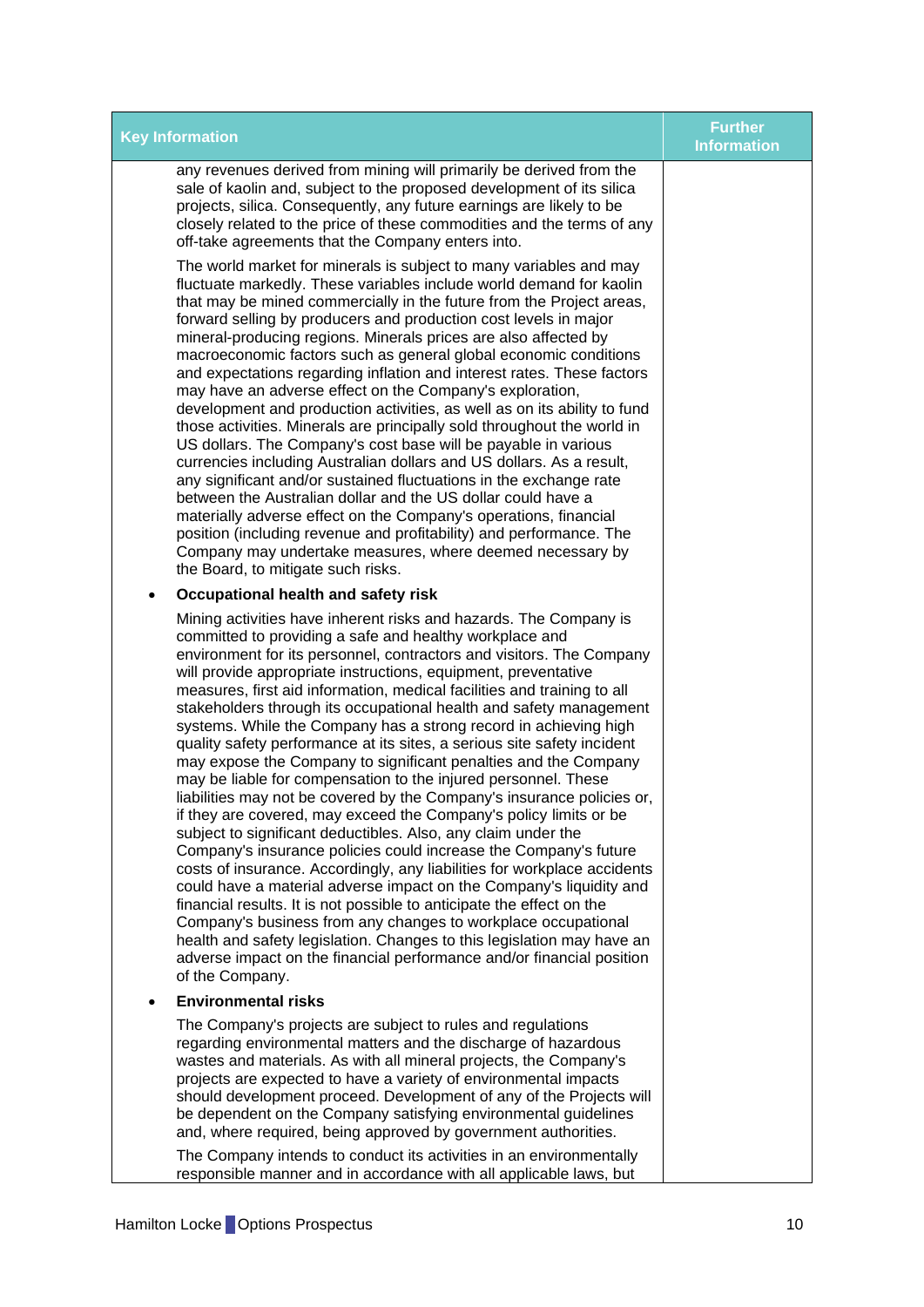| <b>Key Information</b>                                                                                                                                                                                                                                                                                                  |                                                                                                                                                                                                                                                                                     |                                   |                                                                                  | <b>Further</b><br><b>Information</b> |
|-------------------------------------------------------------------------------------------------------------------------------------------------------------------------------------------------------------------------------------------------------------------------------------------------------------------------|-------------------------------------------------------------------------------------------------------------------------------------------------------------------------------------------------------------------------------------------------------------------------------------|-----------------------------------|----------------------------------------------------------------------------------|--------------------------------------|
| may still be subject to accidents or other unforeseen events which<br>may compromise its environmental performance and which may have<br>adverse financial implications.                                                                                                                                                |                                                                                                                                                                                                                                                                                     |                                   |                                                                                  |                                      |
| Use of funds                                                                                                                                                                                                                                                                                                            |                                                                                                                                                                                                                                                                                     |                                   |                                                                                  | Section 3.2                          |
| SPP and Placement.                                                                                                                                                                                                                                                                                                      | Options are offered on a free-attaching basis to the Shares issued under the                                                                                                                                                                                                        |                                   | No funds will be raised as a result of the issue of the New Options as the New   |                                      |
| <b>Effect on control of the Company</b>                                                                                                                                                                                                                                                                                 |                                                                                                                                                                                                                                                                                     |                                   |                                                                                  | Section 3.6                          |
|                                                                                                                                                                                                                                                                                                                         | The Company is of the view that the Offers will not affect the control (as<br>defined by section 50AA of the Corporations Act) of the Company. No new<br>investor or existing Shareholder will have a voting power greater than 20% as<br>a result of the completion of the Offers. |                                   |                                                                                  |                                      |
| <b>Indicative Capital Structure</b>                                                                                                                                                                                                                                                                                     |                                                                                                                                                                                                                                                                                     |                                   |                                                                                  | Section 3.1                          |
|                                                                                                                                                                                                                                                                                                                         |                                                                                                                                                                                                                                                                                     |                                   | The indicative capital structure upon completion of the Offers is set out below: |                                      |
|                                                                                                                                                                                                                                                                                                                         | <b>Shares</b>                                                                                                                                                                                                                                                                       | <b>Unquoted</b><br><b>Options</b> | <b>Performance</b><br><b>Rights</b>                                              |                                      |
| <b>Existing Securities</b><br>on issue                                                                                                                                                                                                                                                                                  | 673,744,217                                                                                                                                                                                                                                                                         | 119,533,573                       | 47,400,000                                                                       |                                      |
| Maximum SPP<br>Shares to be<br>issued                                                                                                                                                                                                                                                                                   | 23,529,412                                                                                                                                                                                                                                                                          |                                   |                                                                                  |                                      |
| Maximum<br>Securities to be<br>issued under the<br>Offers                                                                                                                                                                                                                                                               |                                                                                                                                                                                                                                                                                     | 37,254,902                        |                                                                                  |                                      |
| <b>Total</b>                                                                                                                                                                                                                                                                                                            | 697,273,629                                                                                                                                                                                                                                                                         | 156,788,475                       | 47,400,000                                                                       |                                      |
| <b>Forward looking statements</b>                                                                                                                                                                                                                                                                                       |                                                                                                                                                                                                                                                                                     |                                   |                                                                                  | Section 4                            |
| This Prospectus contains forward-looking statements which are identified by<br>words such as 'may', 'could', 'believes', 'estimates', 'targets', 'expects', or<br>'intends' and other similar words that involve risks and uncertainties.                                                                               |                                                                                                                                                                                                                                                                                     |                                   |                                                                                  |                                      |
| These statements are based on an assessment of present economic and<br>operating conditions, and on a number of assumptions regarding future<br>events and actions that, as at the date of this Prospectus, are considered<br>reasonable.                                                                               |                                                                                                                                                                                                                                                                                     |                                   |                                                                                  |                                      |
| Such forward-looking statements are not guarantees of future performance<br>and involve known and unknown risks, uncertainties, assumptions and other<br>important factors, many of which are beyond the control of the Company, the<br>Directors and the management.                                                   |                                                                                                                                                                                                                                                                                     |                                   |                                                                                  |                                      |
| The Directors cannot and do not give any assurance that the results,<br>performance or achievements expressed or implied by the forward-looking<br>statements contained in this Prospectus will actually occur and investors are<br>cautioned not to place undue reliance on these forward-looking statements.          |                                                                                                                                                                                                                                                                                     |                                   |                                                                                  |                                      |
| The Directors have no intention to update or revise forward-looking<br>statements, or to publish prospective financial information in the future,<br>regardless of whether new information, future events or any other factors<br>affect the information contained in this Prospectus, except where required by<br>law. |                                                                                                                                                                                                                                                                                     |                                   |                                                                                  |                                      |
| These forward looking statements are subject to various risk factors that<br>could cause the Company's actual results to differ materially from the results                                                                                                                                                             |                                                                                                                                                                                                                                                                                     |                                   |                                                                                  |                                      |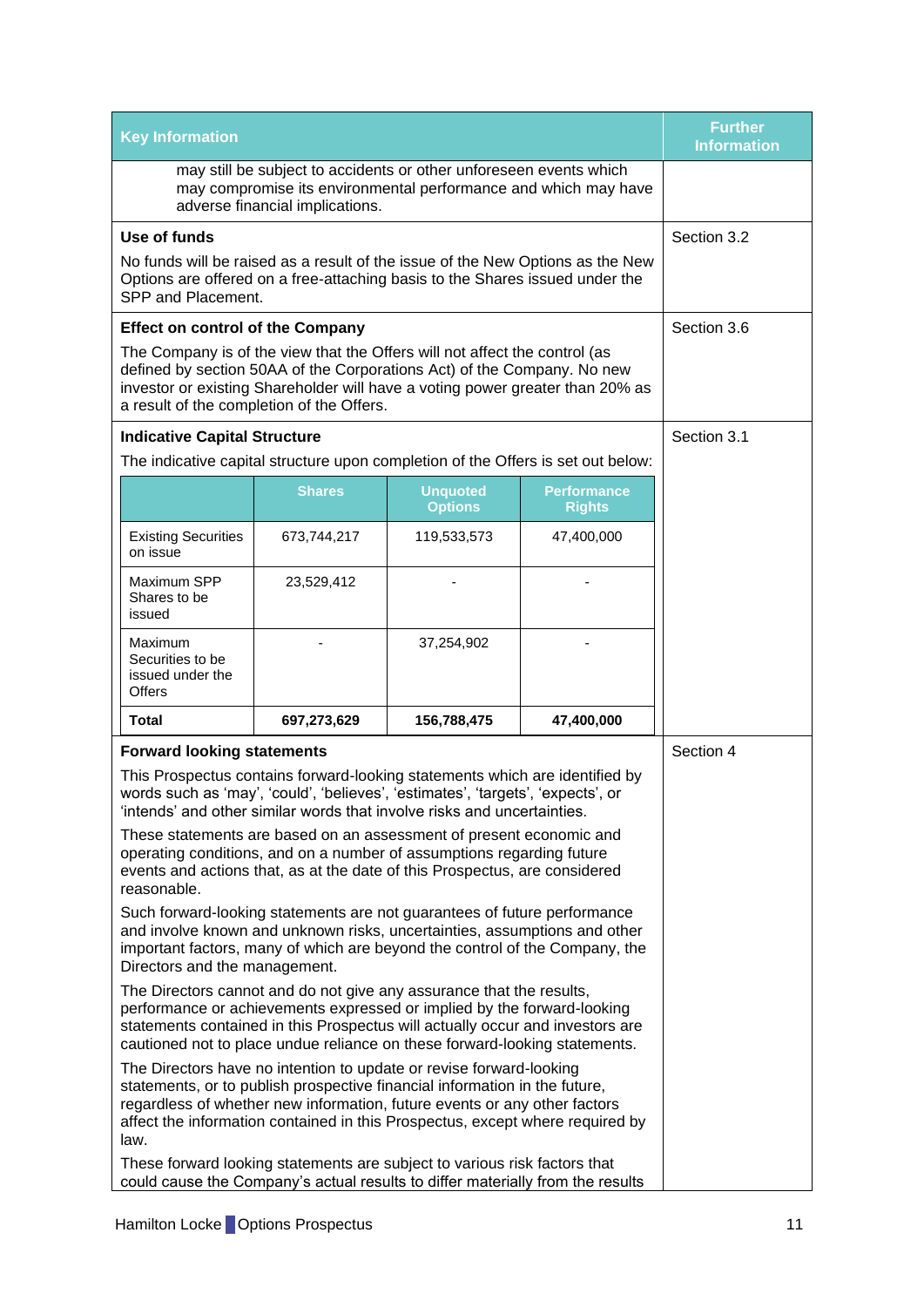| <b>Key Information</b>                                                                        | <b>Further</b><br><b>Information</b> |
|-----------------------------------------------------------------------------------------------|--------------------------------------|
| expressed or anticipated in these statements. These risk factors are set out in<br>Section 4. |                                      |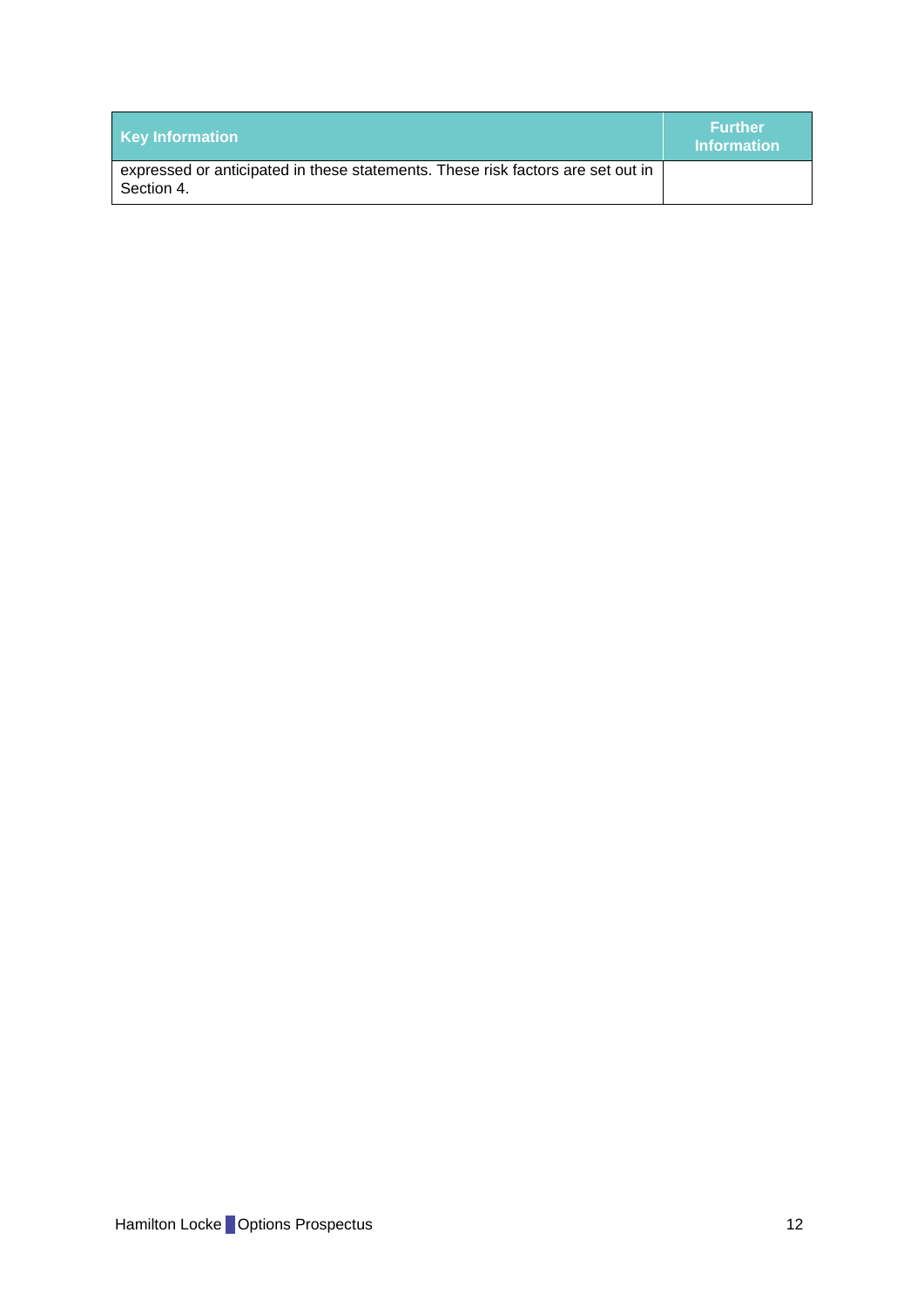# <span id="page-13-0"></span>**1. Details of the Offers**

## **1.1 Background**

On 7 March 2022, the Company announced a two-stage capital raising comprising:

- <span id="page-13-2"></span>(a) a placement to sophisticated and professional investors of approximately 88,235,295 Shares at \$0.085 each (**Placement Shares**) to raise \$7,500,000 before costs (**Placement**); and
- <span id="page-13-3"></span>(b) an offer to Eligible Shareholders under a share purchase plan (**SPP**) to raise up to a further \$2,000,000 before costs by the issue of up to 23,529,412 Shares at \$0.085 each (**SPP Shares**).

The Placement Shares were issued on 14 March 2022 using the Company's existing ASX Listing Rules 7.1 and 7.1A placement capacity to raise \$7,500,000 (before costs). The Placement Shares issued under the Placement were offered to sophisticated and professional investors without disclosure under the Corporations Act.

The SPP Shares are intended to be issued on 3 May 2022 under a separate offer booklet in accordance with ASIC Corporations (Share and Interest Purchase Plans) Instrument 2019/547. The SPP Shares issued under the SPP do not require a prospectus for the purposes of Chapter 6D of the Corporations Act.

# <span id="page-13-1"></span>**1.2 The Offers**

Pursuant to this Prospectus, the Company is offering up to a total of 37,254,902 New Options exercisable at \$0.15 each and expiring on 30 June 2023 as follows:

- (a) up to 7,843,137 New Options to Eligible Shareholders who subscribed for SPP Shares under the SPP (**SPP Subscribers**) on the basis of 1 free-attaching Option for every 3 Shares subscribed for under the SPP (**SPP Options Offer**); and
- (b) 29,411,765 New Options to the participants in the Placement (**Placement Participants**) on the basis of 1 free-attaching Option for every 3 Shares subscribed for under the Placement (**Placement Options Offer**),

(together, the **Offers**).

The New Options are not intended to be quoted on the ASX, and will be exercisable at \$0.15 each on or before 30 June 2023. The New Options will be issued without Shareholder approval using the Company's available 15% placement capacity under ASX Listing Rule 7.1.

The terms and conditions of the New Options proposed to be issued are in Section [5.1.](#page-28-1) All Shares issued upon the future exercise of the New Options will rank equally with the Shares on issue at the date of this Prospectus.

The primary purpose of the Offers is to remove the need for an additional disclosure document to be issued upon the sale of any Shares that are issued upon conversion of any New Options that are issued under the SPP Options Offer or Placement Options Offer.

The Offers are being made such that the relief provided under ASIC Corporations (Sale Offers That Do Not Need Disclosure) Instrument 2016/80 with respect to the on-sale provisions of section 707 of the Corporations Act is available.

Specifically, if the New Options are issued with disclosure under this Prospectus, then the Shares issued upon the exercise of any of the New Options can be on-sold within 12 months of their issue, without a disclosure document for the on-sale offer.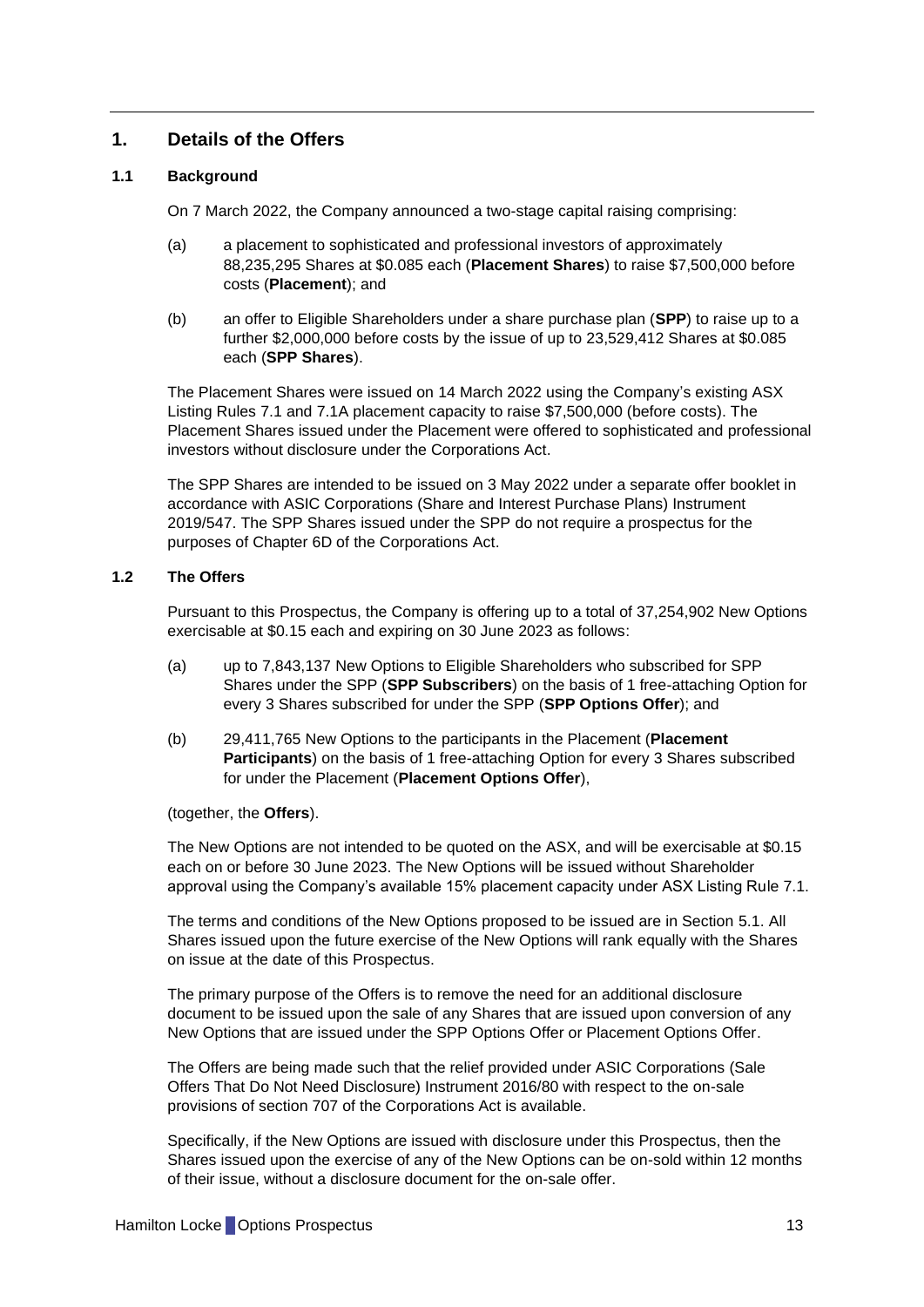Only parties to whom were issued SPP Shares or Placement Shares are eligible to participate in the SPP Options Offer and Placement Options Offer respectively. An Application Form in respect of the SPP Options Offer or Placement Options Offer will be issued to the SPP Subscribers or Placement Participants together with a copy of this Prospectus.

Applications for New Options under the Offers must be made on the Application Form accompanying this Prospectus and received by the Company on or before the relevant Closing Date.

# <span id="page-14-1"></span>**1.3 Opening and Closing Dates**

The Company will accept Application Forms from 5 May 2022 (**Opening Date**) until 5.00pm (WST) on 16 May 2022 or such other date as the Directors in their absolute discretion shall determine, subject to the requirements of the Listing Rules (**Closing Date**).

#### **1.4 Minimum subscription**

There is no minimum subscription for the Offers.

#### **1.5 Withdrawal of Offer**

The Directors may at any time decide to withdraw this Prospectus and the Offers, or any part of the Offers.

#### **1.6 Issue date**

It is expected that the New Options will be issued on 17 May 2022.

## **1.7 SRN**

Following the issue of the New Options, you will be registered on the Issuer Sponsored subregister and your statement will be despatched by the Share Registry and will contain the number of New Options issued to you under this Prospectus and your security holder reference number.

An Issuer Sponsored statement will routinely be sent to Shareholders at the end of any calendar month during which the balance of their Shareholding changes. Shareholders may request a statement at any other time; however, a charge may be made for additional statements.

## <span id="page-14-0"></span>**1.8 International Offer Restrictions**

This Prospectus, and any accompanying Application Form, do not, and is not intended to, constitute an offer of New Options in any jurisdiction in which it would be unlawful. In particular, this Prospectus, and any accompanying Application Form, may not be distributed to any person, and the New Options may not be offered or sold, in any country outside Australia except to the extent permitted below.

#### (a) New Zealand

The Securities are not being offered or sold to the public within New Zealand other than to existing Shareholders of the Company with registered addresses in New Zealand to whom the offer of New Options is being made in reliance on the *Financial Markets Conduct Act 2013 and the Financial Markets Conduct (Incidental Offers) Exemption Notice 2016*.

This Prospectus has not been registered, filed with or approved by any New Zealand regulatory authority. This Prospectus is not an investment statement or prospectus under New Zealand law and is not required to, and may not, contain all the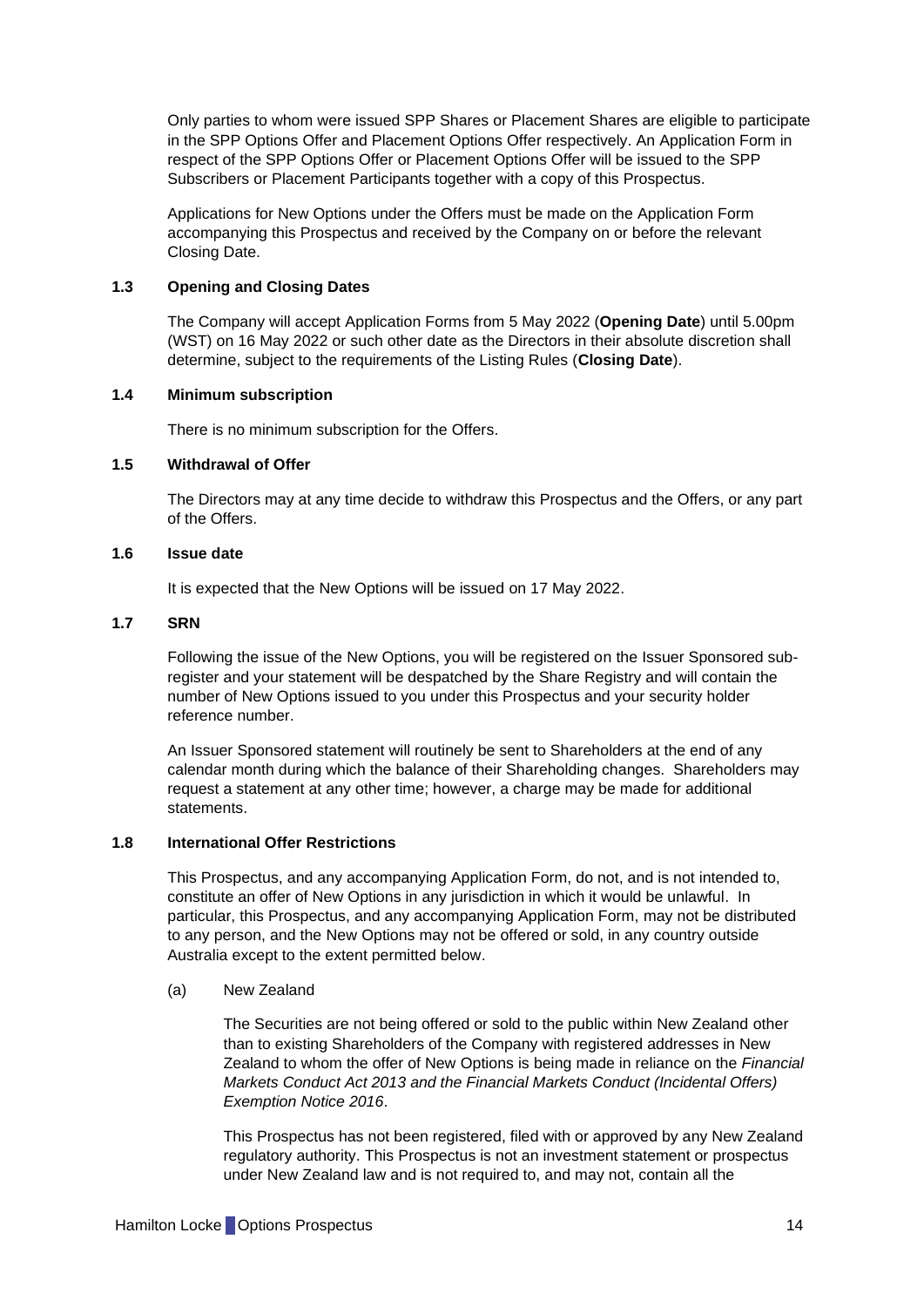information that an investment statement or prospectus under New Zealand law is required to contain.

#### **1.9 Risk factors**

An investment in Securities should be regarded as speculative. In addition to the general risks applicable to all investments in listed securities, there are certain specific risks associated with an investment in the Company which are detailed in Section [4.](#page-20-0) It is recommended that prospective investors consider these risks carefully before deciding whether to invest in the Company.

This Prospectus should be read in its entirety as it provides information for prospective investors to decide whether to invest in the Company. If you have any questions about the desirability of, or procedure for, investing in the Company please contact your stockbroker, accountant or other independent adviser.

### **1.10 Taxation implications**

The Directors do not consider it appropriate to give Applicants advice regarding the taxation consequences of subscribing for New Options.

The Company, its advisers and its officers do not accept any responsibility or liability for any such taxation consequences to Applicants. As a result, Applicants should consult their professional tax adviser in connection with subscribing for New Options.

# **1.11 Major activities and financial information**

A summary of the major activities and financial information relating to the Company, for the financial year ended 30 June 2021, can be found in the Company's Annual Report announced on ASX on 23 September 2021 and, for the half-year ended 31 December 2021, the Half Year Accounts announced on ASX on 14 March 2022. The Company's continuous disclosure notices (i.e. ASX announcements) since 30 June 2021 are listed in Section [5.3.](#page-30-0) Copies of these documents are available free of charge from the Company. The Directors strongly recommend that Applicants review these and all other announcements prior to deciding whether or not to participate in the Offers.

#### **1.12 Privacy**

If you complete an application for New Options, you will be providing personal information to the Company (directly or by the Share Registry). The Company collects, holds and will use that information to assess the Application, service your needs as a Security holder, facilitate distribution payments and corporate communications to you as a Security holder, and carry out administration.

The information may also be used from time to time and disclosed to persons inspecting the register, bidders for your Securities in the context of takeovers, regulatory bodies, including the Australian Taxation Office, authorised securities brokers, print service providers, mail houses and the Share Registry.

By submitting an Application Form, each Applicant agrees that the Company may use the information provided by an Applicant on the Application Form for the purposes set out in this privacy disclosure statement and may disclose it for those purposes to the Share Registry, the Company's related bodies corporate, agents, contractors and third party service providers, including mailing houses and professional advisers, and to ASX and regulatory authorities.

If you do not provide the information required on the Application Form, the Company may not be able to accept or process your Application.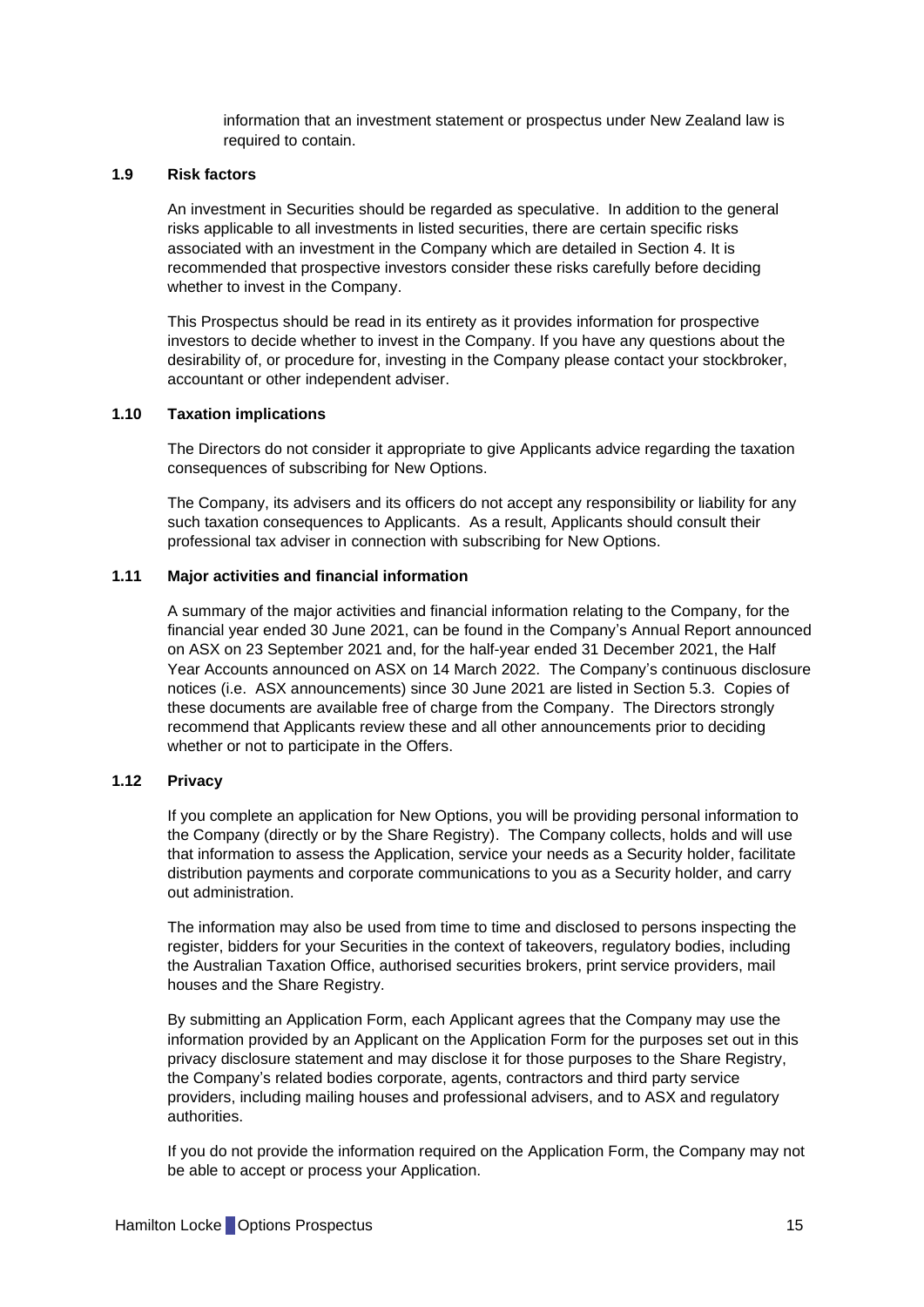An Applicant has an entitlement to gain access to the information that the Company holds about that person subject to certain exemptions under law. A fee may be charged for access. Access requests must be made in writing to the Company's registered office.

Collection, maintenance and disclosure of certain personal information is governed by legislation including the *Privacy Act 1988* (Cth) (as amended), the Corporations Act and certain rules such as the ASX Settlement Operating Rules.

# **1.13 Enquiries concerning Prospectus**

Enquiries relating to this Prospectus should be directed to the Company Secretary by telephone on +61 8 9389 4495 or by email via chris@westarcapital.com.au.

For general shareholder enquiries, please contact the Share Registry on 1300 288 664 (within Australia) or +61 (2) 9698 5414 (outside Australia).

# <span id="page-16-0"></span>**2. Application for New Options**

#### **2.1 Application Form**

Persons entitled to apply for New Options under the Offers should complete and submit the respective Application Form, in accordance with the instructions on the Application Form. Please read the instructions carefully.

Please complete the Application Form by filling in the details in the spaces provided.

Completed Application Forms must be lodged at any time after the issue of this Prospectus and on or before the Closing Date.

## **2.2 Acceptance of Application**

Acceptance of a completed Application Form by the Company creates a legally binding contract between the Applicant and the Company for the number of New Options accepted by the Applicant. The Application Form does not need to be signed to be a binding acceptance of New Options.

If the Application Form is not completed correctly it may still be treated as valid. The Directors' decision as to whether to treat the Application as valid and how to construe, amend or complete the Application Form is final.

By completing and returning your Application Form, you will be deemed to have represented that you are entitled to apply for New Options under the Offers. In addition, you will also be deemed to have represented and warranted on behalf of yourself or each person on whose account you are acting that the law in your place of residence and/or where you have been given the Prospectus, does not prohibit you from being given the Prospectus and that you:

- (a) agree to be bound by the terms of the Offers;
- (b) declare that all details and statements in the Application Form are complete and accurate;
- (c) declare that you are over 18 years of age and have full legal capacity and power to perform all your rights and obligations under the Application Form;
- (d) authorise the Company and its respective officers or agents, to do anything on your behalf necessary for the New Options to be issued to you, including to act on instructions of the Share Registry upon using the contact details set out in the Application Form;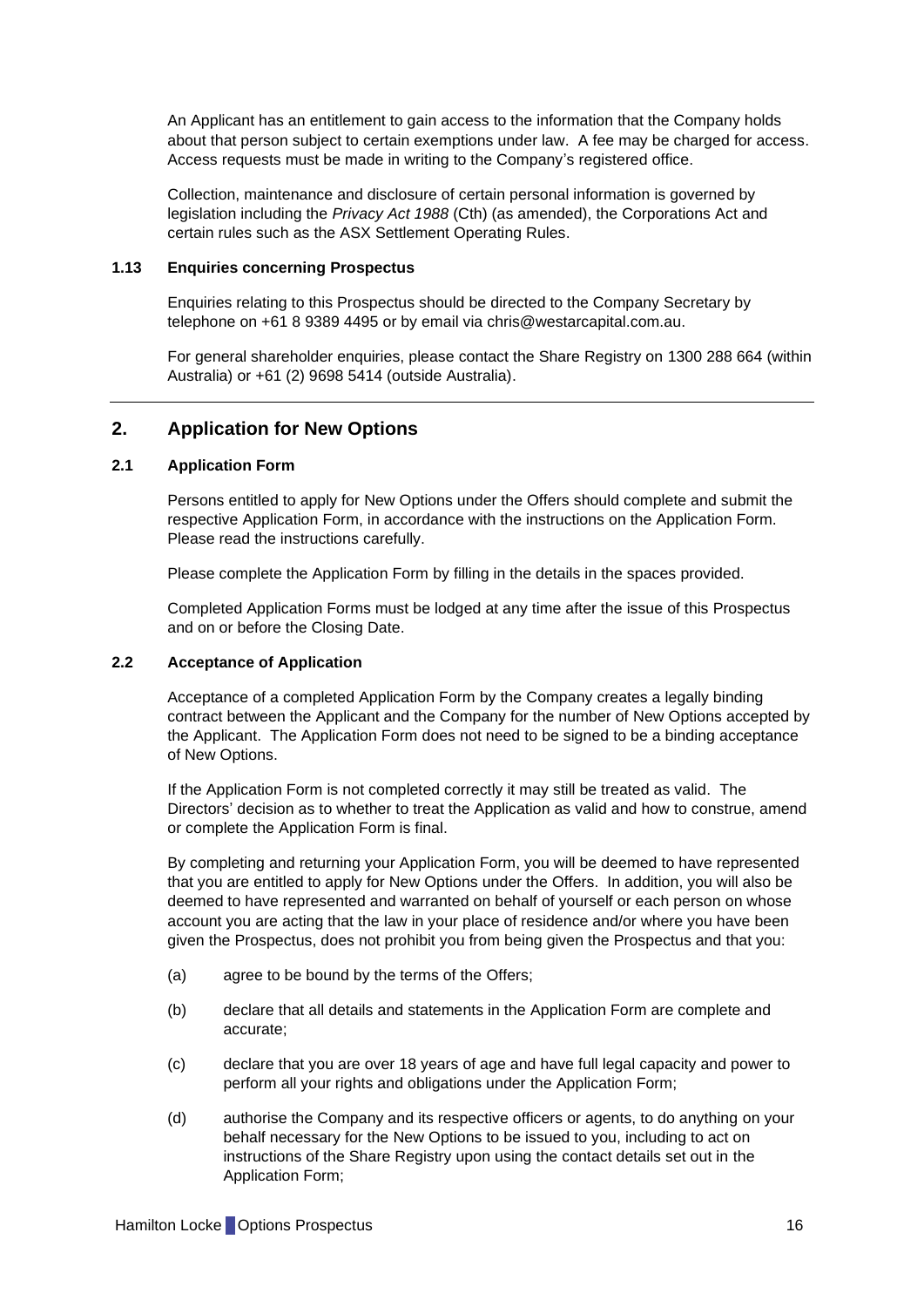- (e) declare that you have a registered address in Australia, or another country which permits the Company to make the Offers to you without the requirement to lodge any documents with your local regulatory authority;
- (f) acknowledge that the information contained in, or accompanying, the Prospectus is not investment or financial product advice or a recommendation that New Options are suitable for you given your investment objectives, financial situation or particular needs; and
- (g) acknowledge that the New Options have not, and will not be, registered under the securities laws in any other jurisdictions outside Australia.

# <span id="page-17-0"></span>**3. Effect of the Offers**

#### <span id="page-17-2"></span>**3.1 Capital structure on completion of the Offers**

Assuming that no existing Options are exercised, or Performance Rights converted into Shares, the effect of Offers on the Company's issued capital as at the date of this Prospectus is as shown in the following table.

|                                                                            | Shares <sup>1</sup> | <b>Unquoted Options<sup>2</sup></b> | <b>Performance</b><br>Rights <sup>3</sup> |
|----------------------------------------------------------------------------|---------------------|-------------------------------------|-------------------------------------------|
| <b>Existing Securities on</b><br>issue                                     | 673,744,217         | 119,533,573                         | 47,400,000                                |
| Maximum SPP<br>Shares to be issued <sup>4</sup>                            | 23,529,412          |                                     |                                           |
| <b>Maximum Securities</b><br>to be issued under<br>the Offers <sup>5</sup> |                     | 37,254,902 <sup>6</sup>             |                                           |
| Total                                                                      | 697,273,629         | 156,788,475                         | 47,400,000                                |

#### **Notes:**

- 1. Includes 88,235,295 Shares issued under the Placement. Also includes 93,619,677 Shares subject to restriction on trading until 7 August 2022.
- 2. Comprising:
	- (a) 12,000,000 unquoted Options exercisable at \$0.15 expiring on 31 December 2023;
	- (b) 5,166,670 unquoted Options exercisable at \$0.08 expiring on 4 September 2022;
	- (c) 500,000 unquoted Options exercisable at \$0.03 expiring on 30 July 2023; and
	- (d) 101,866,903 unquoted Options exercisable at \$0.03 expiring on 30 July 2023 subject to restriction on trading until 7 August 2022.
- 3. The performance rights have expiry dates ranging between 30 July 2023 and 24 November 2026. 26,666,667 of the performance rights on issue and expiring on 30 July 2025 are subject to restriction on trading until 7 August 2022.
- 4. Assumes the SPP is fully subscribed.
- 5. Assumes the Offers and SPP are fully subscribed.
- 6. New Options exercisable at \$0.15 each on or before 30 June 2023.

## <span id="page-17-1"></span>**3.2 Use of funds**

No funds will be raised as a result of the Offers.

The Company will receive \$0.15 for each New Option exercised. If all New Options are issued and exercised, the Company will receive approximately \$5,588,235 (before costs).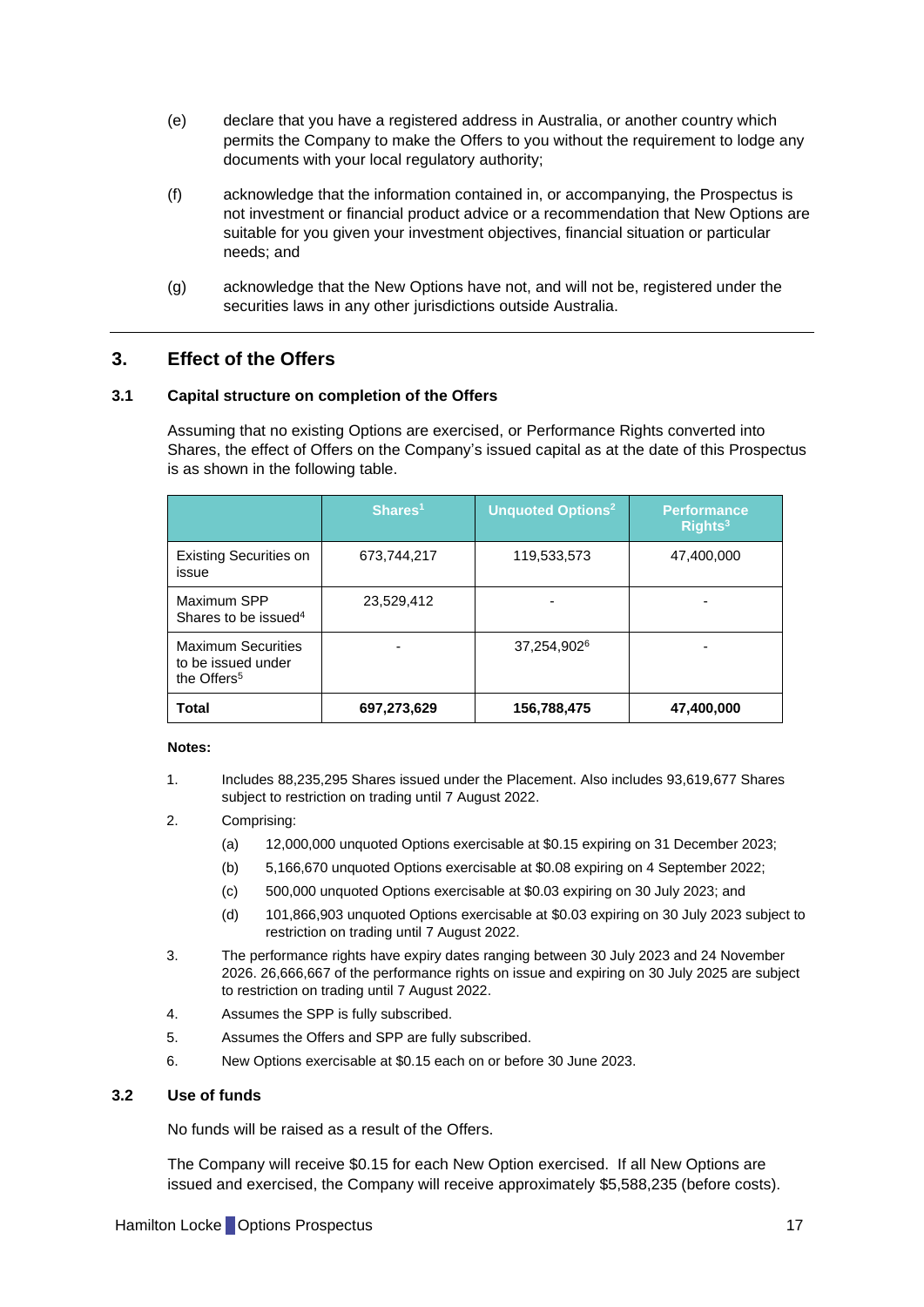There is no certainty that any of the New Options will be exercised or that all New Options will be subscribed for under the Offers.

It is currently intended that any funds raised by the exercise of the New Options will be used to fund mining and exploration activities in addition to providing working capital.

The application of funds will depend on when New Options are exercised and the status of the Company's projects and requirements at the relevant time.

The above is a statement of current intentions at the date of this Prospectus. Intervening events and new circumstances have the potential to affect the manner in which the funds are ultimately applied. The Board reserves the right to alter the way the funds are applied on this basis.

#### **3.3 Substantial Shareholders**

Based on the information available to the Company, those Shareholders holding an interest in 5% or more of the Shares on issue as at the date of this Prospectus are as follows:

| <b>Shareholder</b>             | <b>Shares</b> | Voting power <sup>1</sup> |  |
|--------------------------------|---------------|---------------------------|--|
| Aaron Peter Banks <sup>2</sup> | 72,564,516    | 10.77%                    |  |

**Notes:**

- 1. The voting power does not include any SPP Shares to be issued pursuant to the SPP.
- 2. Shares held directly by Aaron Peter Banks & Hayley Marie Parry ATF The Banks Family Trust.

The Offers will not affect the number of Shares held by existing Shareholders as only Options are being offered under this Prospectus.

#### **3.4 Diluting effect of the Offers**

On the assumption that:

- (a) all of the New Options offered under this Prospectus are issued and exercised into Shares;
- (b) all of the SPP Shares offered to SPP Participants under the SPP are issued; and
- (c) no other Securities are issued or exercised (including the Options and Performance Rights currently on issue),

the diluting effect on the percentage interest of existing Shareholders' would be 5.07%.

#### **3.5 Financial effect of the Offers**

To illustrate the effect of the Offers on the financial position of the Company, set out below is the reviewed statement of financial position of the Company as at 31 December 2021 and the unaudited pro forma statement of financial position as at the date of the Prospectus, which includes the effects of the Offers and the Adjustments.

|                       | <b>Reviewed</b><br><b>Statement of</b><br><b>Financial</b><br><b>Position as at</b><br>31/12/21 | Adjustments for<br><b>Subsequent</b><br><b>Events</b> | <b>Share purchase</b><br>plan | Cost of the<br><b>Option Offers</b> | <b>Pro Forma</b><br><b>Statement of</b><br><b>Financial</b><br><b>Position Post</b><br><b>Offers</b> |
|-----------------------|-------------------------------------------------------------------------------------------------|-------------------------------------------------------|-------------------------------|-------------------------------------|------------------------------------------------------------------------------------------------------|
| <b>Current Assets</b> |                                                                                                 |                                                       |                               |                                     |                                                                                                      |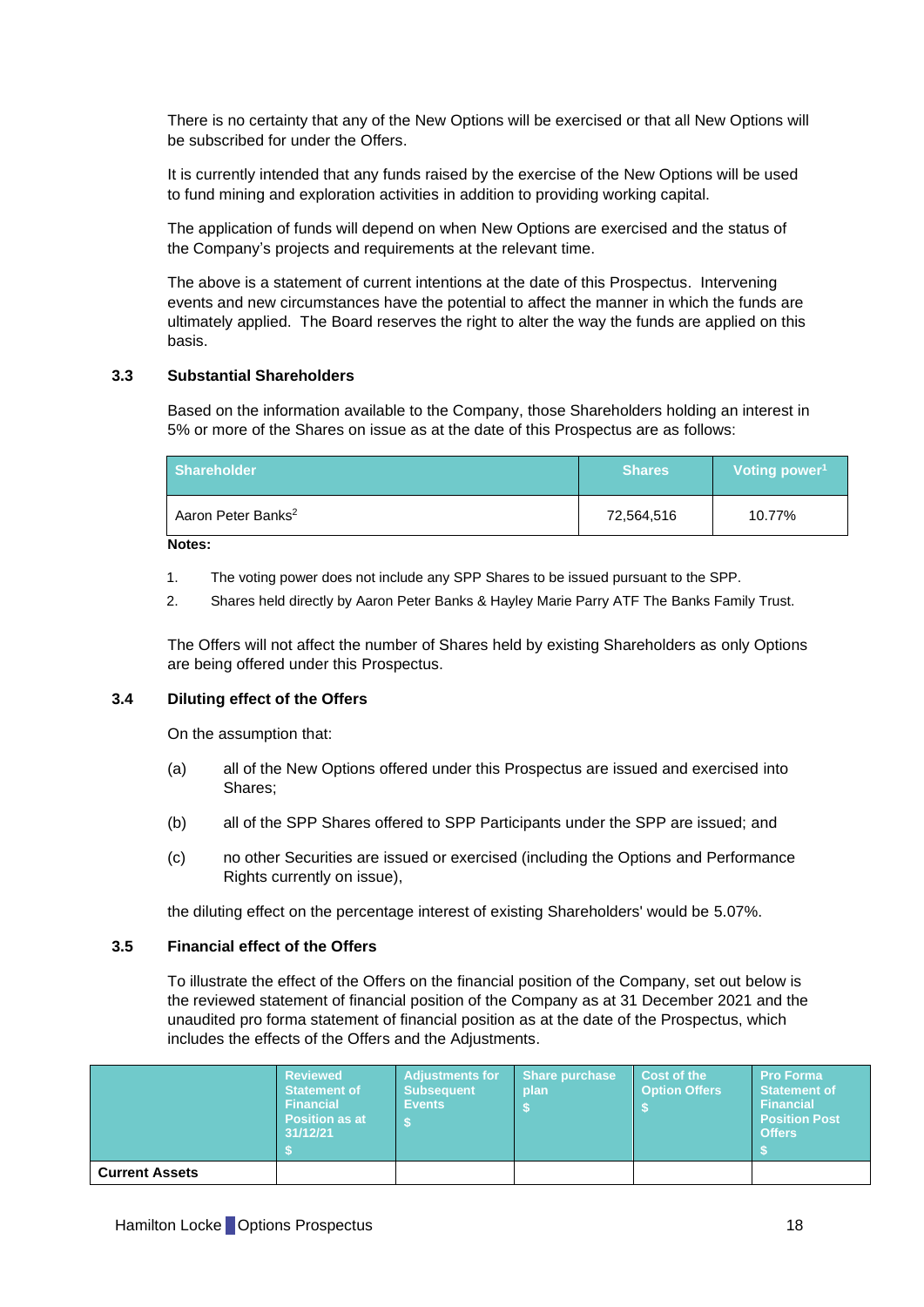| Cash & cash equivalents                                        | 4,441,748      | 4,751,297 1, 2, 3        | 2,000,000 4 | ÷,                           | 11,193,045     |
|----------------------------------------------------------------|----------------|--------------------------|-------------|------------------------------|----------------|
| Trade & other receivables                                      | 2,155,366      |                          |             |                              | 2,155,366      |
| Inventories                                                    | 1,421,700      |                          |             | $\overline{\phantom{0}}$     | 1,421,700      |
| Income tax                                                     |                |                          |             | $\blacksquare$               |                |
| Other                                                          | 724,950        |                          |             | $\qquad \qquad \blacksquare$ | 724,950        |
| <b>Total current assets</b>                                    | 8,743,764      | 4,751,297                | 2,000,000   | $\blacksquare$               | 15,495,061     |
| <b>Non Current Assets</b>                                      |                |                          |             |                              |                |
| Mine properties                                                | 2,297,912      |                          |             | $\overline{a}$               | 2,297,912      |
| Mineral interest acquisition<br>and exploration<br>expenditure | 5,058,772      | 212,631 <sup>2</sup>     |             |                              | 5,271,403      |
| Property, plant and<br>equipment                               | 2,251,972      | 1,078,367 <sup>2</sup>   |             |                              | 3,330,339      |
| Right-of-use assets                                            | 747,137        |                          |             | $\blacksquare$               | 747,137        |
| Other                                                          | 227,789        |                          |             |                              | 227,789        |
| <b>Total Non Current Assets</b>                                | 10,583,582     | 1,290,998                |             | -                            | 11,874,580     |
| <b>TOTAL ASSETS</b>                                            | 19,327,346     | 6,042,295                | 2,000,000   | -                            | 27,369,641     |
| <b>Current Liabilities</b>                                     |                |                          |             |                              |                |
| Trade & other payables                                         | 2,169,075      | $(837,753)$ <sup>3</sup> | 67,969      | 35,706 5                     | 1,434,997      |
| Lease liabilities                                              | 407,184        |                          |             |                              | 407,184        |
| Provisions                                                     | 1,004,360      |                          |             |                              | 1,004,360      |
| <b>Total Current Liabilities</b>                               | 3,580,619      | (837, 753)               | 67,969 4    | 35,706 5                     | 2,846,541      |
| <b>Non Current Liabilities</b>                                 |                |                          |             |                              |                |
| Lease liabilities                                              | 769,343        |                          |             |                              | 769,343        |
| Provisions                                                     | 2,728,385      |                          |             |                              | 2,728,385      |
| <b>Total Non Current</b><br><b>Liabilities</b>                 | 3,497,728      |                          |             |                              | 3,497,728      |
| <b>TOTAL LIABILITIES</b>                                       | 7,078,347      | (837, 753)               | 67,969      | 35,706                       | 6,344,269      |
| <b>NET ASSETS</b>                                              | 12,248,999     | 6,880,048                | 1,932,031   | (35, 706)                    | 21,025,372     |
| <b>EQUITY</b>                                                  |                |                          |             |                              |                |
| <b>Issued capital</b>                                          | 31,191,948     | 6,880,048 1              | 1,932,0314  | $(35,706)^5$                 | 39,968,321     |
| Reserves                                                       | 5,849,000      |                          |             |                              | 5,849,000      |
| Retained profits                                               | (24, 791, 949) |                          |             |                              | (24, 791, 949) |
| <b>TOTAL EQUITY</b>                                            | 12,248,999     | 6,880,048                | 1,932,031   | (35, 706)                    | 21,025,372     |

# **Subsequent events**

1. In March 2022, the Company raised \$7.5 million via the Placement (refer to Section [1.1\(a\)](#page-13-2) above). Total costs of the Placement is \$620,000.

2. Amounts raised from the Placement will be primarily used to fund the expansion of the Pittong hydrous kaolin plant and also to fast track the completion of project studies on the Company's Western Australian kaolin and silica sand assets.

3. Payment of trade creditors.

#### **Basis of Preparation and Assumptions**

4. On 7 March 2022, the Company announced that in conjunction with the Placement which raised \$7.5 million before costs, as announced at Note 1 above, the Company would also undertake the SPP under the same terms as the Placement (refer to Section [1.1\(b\)](#page-13-3) above).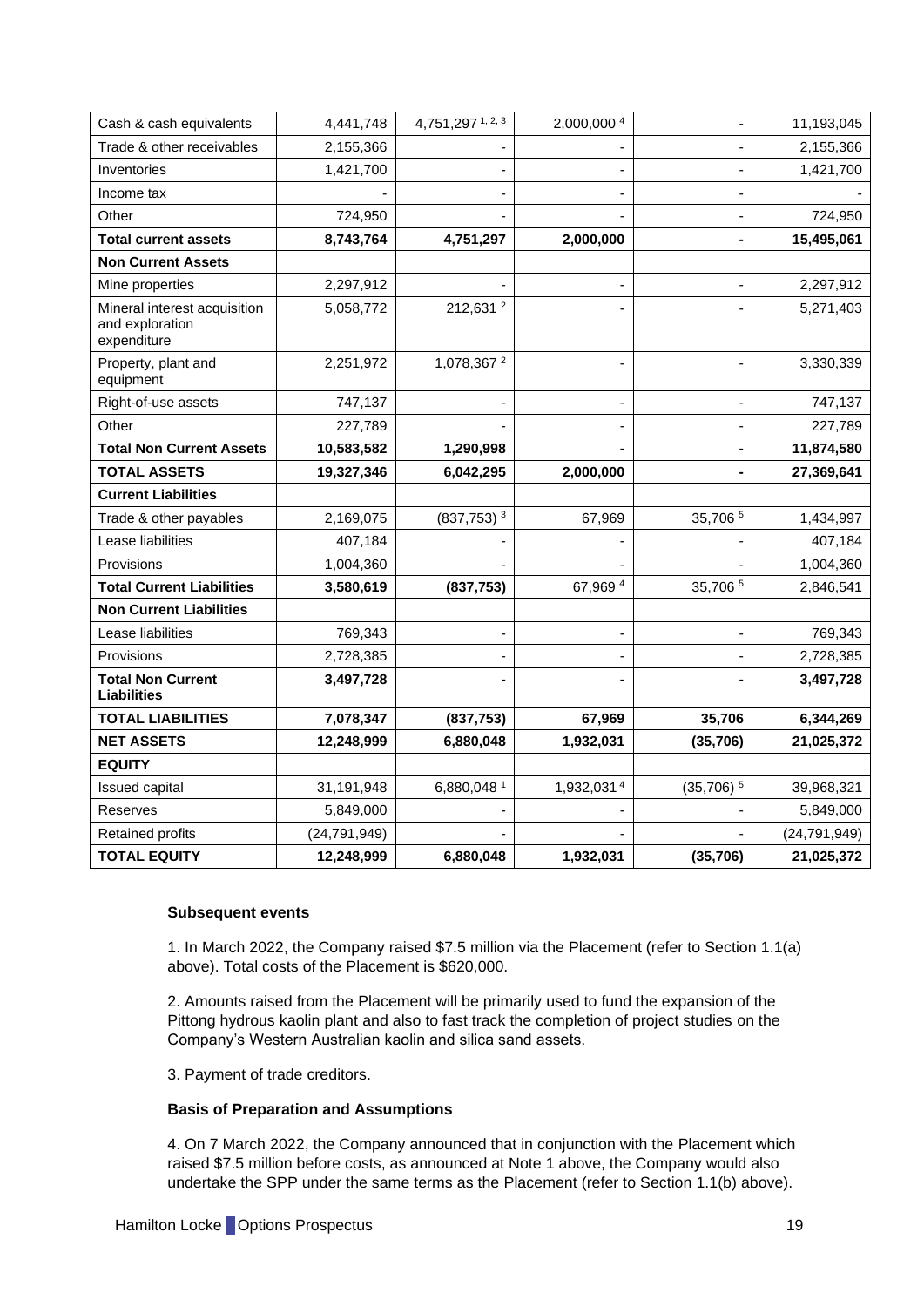For the purposes of the pro forma it assumes that the Company's SPP receives the prescribed maximum \$2 million in funds from Eligible Shareholders. Total costs of the SPP, excluding the preparation of this Prospectus, is \$67,969.

5. Participants in the Placement and SPP will receive 1 free-attaching Option for every three Shares subscribed for under the Placement and SPP. The total cost of the preparation of this Prospectus, including adviser costs, is \$35,706.

# <span id="page-20-1"></span>**3.6 Effect of the Offers on control of the Company**

The Company is of the view that the Offers will not affect the control (as defined by section 50AA of the Corporations Act) of the Company. No new investor or existing Shareholder will have a voting power greater than 20% as a result of the completion of the Offers.

# <span id="page-20-0"></span>**4. Risk Factors**

As with any investment in Securities, there are risks involved. This Section identifies the major areas of risk associated with an investment in the Company but should not be taken as an exhaustive list of the potential risk factors to which the Company and its security holders are exposed. Potential investors should read the entire Prospectus and consult their professional advisers before deciding whether to apply for New Options.

The Directors consider that the following summary represents some of the major risk factors which Shareholders need to be aware of in evaluating the Company's business and risks of increasing your investment in the Company. Investors should carefully consider the following factors in addition to the other information presented in this Prospectus.

The principal risks include, but are not limited to, the following:

#### **4.1 Risks specific to the Company**

#### (a) **Future earnings and capital requirements**

The future capital requirements of the Company will depend on many factors including its business development activities. The Company believes its available cash and the net proceeds of the SPP and Placement should be adequate to fund its activities and other Company objectives in the short term as stated in this Prospectus.

Any additional equity financing may be dilutive to Shareholders, may be undertaken at lower prices than the current market price or may involve restrictive covenants which limit the Company's operations and business strategy. Debt financing, if available, may involve restrictions on financing and operating activities.

Although the Directors believe that additional capital can be obtained, no assurances can be made that appropriate capital or funding, if and when needed, will be available on terms favourable to the Company or at all. If the Company is unable to obtain additional financing as needed, it may impact on the development of the existing Projects, and ultimately on the solvency of the Company.

The Company may undertake additional offerings of Shares and of Securities convertible into Shares in the future. The increase in the number of Shares issued and outstanding and the possibility of sales of such Shares may have a depressive effect on the price of Shares. In addition, as a result of such additional Shares, the voting power of the Company's existing Shareholders will be diluted.

# (b) **Mining licence renewal**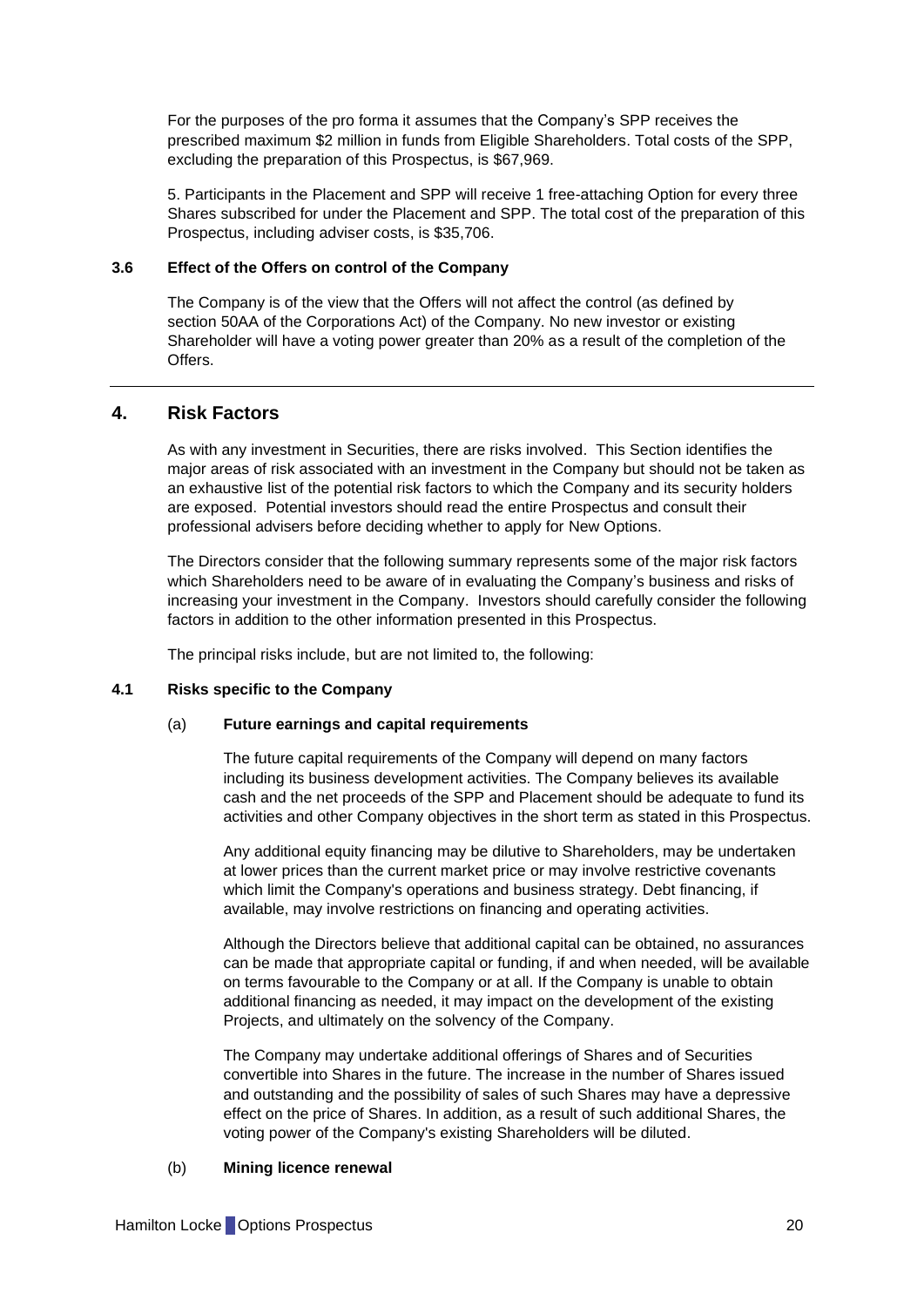Each mining licence is for a specific term and carries with it annual expenditure and reporting commitments, as well as other conditions requiring compliance. Mining licences need to be renewed from time to time. Consequently, the Company could lose title to or its interest in these licences if licence conditions are not met or insufficient funds are available to meet expenditure commitments.

Renewal is not automatic and there are a number of matters that have to be taken into account when determining whether to grant or refuse an application. In particular, mining must be occurring or have occurred and continue, or restart, in the renewed term.

There remains a risk that any mining licences held or to be held by the Company may not be renewed in a timely manner, may be renewed subject to onerous or uncommercial conditions, or may not be renewed at all. Any non-renewal of the mining licences will adversely affect the financial position of the Company.

#### (c) **Sales margins, commodity prices and costs risks**

Sales are impacted by the market price of products sold which are subject to market forces of supply and demand. Specifically, the sales of kaolin are subject to global pricing patterns. Margins are also impacted by the cost of inputs and the cost of financing.

#### (d) **Mining and processing risks**

The prospects of the Company should be considered in light of the risks, expenses and difficulties frequently encountered by operating mining companies. The business of production, by its nature, contains elements of significant risk with no guarantee of success. Ultimate and continuous success of these activities is dependent on many factors such as:

- (i) being able to readily extend the life of mine through the successful exploration and discovery of economically recoverable mineral reserves;
- (ii) the ability to retain key operational staff;
- (iii) sufficient cash flow to meet operating expenses in a timely manner;
- (iv) maintenance of production infrastructure within capital expenditure budgets;
- (v) securing and maintaining title to interests and operating within the conditions of the relevant mining licences and permits;
- (vi) maintaining consents and approvals necessary for the conduct of mineral exploration, development and production;
- (vii) access to competent operational management and prudent financial administration, including the availability and reliability of appropriately skilled and experienced employees, contractors and consultants; and
- (viii) limitations on activities due to seasonal weather patterns, unanticipated operational and technical difficulties, industrial and environmental accidents, tribal and traditional ownership processes, changing government regulations and many other factors beyond the control of the Company.

#### (e) **Metallurgy**

Metal and/or mineral recoveries are dependent upon the metallurgical process, and by its nature contain elements of significant risk such as: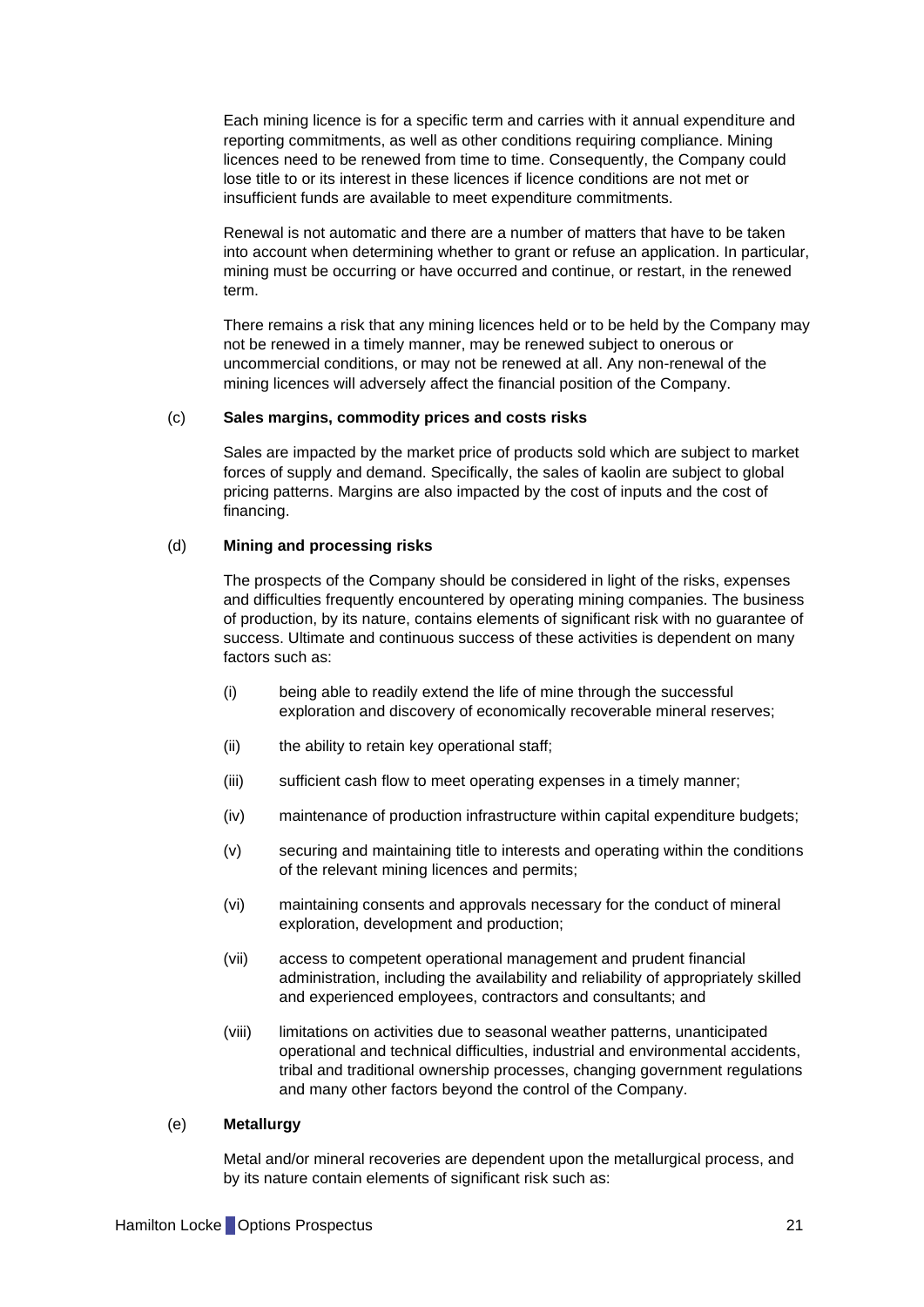- (i) identifying a metallurgical process through test work to produce a saleable product;
- (ii) developing an economic process route to produce a product; and
- (iii) changes in mineralogy in the ore deposit can result in inconsistent metal or mineral recovery, affecting the economic viability of the project.

### (f) **Commodity price volatility and exchange rate risk**

The Company's ability to proceed with the development of its mineral projects and benefit from mining operations will depend on market factors, some of which may be beyond its control. It is anticipated that any revenues derived from mining will primarily be derived from the sale of kaolin and, subject to the proposed development of its silica projects, silica. Consequently, any future earnings are likely to be closely related to the price of these commodities and the terms of any off-take agreements that the Company enters into.

The world market for minerals is subject to many variables and may fluctuate markedly. These variables include world demand for kaolin that may be mined commercially in the future from the Project areas, forward selling by producers and production cost levels in major mineral-producing regions. Minerals prices are also affected by macroeconomic factors such as general global economic conditions and expectations regarding inflation and interest rates. These factors may have an adverse effect on the Company's exploration, development and production activities, as well as on its ability to fund those activities. Minerals are principally sold throughout the world in US dollars. The Company's cost base will be payable in various currencies including Australian dollars and US dollars. As a result, any significant and/or sustained fluctuations in the exchange rate between the Australian dollar and the US dollar could have a materially adverse effect on the Company's operations, financial position (including revenue and profitability) and performance. The Company may undertake measures, where deemed necessary by the Board, to mitigate such risks.

#### (g) **Estimation of mineral resources and ore reserves**

Resource estimates are expressions of judgement based on knowledge, experience and industry practice. Estimates that were valid when originally made may alter significantly when new information or techniques become available.

In addition, by their very nature, Mineral Resource estimates are imprecise and depend on interpretations which may prove to be inaccurate.

As further information becomes available through additional fieldwork and analysis, resource and reserve estimates may change. This may result in alterations to mining and development plans which may in turn adversely affect the Company.

# (h) **Competition risk**

The markets for the commodities mined or contemplated to be mined by the Company, including kaolin, are competitive and the Company faces competition from other miners. Competition in these markets is based on many factors, including, among others, price, production, capacity, quality, transportation capabilities and costs, blending capability and brand name. Some of the Company's competitors may have greater production capacity as well as greater financial, marketing, distribution and other resources, and may benefit from more established brand names in the international market.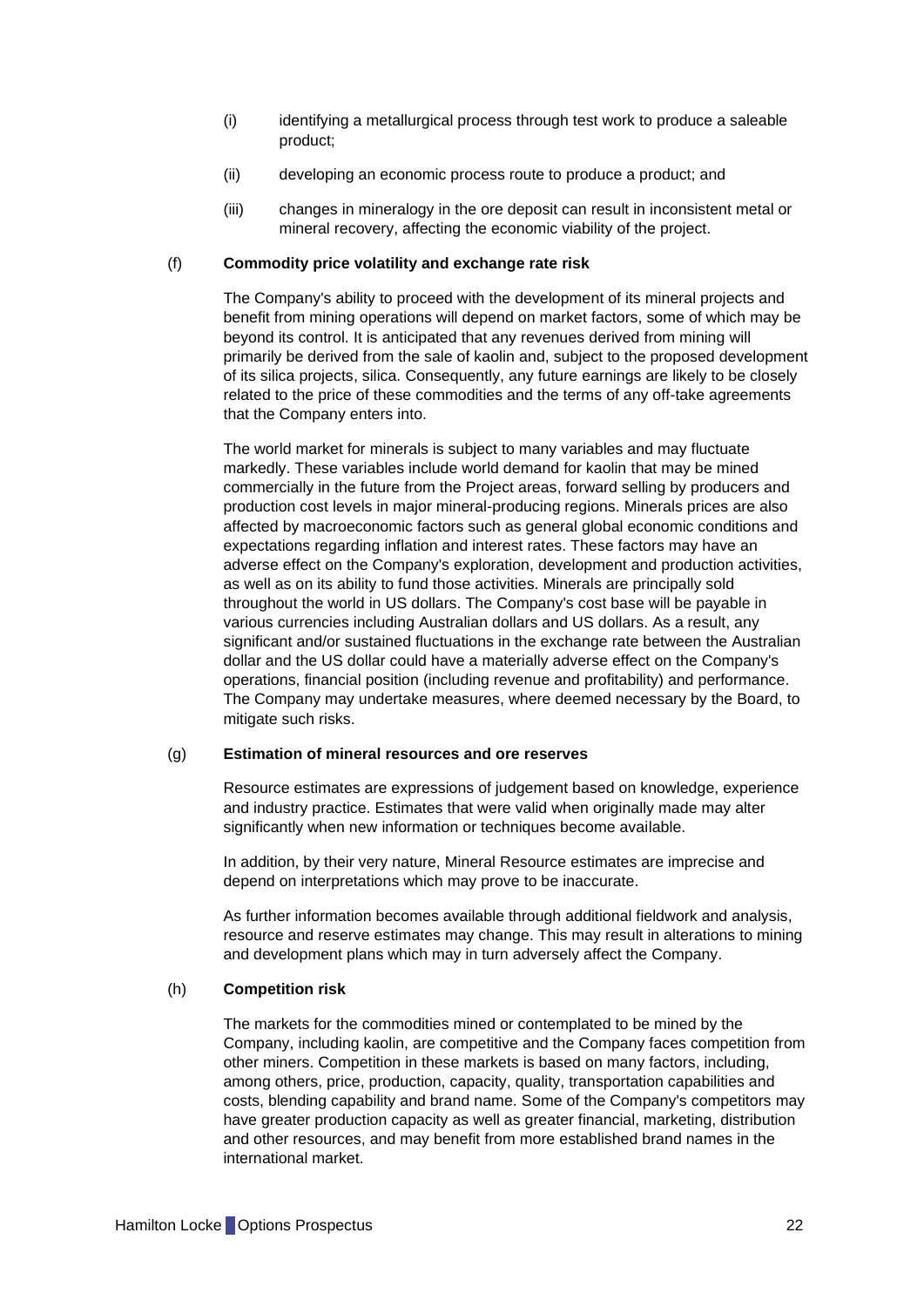The mineral commodities industry is also characterised by technological advancements and the introduction of new production processes using new technologies. Some of the Company's competitors may develop new technologies and processing methods that are more effective or less costly than those currently used or intended to be used by the Company.

Competitive activities in the markets served by the Company could have a significant impact on the prices realised for its products and can therefore have a material adverse effect on its results of operations and financial condition. The Company's future success will depend on its ability to respond in an effective and timely manner to competitive pressure.

#### (i) **Native title and Aboriginal heritage risk**

The *Native Title Act 1993* (Cth) recognises and protects the rights and interests in Australia of Aboriginal and Torres Strait Islander people in land and waters, according to their traditional laws and customs. There is significant uncertainty associated with native title in Australia and this may impact on the Company's operations and future plans.

Native title can be extinguished by valid grants of land (such as freehold title) or waters to people other than the native title holders or by valid use of land or waters. It can also be extinguished if the indigenous group has lost its connection with the relevant land or waters. Native title is not necessarily extinguished by the grant of mining leases, although a valid mining lease prevails over native title to the extent of any inconsistency for the duration of the title.

It is possible that, in relation to the mining licences which the Company has an interest in or will in the future acquire such an interest, there may be areas over which legitimate common law native title rights of Aboriginal Australians exist. If native title rights do exist, the ability of the Company to continue operations may be adversely affected.

The Company must also comply with Aboriginal heritage legislation which (inter alia) create offences relating to harm to Aboriginal heritage. There is a risk Aboriginal sites and objects may exist on the land the subject of a tenement held or to be held by the Company, the existence of which may preclude or limit mining activities in certain areas of the tenements. Further, the disturbance of such sites and objects is likely to be an offence under the applicable legislation, exposing the Company to fines and other penalties.

#### (j) **Occupational health and safety risk**

Mining activities have inherent risks and hazards. The Company is committed to providing a safe and healthy workplace and environment for its personnel, contractors and visitors. The Company will provide appropriate instructions, equipment, preventative measures, first aid information, medical facilities and training to all stakeholders through its occupational health and safety management systems. While the Company has a strong record in achieving high quality safety performance at its sites, a serious site safety incident may expose the Company to significant penalties and the Company may be liable for compensation to the injured personnel. These liabilities may not be covered by the Company's insurance policies or, if they are covered, may exceed the Company's policy limits or be subject to significant deductibles. Also, any claim under the Company's insurance policies could increase the Company's future costs of insurance. Accordingly, any liabilities for workplace accidents could have a material adverse impact on the Company's liquidity and financial results. It is not possible to anticipate the effect on the Company's business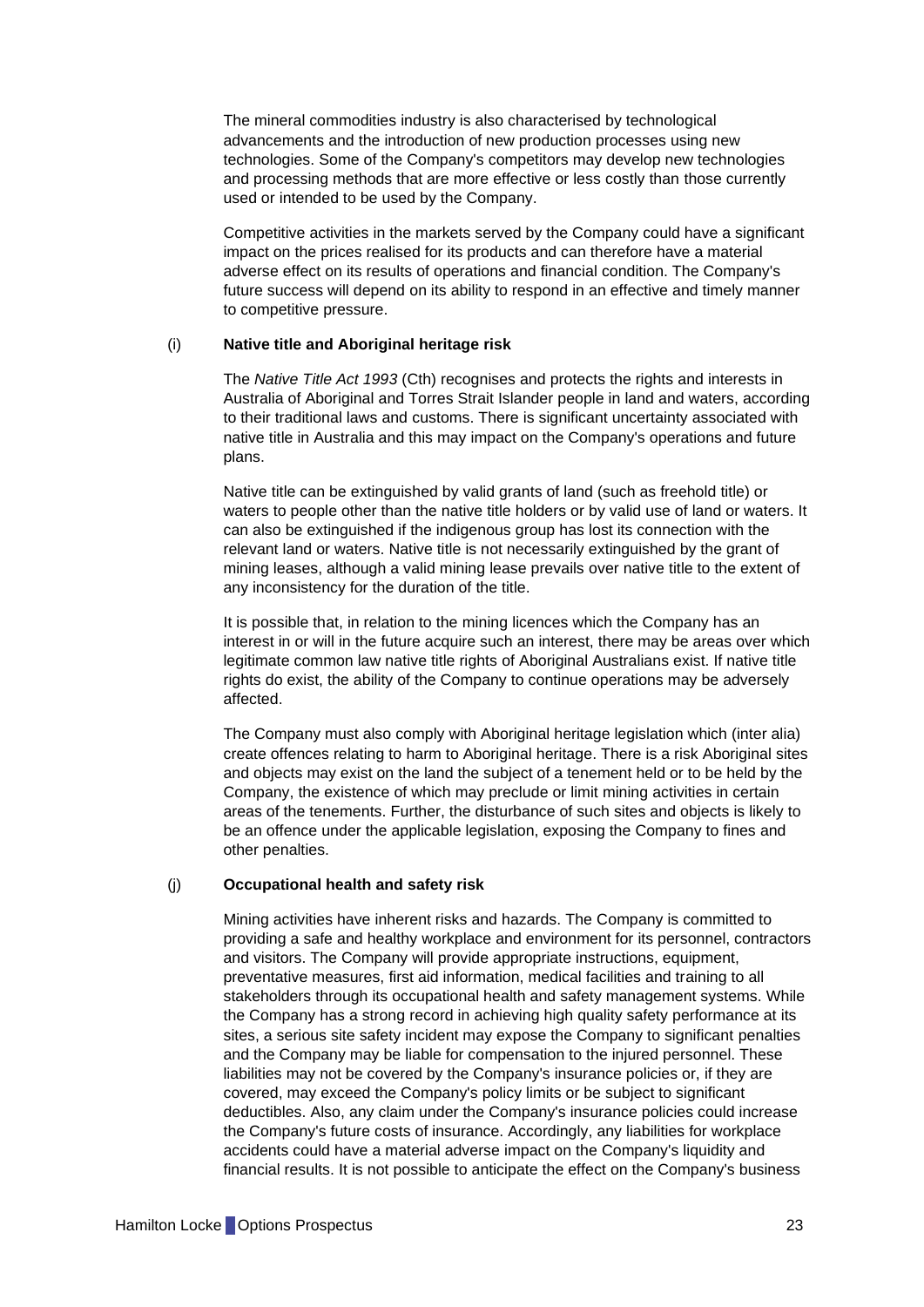from any changes to workplace occupational health and safety legislation. Changes to this legislation may have an adverse impact on the financial performance and/or financial position of the Company.

# (k) **Uninsurable risks**

The Company's business is subject to a number of risks and hazards generally, including without limitation, adverse environmental conditions, industrial accidents, labour disputes, civil unrest and political instability, unusual or unexpected geological conditions, changes in the regulatory environment and natural phenomena such as inclement weather conditions, floods and earthquakes. Such occurrences could result in damage to mineral properties or facilities, personal injury or death, environmental damage to the Company's properties or the properties of others, delays in development, monetary losses and possible legal liability.

The Company will maintain insurance coverage that is substantially consistent with mining industry practice. However, there is no guarantee that such insurance or any future necessary coverage will be available to the Company at economically viable premiums (if at all) or that, in the event of a claim, the level of insurance carried by the Company now or in the future will be adequate, or that a liability or other claim would not materially and adversely affect the Company's business.

# (l) **Third party risks**

Under Western Australian, Victorian and Commonwealth legislation, the Company may be required to obtain the consent of and/or pay compensation to the holders of third-party interests which overlay areas within the tenements which the Company has an interest in, including private land, pastoral leases, petroleum tenure and other mining tenure in respect of exploration or mining activities on the tenements. Any delays in respect of conflicting third-party rights, obtaining necessary consents, or compensation obligations, may adversely impact the Company's ability to carry out exploration or mining activities within the affected areas.

The Company will need to ensure that its access arrangements with private land owners comply with applicable legal requirements and are in good standing. While the Company is comfortable that the current arrangements are satisfactory, if these arrangements are not in good standing there is a risk this could have materially adverse consequences for the Company and its ability to carry out exploration or mining activities within the affected areas.

# (m) **Regulatory risks**

The Company will incur ongoing costs and obligations associated with compliance with necessary regulations. Any failure to comply with regulations may result in additional costs for corrective measures, penalties or in restrictions on the Company's proposed business operations. In addition, changes in regulations could require extensive changes to the Company's operations, increased compliance costs or give rise to material liabilities, which could have a material adverse effect on the business, results of operations and financial condition of the Company.

The Company's ability to continue to operate its tenements will depend in part on whether it is able to maintain regulatory approvals and update its operations as necessary to ensure continued compliance with any changes to the regulatory regime.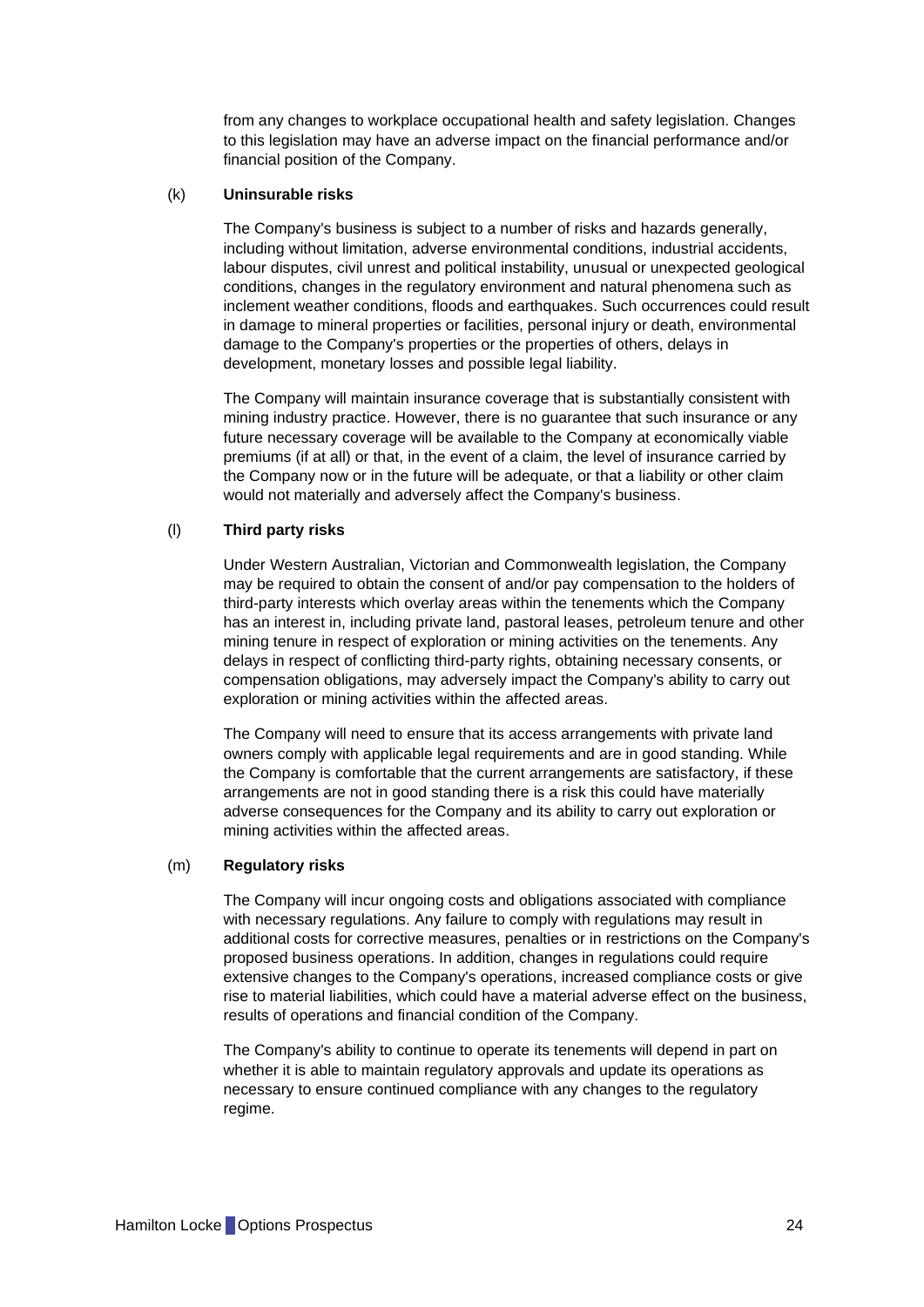# (n) **Environmental risks**

The Company's projects are subject to rules and regulations regarding environmental matters and the discharge of hazardous wastes and materials. As with all mineral projects, the Company's projects are expected to have a variety of environmental impacts should development proceed. Development of any of the Projects will be dependent on the Company satisfying environmental guidelines and, where required, being approved by government authorities.

The Company intends to conduct its activities in an environmentally responsible manner and in accordance with all applicable laws, but may still be subject to accidents or other unforeseen events which may compromise its environmental performance and which may have adverse financial implications.

#### (o) **Infrastructure and construction risks**

It is the Company's intention to further assess the need to replace, upgrade and possibly expand the existing infrastructure and equipment in respect to its tenements and mining projects. There is a risk that the upgrade of any ageing infrastructure may require the Company to incur significant costs.

The Company is currently undertaking work in relation to accelerating the expansion of the Pittong hydrous kaolin plant capacity to ~60ktpa (from ~25ktpa). There is a risk that the development and construction of Pittong and associated assets is not completed on schedule, or that the construction cost exceeds the budget, or that significant problems in upgrading the plant arise. The Company will also depend on third party contractors and suppliers in the construction and there is a risk that one or more of these third-party contractors or suppliers will not perform its contractual obligations properly, on time or at all.

#### (p) **Reliance on key personnel**

The Company is reliant on a number of key personnel and consultants, including members of the Board. The loss of one or more of these key contributors could have an adverse impact on the business of the Company. The Company depends on the continued contributions of its executive management team and other key management and technical personnel, the loss of whose services would be difficult to replace. In addition, the inability to continue to attract appropriately qualified personnel could have a material adverse effect on the Company's business.

# **4.2 General risks**

The future prospects of the Company's business may be affected by circumstances and external factors beyond the Company's control. Financial performance of the Company may be affected by a number of business risks that apply to companies generally and may include economic, financial, market or regulatory conditions.

#### (a) **Economic**

General economic conditions, introduction of tax reform, new legislation, movements in interest and inflation rates and currency exchange rates may have an adverse effect on the Company's business activities and potential research and development programmes, as well as on their ability to fund those activities.

#### (b) **Force majeure**

The Company's projects now or in the future may be adversely affected by risks outside the control of the Company, including labour unrest, civil disorder, war,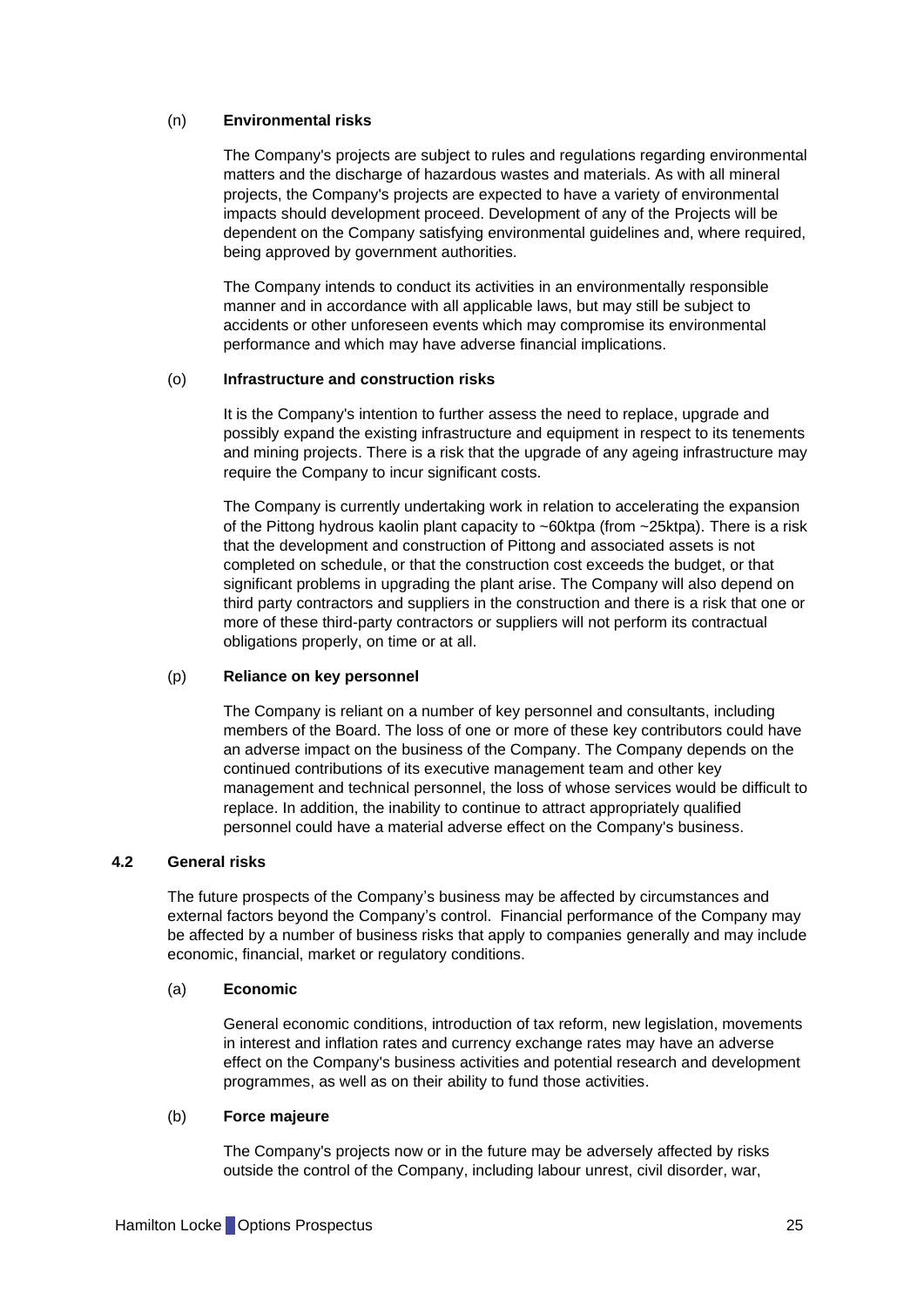subversive activities or sabotage, fires, floods, explosions or other catastrophes, epidemics or quarantine restrictions.

#### (c) **Insurance risks**

The Company intends to insure its operations in accordance with industry practice. However, in certain circumstances, such insurance may not be of a nature or level to provide adequate insurance cover. The occurrence of an event that is not covered or fully covered by insurance could have a material adverse effect on the business, the financial condition and the results of the Company.

#### (d) **Litigation risks**

The Company is subject to litigation risks. All industries, including the minerals exploration industry, are subject to legal claims, with and without merit. Defence and settlement costs of legal claims can be substantial, even with respect to claims that have no merit.

Due to the inherent uncertainty of the litigation process, the resolution of any particular legal proceeding to which the Company is or may become subject could have a material effect on its financial position, results of operations or the Company's activities.

# (e) **Government and legal risk**

Changes in government, monetary policies, taxation and other laws can have a significant impact on the Company's assets, operations and ultimately the financial performance of the Company and its Shares. Such changes are likely to be beyond the control of the Company and may affect industry profitability as well as the Company's capacity to explore and mine.

Changes in community attitudes on matters such as taxation, competition policy and environmental issues may bring about reviews and possibly changes in government policies. There is a risk that such changes may affect the Company's development plans or its rights and obligations in respect of its permits. Any such government action may also require increased capital or operating expenditures and could prevent or delay certain operations by the Company.

# (f) **Market conditions**

Share market conditions may affect the value of the Company's quoted Shares regardless of the Company's operating performance. Share market conditions are affected by many factors such as:

- (i) general economic outlook;
- (ii) introduction of tax reform or other new legislation;
- (iii) interest rates and inflation rates:
- (iv) changes in investor sentiment toward particular market sectors;
- (v) the demand for, and supply of, capital; and
- (vi) terrorism or other hostilities.

The market price of securities can fall as well as rise and may be subject to varied and unpredictable influences on the market for equities in general. Neither the Company nor the Directors warrant the future performance of the Company or any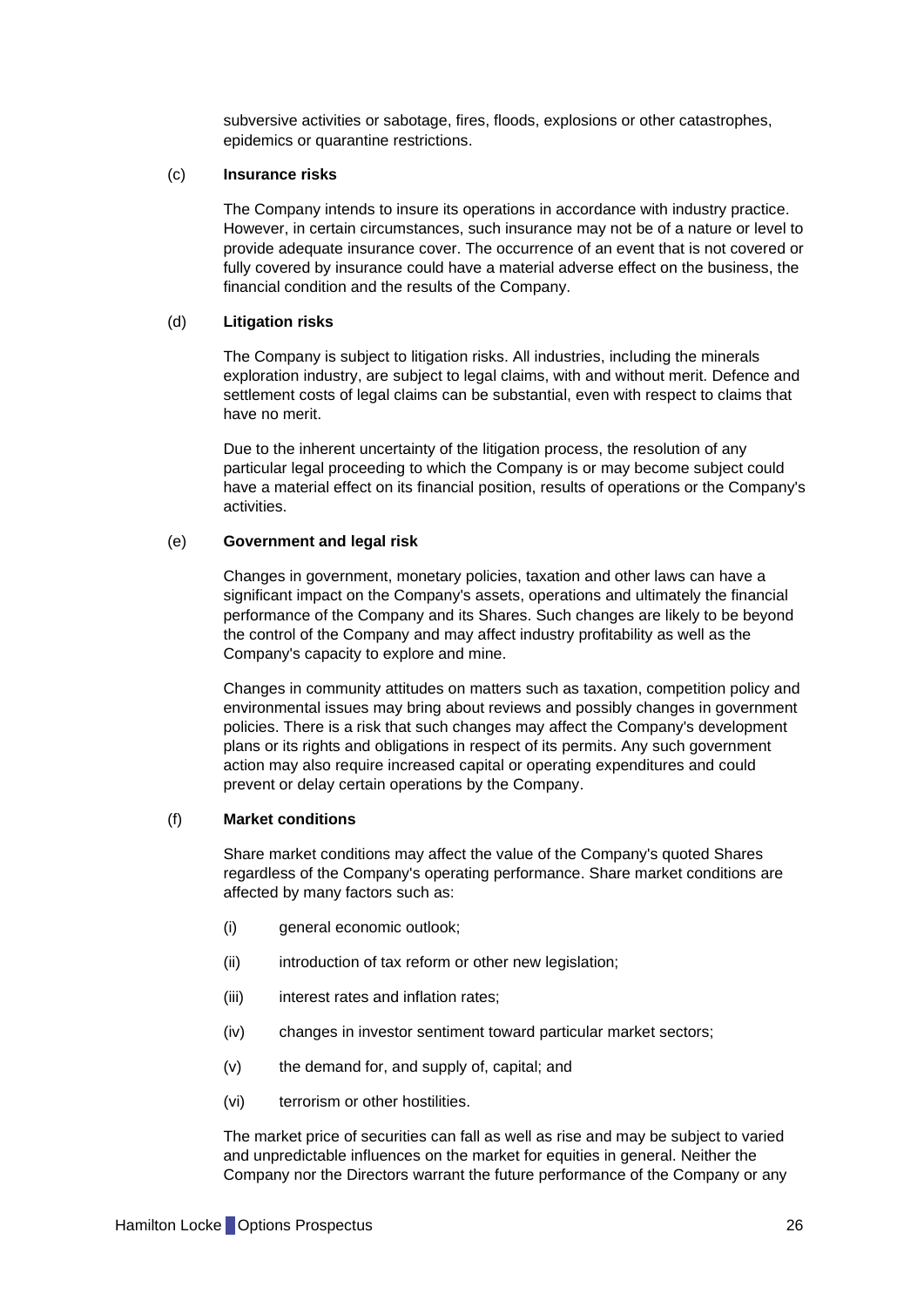return to security holders arising from the transactions the subject of this Prospectus or otherwise.

#### (g) **Climate change risks**

Climate change is a risk the Company has considered, particularly related to its operations in the mining industry. The climate change risks particularly attributable to the Company include:

- (i) the emergence of new or expanded regulations associated with the transitioning to a lower-carbon economy and market changes related to climate change mitigation. The Company may be impacted by changes to local or international compliance regulations related to climate change mitigation efforts, or by specific taxation or penalties for carbon emissions or environmental damage. These examples sit amongst an array of possible restraints on industry that may further impact the Company and its profitability. While the Company will endeavour to manage these risks and limit any consequential impacts, there can be no guarantee that the Company will not be impacted by these occurrences; and
- (ii) climate change may cause certain physical and environmental risks that cannot be predicted by the Company, including events such as increased severity of weather patterns and incidence of extreme weather events and longer term physical risks such as shifting climate patterns. All these risks associated with climate change may significantly change the industry in which the Company operates.

#### (h) **Infectious diseases**

The outbreak of the coronavirus disease (COVID-19) is having a material effect on global economic markets. The global economic outlook is facing uncertainty due to the pandemic, which has had and may continue to have a significant impact on capital markets.

The Company's Share price may be adversely affected by the economic uncertainty caused by COVID-19. Further measures to limit the transmission of the virus implemented by governments around the world (such as travel bans and quarantining) may adversely impact the Company's operations and may interrupt the Company carrying out its contractual obligations or cause disruptions to supply chains.

#### **4.3 Investment speculative**

The above list of risk factors ought not to be taken as exhaustive of the risks faced by the Company or by investors in the Company. The above factors, and others not specifically referred to above, may in the future materially affect the financial performance of the Company and the value of the New Options offered under this Prospectus.

Therefore, the New Options to be issued pursuant to this Prospectus carry no guarantee with respect to the payment of dividends, returns of capital or the market value of those New Options.

Potential investors should consider that the investment in the Company is highly speculative and should consult their professional advisers before deciding whether to apply for New Options pursuant to this Prospectus.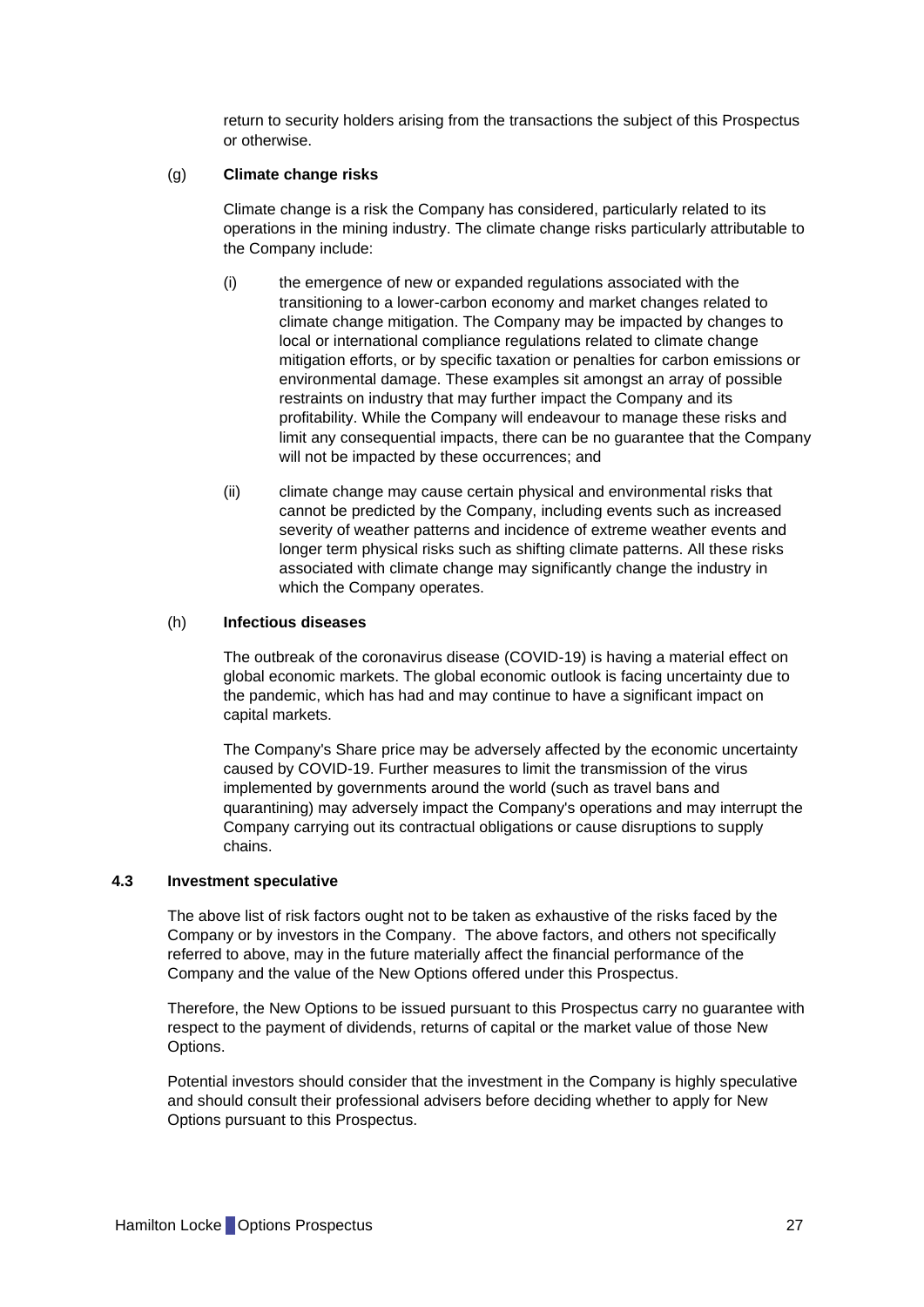# <span id="page-28-0"></span>**5. Additional information**

## <span id="page-28-1"></span>**5.1 Terms and conditions of New Options**

The terms and conditions of the New Options are as follows:

- (a) (**Entitlement**): Each New Option gives the holder the right to subscribe for one Share.
- (b) (**Expiry Date**): The New Options will expire at 5.00pm (WST) on 30 June 2023 (**Expiry Date**). A New Option not exercised before the Expiry Date will automatically lapse on the Expiry Date.
- (c) (**Exercise Price**): Subject to paragraph [5.1\(j\),](#page-28-2) the amount payable upon exercise of each New Option is \$0.15 per Option.
- (d) (**Exercise**): A holder may exercise their New Options by lodging with the Company, before the Expiry Date:
	- (i) a written notice of exercise of New Options specifying the number of New Options being exercised; and
	- (ii) a electronic funds transfer for the Exercise Price for the number of New Options being exercised.
- (e) (**Exercise Notice**). An Exercise Notice is only effective when the Company has received the full amount of the Exercise Price in cleared funds. The New Options held by each holder may be exercised in whole or in part, and if exercised in part, at least 10,000 New Options must be exercised on each occasion.
- (f) (**Timing of issue of Shares on exercise**): Within 5 Business Days of receipt of the Exercise Notice accompanied by the Exercise Price, the Company will issue the number of Shares required under these terms and conditions in respect of the number of New Options specified in the Exercise Notice.
- (g) (**Transferability**): The New Options are not transferrable, except with prior written approval of the Corporation.
- (h) (**Ranking of Shares**): All Shares allotted upon the exercise of New Options will upon allotment be fully paid and rank *pari passu* in all respects with other Shares.
- (i) (**Quotation**): The Company will not apply for quotation of the New Options on ASX.
- <span id="page-28-2"></span>(j) (**Reconstruction**): If at any time the issued capital of the Company is reconstructed, all rights of a holder of New Options are to be changed in a manner consistent with the Corporations Act and the Listing Rules at the time of the reconstruction.
- (k) (**Participating rights**): There are no participating rights or entitlements inherent in the New Options and holders will not be entitled to participate in new issues of capital offered to Shareholders during the currency of the New Options without exercising the New Options.
- (l) (**Amendments**): A New Option does not confer the right to a change in the Exercise Price or a change in the number of underlying securities over which the New Option can be exercised.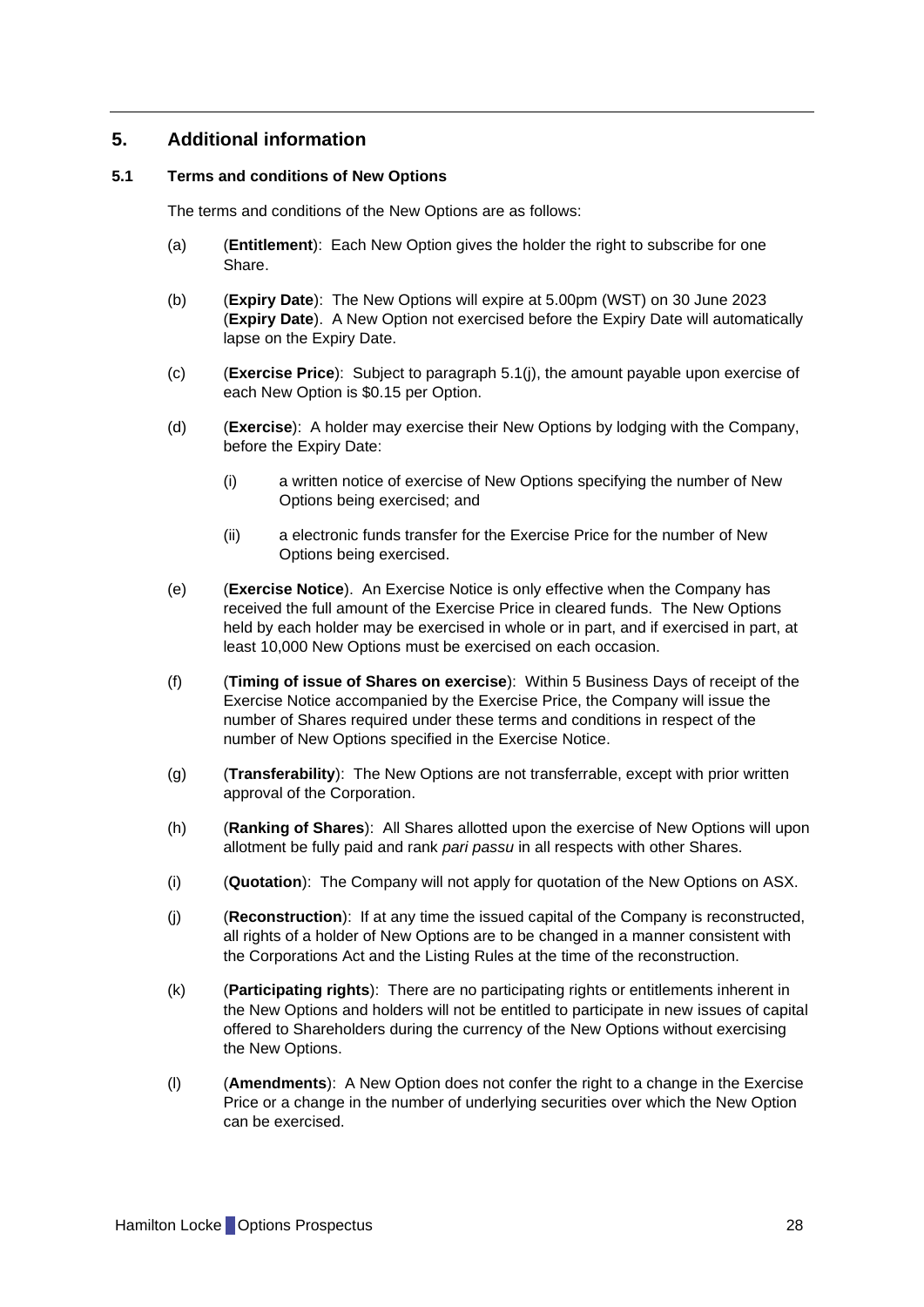# **5.2 Rights and liabilities attaching to Shares**

A summary of the rights attaching to Shares in the Company is below. This summary is qualified by the full terms of the Constitution (copies of which are available from the Company on request free of charge) and does not purport to be exhaustive or to constitute a definitive statement of the rights and liabilities of Shareholders. These rights and liabilities can involve complex questions of law arising from an interaction of the Constitution with statutory and common law requirements. For a Shareholder to obtain a definitive assessment of the rights and liabilities which attach to Shares in any specific circumstances, the Shareholder should seek legal advice.

#### (a) **General meeting**

Shareholders are entitled to be present in person, or by proxy, attorney or representative to attend and vote at general meetings of the Company. Shareholders may requisition meetings in accordance with section 249D of the Corporations Act and the Constitution.

#### (b) **Voting rights**

Subject to any rights or restrictions for the time being attached to any class or classes of Shares, at general meetings of Shareholders or classes of Shareholders:

- (i) each Shareholder entitled to vote may vote in person or by proxy, attorney or representative;
- (ii) on a show of hands, every person present who is a Shareholder or a proxy, attorney or representative of a Shareholder has one vote; and
- (iii) on a poll, every person present who is a Shareholder or a proxy, attorney or representative of a Shareholder will, in respect of each fully paid Share held by him, or in respect of which he is appointed a proxy, attorney or representative, have one vote for the Share, but in respect of partly paid Shares will have such number of votes as bears the same proportion to the total of such Shares registered in the Shareholder's name as the amount paid (not credited) bears to the total amounts paid and payable (excluding amounts credited).

#### (c) **Dividend rights**

Subject to the rights of any preference Shareholders and to the rights of the holders of any shares created or raised under any special arrangement as to dividend, the Directors may from time to time declare a dividend to be paid to the Shareholders entitled to the dividend which will be payable on all Shares according to the proportion that the amount paid (not credited) is of the total amounts paid and payable (excluding amounts credited) in respect of such Shares.

The Directors may from time to time pay to the Shareholders any interim dividends as they may determine. No dividend will carry interest as against the Company.

Subject to the Listing Rules and the Corporations Act, the Company may, by resolution of the Directors, implement a dividend reinvestment plan on such terms and conditions as the Directors think fit, under which participants may elect in respect of all or part of their Shares to receive a dividend or to forego a dividend from the Company and receive some other form of distribution or entitlement (including securities) from the Company or another body corporate or a trust.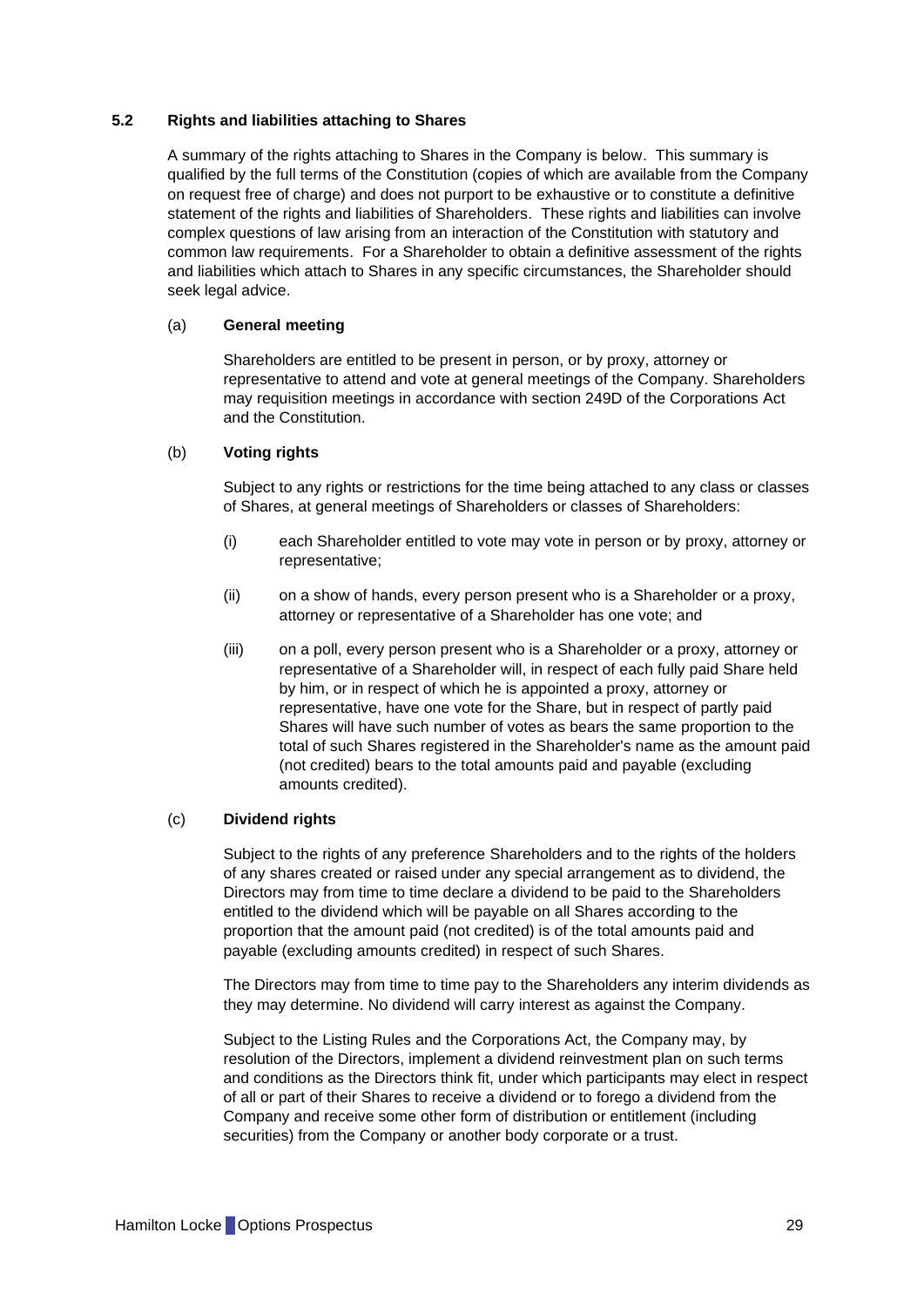# (d) **Winding-up**

If the Company is wound up, the liquidator may, with the authority of a special resolution of the Company, divide among the shareholders in kind the whole or any part of the property of the Company, and may for that purpose set such value as he considers fair upon any property to be so divided, and may determine how the division is to be carried out as between the Shareholders or different classes of Shareholders.

# (e) **Transfer of Shares**

Generally, Shares are freely transferable, subject to formal requirements, the registration of the transfer not resulting in a contravention of or failure to observe the provisions of a law of Australia and the transfer not being in breach of the Corporations Act or the ASX Listing Rules.

# (f) **Variation of rights**

Pursuant to section 246B of the Corporations Act, the Company may, with the sanction of a special resolution passed at a meeting of Shareholders vary or abrogate the rights attaching to Shares.

If at any time the share capital is divided into different classes of Shares, the rights attached to any class (unless otherwise provided by the terms of issue of the shares of that class), whether or not the Company is being wound up, may be varied or abrogated with the consent in writing of the holders of three-quarters of the issued shares of that class, or if authorised by a special resolution passed at a separate meeting of the holders of the shares of that class.

# (g) **Alteration of Constitution**

The Constitution can only be amended by a special resolution passed by at least three quarters of Shareholders present and voting at the general meeting. In addition, at least 28 days written notice specifying the intention to propose the resolution as a special resolution must be given.

# <span id="page-30-0"></span>**5.3 Copies of documents**

Copies of documents lodged by the Company in connection with its reporting and disclosure obligations may be obtained from, or inspected at, an office of ASIC. The Company will provide free of charge to any person who requests it during the period of the Offer a copy of:

- <span id="page-30-1"></span>(a) the financial statements of the Company for the financial year ended 30 June 2021, being the last financial statements for a financial year of the Company lodged with ASIC before the issue of this Prospectus;
- (b) the half year report of the Company for the half year ended 31 December 2021 as lodged with ASX on 14 March 2022; and
- (c) the following notices given by the Company to notify ASX of information relating to the Company during the period from balance date of the annual report for the financial year ended 30 June 2021 referred to in Section [5.3\(a\)](#page-30-1) above until the date of this Prospectus:

| Date lodged          | <b>Subject of Announcement</b>           |
|----------------------|------------------------------------------|
| 13 July 2021         | Suvo Strengthens Management Team         |
| $\vert$ 14 July 2021 | Notice of Release of Escrowed Securities |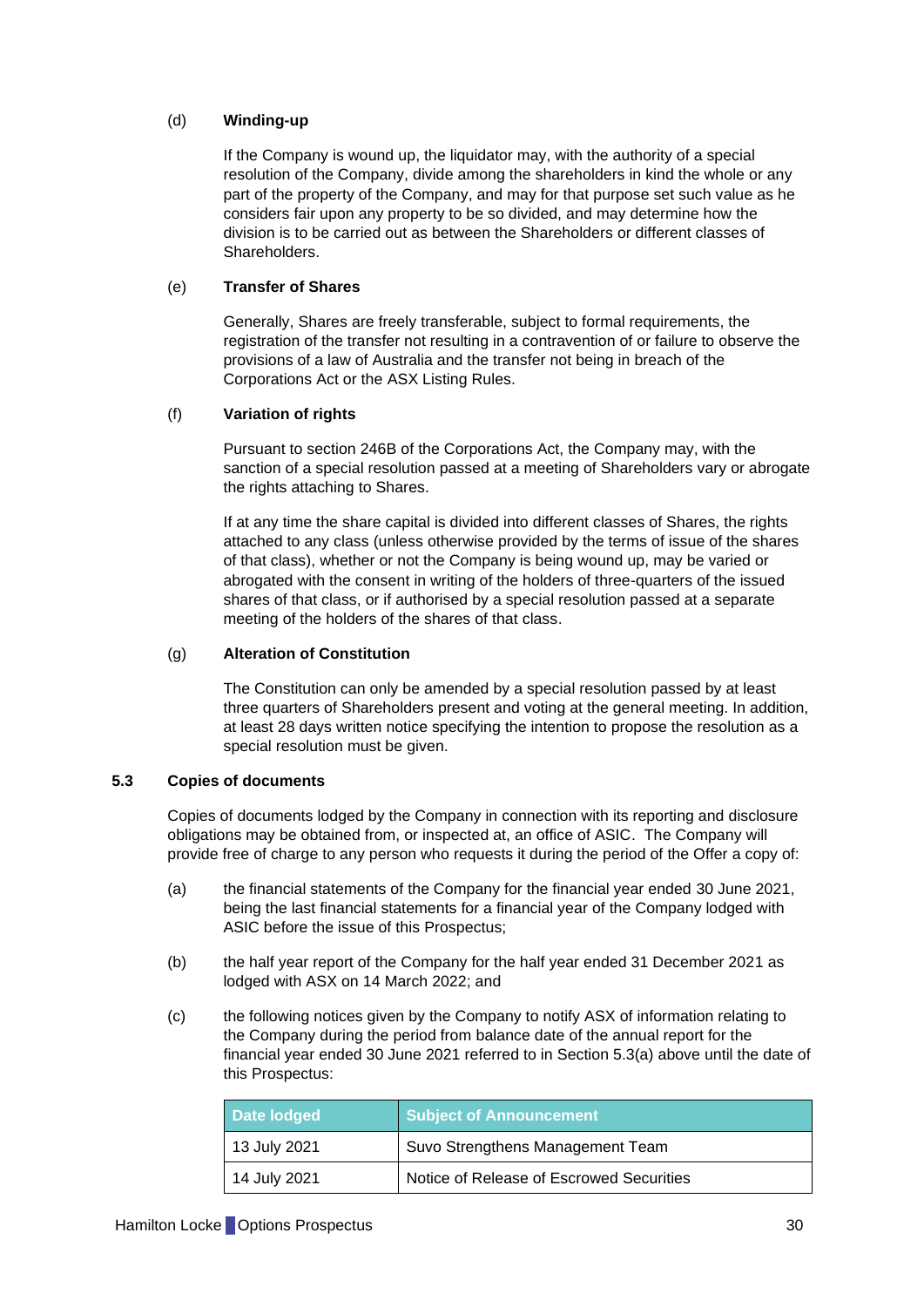| <b>Date lodged</b> | <b>Subject of Announcement</b>                                      |  |
|--------------------|---------------------------------------------------------------------|--|
| 20 July 2021       | Appointment and Resignation of Company Secretary                    |  |
| 21 July 2021       | Suvo Strengthens Financial Management                               |  |
| 23 July 2021       | Notice received under section 203D of the Corporations<br>Act       |  |
| 29 July 2021       | <b>Director Resignation</b>                                         |  |
| 29 July 2021       | <b>Final Director's Interest Notice</b>                             |  |
| 30 July 2021       | Appendix 5B Cash Flow Report                                        |  |
| 30 July 2021       | <b>Quarterly Activities Report</b>                                  |  |
| 3 August 2021      | <b>Trading Halt</b>                                                 |  |
| 4 August 2021      | Application for quotation of securities - SUV                       |  |
| 4 August 2021      | Notification of cessation of securities - SUV                       |  |
| 5 August 2021      | MOU and Collaboration Agreement Signed                              |  |
| 9 August 2021      | Notification of cessation of securities - SUV                       |  |
| 9 August 2021      | Change of Director's Interest Notice                                |  |
| 9 August 2021      | Change of Director's Interest Notice                                |  |
| 9 August 2021      | Change of Director's Interest Notice                                |  |
| 12 August 2021     | White Cloud Metallurgical Samples Dispatched to End<br><b>Users</b> |  |
| 12 August 2021     | Details of Company Address                                          |  |
| 26 August 2021     | Suvo Achieves 99.99% (4N) from High Purity Alumina<br>(HPA)         |  |
| 8 September 2021   | <b>Pittong Operational Update</b>                                   |  |
| 9 September 2021   | Up to 38.9% Halloysite in Trawalla Refined Clay Sample              |  |
| 13 September 2021  | First Test Minerals to Exclusively Support Suvo                     |  |
| 22 September 2021  | Trawalla Maiden Mineral Resource Estimate                           |  |
| 23 September 2021  | <b>Full Year Statutory Accounts</b>                                 |  |
| 23 September 2021  | Appendix 4G and Corporate Governance Statement                      |  |
| 28 September 2021  | Further High Grade Halloysite - Trawalla, Grades up to<br>45.4%     |  |
| 29 September 2021  | Date of AGM and Closing Date for Director Nominations               |  |
| 30 September 2021  | First 500t Rezel Order Fulfilled                                    |  |
| 8 October 2021     | <b>Trading Halt</b>                                                 |  |
| 12 October 2021    | Maiden Nova Mineral Resource Estimate                               |  |
| 14 October 2021    | Notice of Annual General Meeting                                    |  |
| 14 October 2021    | Notice of Annual General Meeting & Proxy Form                       |  |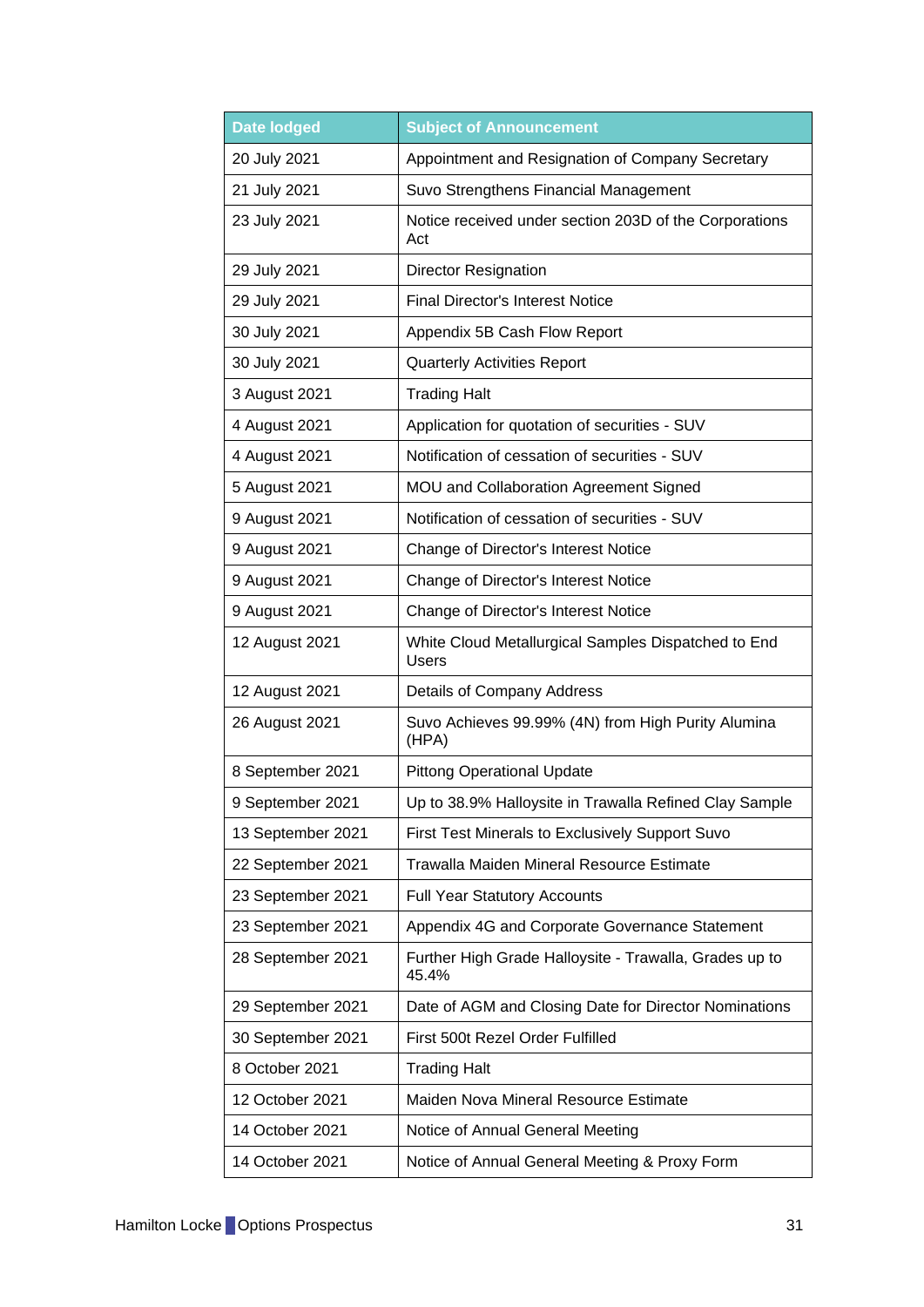| <b>Date lodged</b> | <b>Subject of Announcement</b>                                       |  |
|--------------------|----------------------------------------------------------------------|--|
| 19 October 2021    | Quarterly Activities/Appendix 5B Cash Flow Report                    |  |
| 20 October 2021    | Appointment of Chief Financial Officer                               |  |
| 26 October 2021    | Nova 2,500 to 3,000m Drilling Program Fast Tracked                   |  |
| 9 November 2021    | Nova Extension & Infill Drilling Campaign Completed                  |  |
| 12 November 2021   | Details of Company Address                                           |  |
| 17 November 2021   | Chairman's Address to Shareholders                                   |  |
| 17 November 2021   | <b>Results of Meeting</b>                                            |  |
| 26 November 2021   | Notification regarding unquoted securities - SUV                     |  |
| 30 November 2021   | Change of Director's Interest Notice                                 |  |
| 30 November 2021   | Change of Director's Interest Notice                                 |  |
| 30 November 2021   | Change of Director's Interest Notice                                 |  |
| 15 December 2021   | Further High Grade Halloysite at Trawalla-Grades up to<br>32.4%      |  |
| 20 December 2021   | <b>Change of Registry Address</b>                                    |  |
| 12 January 2022    | Suvo Extends Major Supply Agreement - Hydrous Kaolin<br>Product      |  |
| 17 January 2022    | Suvo Implements ESG Strategy                                         |  |
| 18 January 2022    | <b>Trading Halt</b>                                                  |  |
| 20 January 2022    | Proposed Acquisition - White Hill High Grade Silica Sand             |  |
| 25 January 2022    | Quarterly Activities/Appendix 5B Cash Flow Report                    |  |
| 1 March 2022       | Pittong Maiden Mineral Resource Estimate                             |  |
| 3 March 2022       | <b>Trading Halt</b>                                                  |  |
| 7 March 2022       | \$7.5M Placement to Accelerate Pittong Plant Expansion               |  |
| 7 March 2022       | <b>Corporate Presentation</b>                                        |  |
| 7 March 2022       | Proposed issue of securities - SUV                                   |  |
| 7 March 2022       | Proposed issue of securities - SUV                                   |  |
| 10 March 2022      | Suvo engages with Curtin Uni on HRM for Green<br>Concrete            |  |
| 11 March 2022      | Application for quotation of securities - SUV                        |  |
| 14 March 2022      | Half Yearly Report and Accounts                                      |  |
| 14 March 2022      | Section 708(5) Notice                                                |  |
| 15 March 2022      | <b>Executive and Board Transition to Support Suvo's</b><br>Expansion |  |
| 21 March 2022      | <b>Final Director's Interest Notice</b>                              |  |
| 21 March 2022      | <b>Initial Director's Interest Notice</b>                            |  |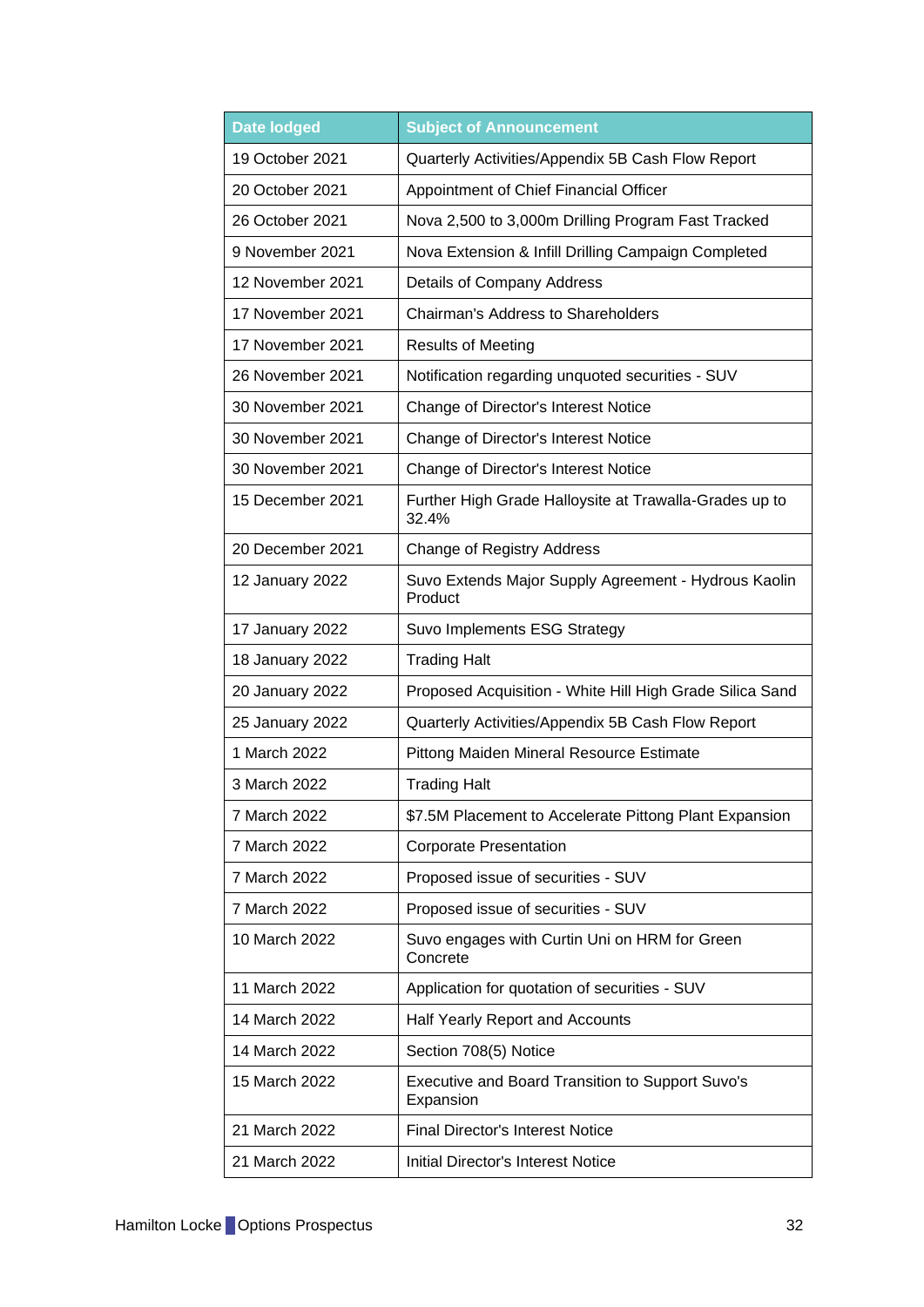| <b>Date lodged</b> | <b>Subject of Announcement</b>                                |
|--------------------|---------------------------------------------------------------|
| 21 March 2022      | Initial Director's Interest Notice                            |
| 21 March 2022      | Share Purchase Plan Offer Booklet                             |
| 23 March 2022      | Pittong Plant Update                                          |
| 29 March 2022      | SUV to present at NWR Near Term Producers<br>Conference       |
| 30 March 2022      | Suvo Presentation - NWR Near Term Producers<br>Conference     |
| 7 April 2022       | Extension of Share Purchase Plan Closing Date                 |
| 19 April 2022      | Calix and Suvo Enter Into Agreement                           |
| 22 April 2022      | Change of Auditor                                             |
| 27 April 2022      | <b>Trading Halt</b>                                           |
| 28 April 2022      | Trial Produces Premium High Reactivity Metakaolin -<br>Gabbin |
| 28 April 2022      | Quarterly Activities/Appendix 5B Cash Flow Report             |

The following documents are available for inspection throughout the period of the Offer during normal business hours at the registered office of the Company:

- (a) this Prospectus;
- (b) the Constitution; and
- (c) the consents referred to in Section [5.12](#page-37-0) and the consents provided by the Directors to the issue of this Prospectus.

# <span id="page-33-0"></span>**5.4 Information excluded from continuous disclosure notices**

There is no information which has been excluded from a continuous disclosure notice in accordance with the Listing Rules other than as is set out in this Prospectus and in this Section [5.4.](#page-33-0)

# **5.5 Determination by ASIC**

ASIC has not made a determination which would prevent the Company from relying on Section 713 of the Corporations Act in issuing the New Options or the Shares upon the exercise of the New Options under this Prospectus.

#### **5.6 Market price of Shares**

The highest and lowest closing market sale prices of the Shares on ASX during the three months immediately preceding the date of lodgement of this Prospectus with ASIC and the respective dates of those sales were:

Highest: \$0.11 on 2, 3 and 21 February 2022.

Lowest: \$0.07 on 16 March 2022.

The latest available market sale price of the Shares on ASX prior to the date of lodgement of this Prospectus with ASIC was \$0.078 per Share on 29 April 2022.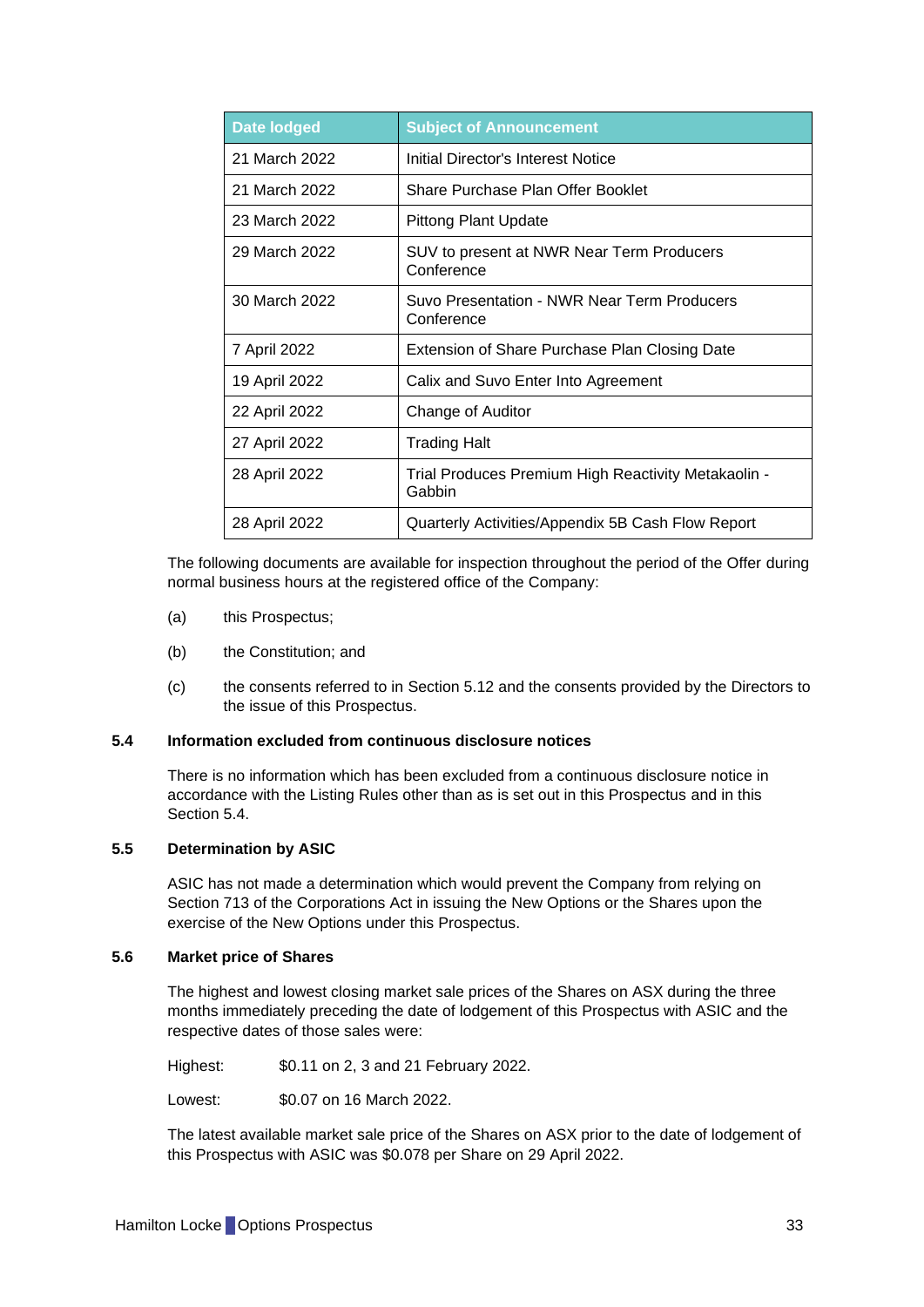## **5.7 Interests of Directors**

#### (a) **Information disclosed in this Prospectus**

Other than as set out in this Prospectus or as set out in the Company's prospectus dated 25 June 2020, no Director (or entity in which they are a partner or director) holds or has held within the 2 years preceding lodgement of this Prospectus with the ASIC, any interest in:

- (i) the formation or promotion of the Company;
- (ii) any property acquired or proposed to be acquired by the Company in connection with its formation or promotion, or the Offers; or
- (iii) the Offers.

and no amounts have been paid or agreed to be paid and no benefits have been given or agreed to be given to a Director or proposed director:

- (i) as an inducement to become, or to qualify as, a Director; or
- (ii) for services provided in connection with the formation or promotion of the Company, or the Offers.

On 20 January 2022, the Company announced a proposed acquisition of exploration license application E70/4981 from Director, Mr Aaron Banks, which is yet to complete and is subject to Shareholder approval.

#### (b) **Directors' interests in Securities**

The relevant interests of each of the Directors in Securities as at the date of this Prospectus is set out below.

| <b>Director</b>            | <b>Shares</b> | <b>Options</b> | <b>Performance</b><br><b>Rights</b> |
|----------------------------|---------------|----------------|-------------------------------------|
| Henk Ludik <sup>1</sup>    |               |                |                                     |
| Aaron Banks <sup>2</sup>   | 72,564,516    |                | 20,833,333                          |
| lan Wilson <sup>3</sup>    |               | 500,000        | 933,333                             |
| Oliver Barnes <sup>1</sup> |               |                |                                     |

#### **Notes:**

- 1. Subject to Shareholder approval, Messrs Ludik and Barnes (or their respective nominees) will each be issued 3,750,000 Performance Rights under the Company's Performance Rights and Option Plan in accordance with their appointment as Non-Executive Directors on 14 March 2022.
- 2. Mr Banks' Securities are held indirectly through Aaron Peter Banks & Hayley Marie Parry ATF The Banks Family Trust.
- 3. Dr Wilson's Securities are held directly.

# (c) **Remuneration of Directors**

The Constitution of the Company provides that the non-executive Directors are entitled to be paid an amount of fees which does not in any year exceed in aggregate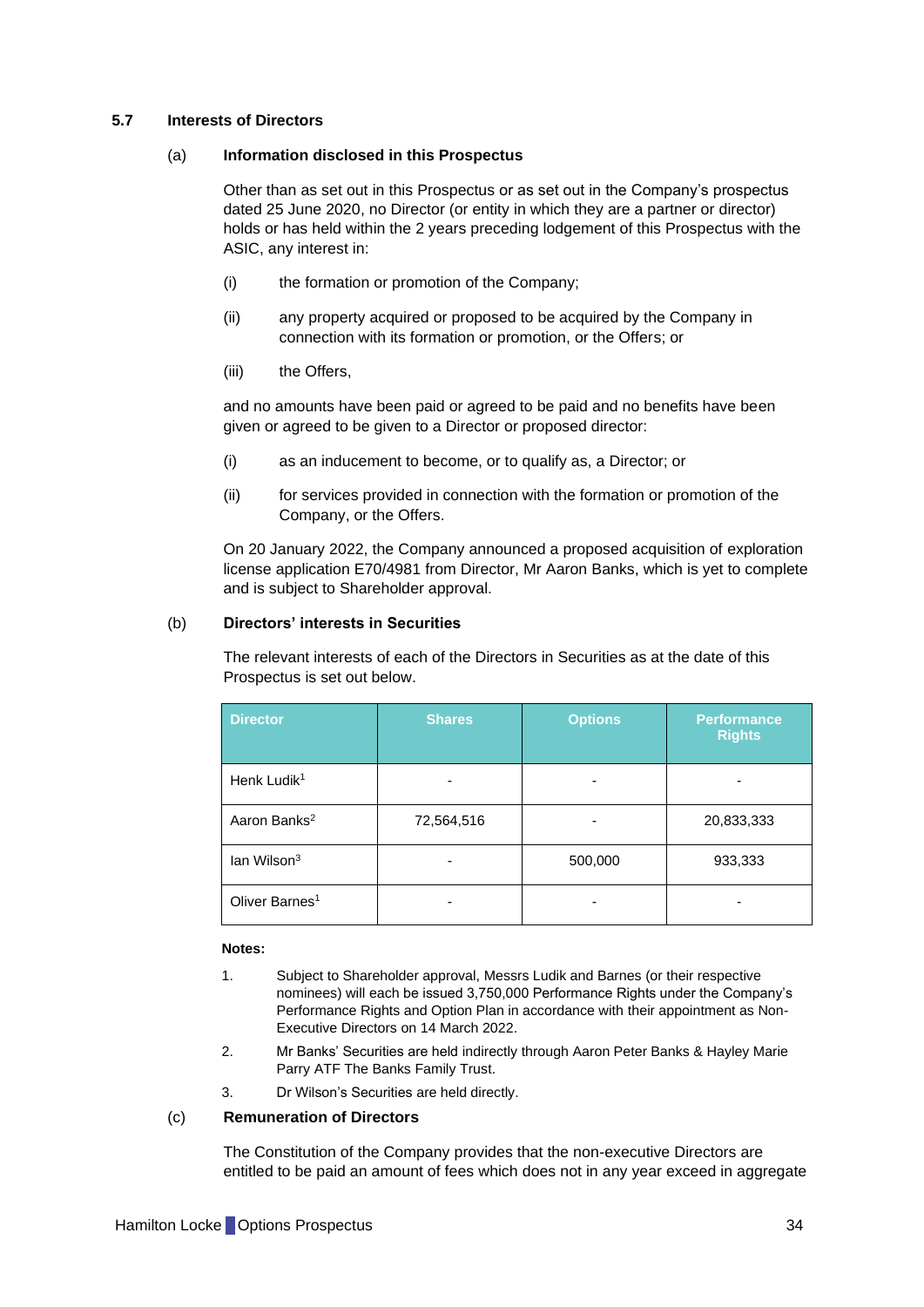the amount last fixed by ordinary resolution. The aggregate amount fixed is \$350,000. This aggregate amount is to be allocated among the non-executive directors equally, having regard to the proportion of the relevant year for which each director held office, or as otherwise decided by the Board. The amount may also be provided in a manner the Board decides, which may include provision of non-cash benefits, in which case, the Board must also decide the manner in which the value of those benefits is to be calculated.

The Constitution also provides that:

- (i) the Directors shall be entitled to be paid reasonable travelling, accommodation and other expenses incurred by them respectively in or about the performance of their duties as Directors; and
- (ii) if any of the Directors being willing are called upon to perform extra services or make any special exertions on behalf of the Company or its business, the Company may remunerate that Director as determined by the Directors and that remuneration may be either in addition to or in substitution for his or her share in the fee-pool described.

The remuneration of executive directors is to be fixed by the Board. As at the date of this Prospectus, the Company has one executive director: Mr Aaron Banks. The total annual base salary payable to Mr Banks is currently \$240,000 (exclusive of superannuation).

The table below sets out the remuneration provided to the Directors of the Company and their associated companies during the last two financial years (**FY**), inclusive of directors fees, consultancy fees, superannuation benefits and share-based payments.

| <b>Director</b>                 | FY ended 30 June<br>2020 | FY ended 30 June<br>2021 |
|---------------------------------|--------------------------|--------------------------|
| Henk Ludik <sup>1,5</sup>       |                          |                          |
| Aaron Banks <sup>2</sup>        |                          | \$329,290                |
| $\text{lan Wilson}^3$           |                          | \$103,474                |
| Oliver Barnes <sup>4,5</sup>    |                          |                          |
| Leonard Troncone <sup>6,7</sup> |                          | \$345,525                |
| Anthony Brown <sup>8</sup>      | \$31,983                 |                          |
| John Paitaridis <sup>9</sup>    | \$41,559                 |                          |
| Robert Martin <sup>10</sup>     |                          | \$356,570                |
| Kobi Ben-Shabat <sup>11</sup>   | \$285,547                | \$37,740                 |
| Doron Nevo <sup>12</sup>        | USD\$25,804              |                          |
| Yury Nehushtan <sup>13</sup>    |                          |                          |
| David Wheeler <sup>14</sup>     | USD\$3,577               |                          |

#### **Notes:**

- 1. Mr Ludik was appointed on 14 March 2022.
- 2. Mr Banks was appointed on 30 July 2020. Salary represents the period 30 July 2020 to 30 June 2021.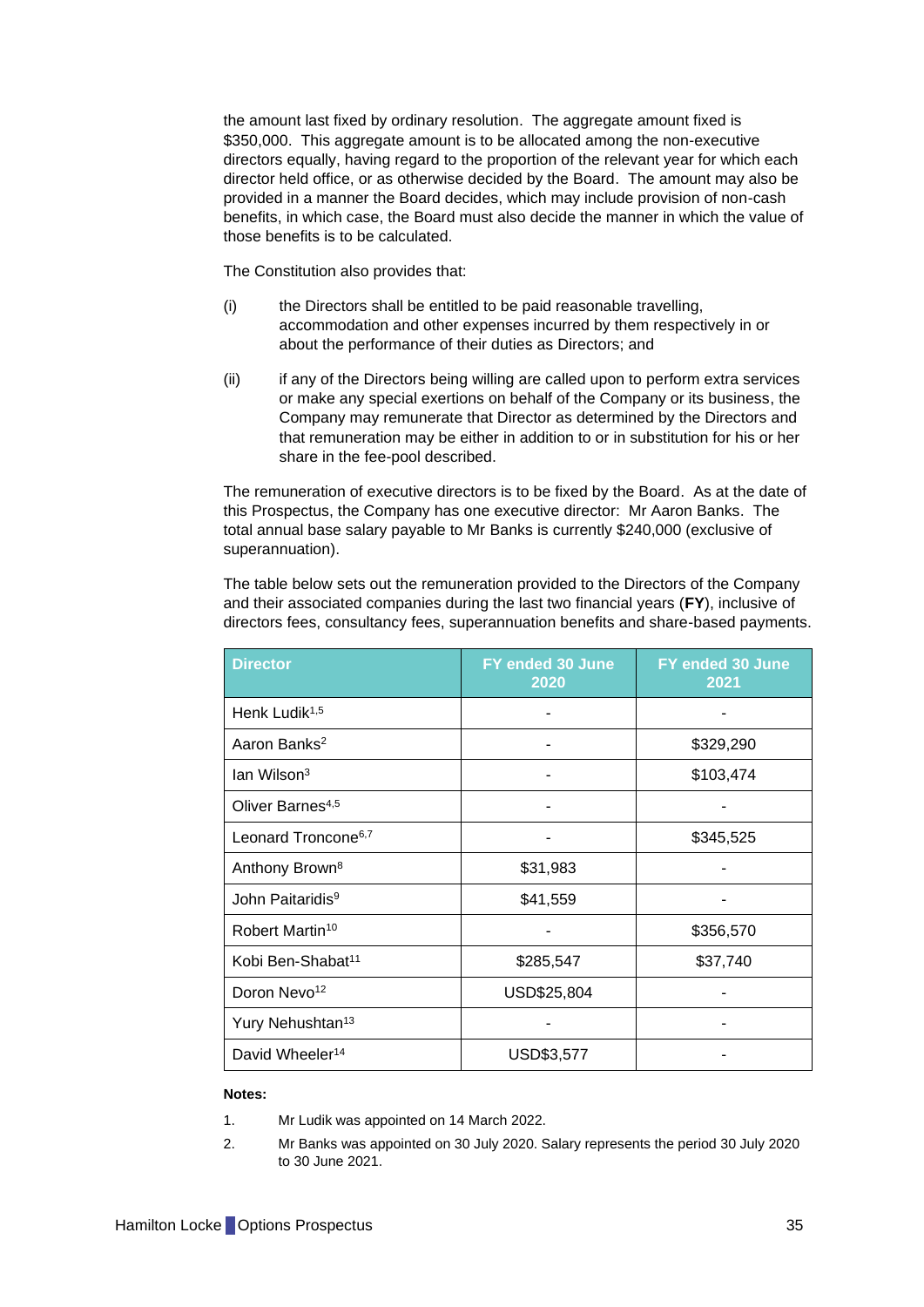- 3. Dr Wilson was appointed on 1 September 2020. Salary represents the period 1 September 2020 to 30 June 2021.
- 4. Mr Barnes was appointed on 14 March 2022.
- 5. Messrs Ludik and Barnes are directors of Wilco Holdings Pty Ltd (**Wilco**) and ESG-F Pty Ltd (**ESG+F Pty Ltd**). Wilco is paid fees for the provision of executive advisory services to the Company in accordance with agreed hourly rates under a letter of engagement dated 10 March 2022 between the Company and Wilco for the services of Messrs Ludik and Barnes. ESG+F will receive \$15,000 (ex GST) per month for a period of 12 months starting 1 January 2022 as consideration for the provision of ESG related services in accordance with a letter of engagement dated 20 December 2021 between the Company and ESG+F.
- 6. Mr Troncone was appointed as a Non-Executive Director on 30 July 2020. On 1 September 2020, Mr Troncone was appointed as an Executive Director.
- 7. The employment of Mr Troncone as an Executive Director ceased effective 22 June 2021. Mr Troncone's remuneration includes a \$133,967 termination payment. Mr Troncone remained as a Non-Executive Director until 29 July 2021.
- 8. Mr Brown resigned as a Non-Executive Director on 30 July 2020.
- 9. Mr Paitaridis resigned as a Non-Executive Director on 30 July 2020.
- 10. Mr Martin was appointed as Executive Chairman on 30 July 2020 and resigned on 14 March 2022.
- 11. Mr Ben-Shabat resigned as Managing Director on 30 July 2020. Salary of \$37,740 represents the period 1 July 2020 to 30 July 2020.
- 12. Mr Nevo resigned as Executive Chairman on 30 November 2019.
- 13. Mr Nehushtan resigned as a Non-Executive Director on 10 November 2019.
- 14. Mr Wheeler resigned as a Non-Executive Director on 28 August 2019.

#### **5.8 Related party transactions**

At the date of this Prospectus, there are no related party transactions involved in the Offers.

#### **5.9 Interests of other persons**

Except as disclosed in this Prospectus, no expert, promoter or other person named in this Prospectus as performing a function in a professional, advisory or other capacity:

- (a) has any interest nor has had any interest in the last two years prior to the date of this Prospectus in the formation or promotion of the Company, the New Options offered under this Prospectus or property acquired or proposed to be acquired by the Company in connection with its formation or promotion or the New Options offered under this Prospectus; or
- (b) has been paid or given or will be paid or given any amount or benefit in connection with the formation or promotion of the Company or the New Options offered under this Prospectus.

Hamilton Locke will be paid approximately \$20,000 (plus GST) in fees for legal services in connection with the Offers, SPP and Placement. Hamilton Locke has been paid approximately \$6,500 for other legal services to the Company and its subsidiaries over the past 24 months.

# <span id="page-36-0"></span>**5.10 Lead Manager Mandate**

The Company entered into a mandate with MST Financial Services (**Lead Manager**) in connection with the Placement for the provision of lead manager services and bookrunner services, including the coordination and management of the Placement as well as assisting with marketing of the Placement (**Lead Manager Mandate**).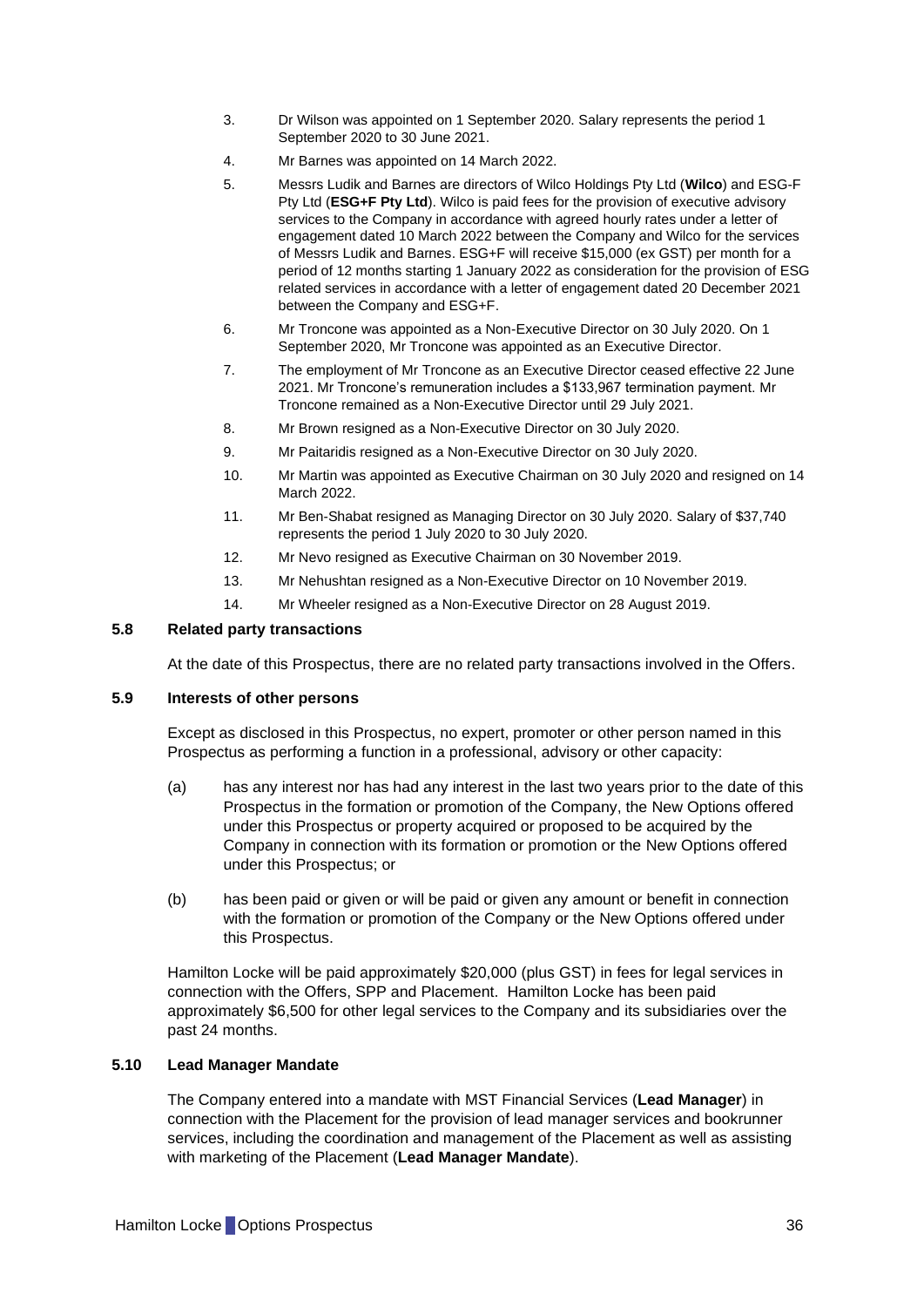Under the Lead Manager Mandate, the Company has agreed to pay the Lead Manager a 6% management fee in cash in respect of funds raised under the Placement (**Lead Manager Fee**).

The Lead Manager Mandate contains additional provisions, including warranties and indemnities in respect of the Company, which are considered standard for agreements of this nature.

No further fees are payable to the Lead Manager in respect of the Offers.

# **5.11 Expenses of Offers**

The estimated expenses of the Offers are as follows:

| <b>Estimated expenses of the Offers</b>        |        |
|------------------------------------------------|--------|
| ASIC lodgement fee                             | 3,206  |
| Legal and preparation expenses (excluding GST) | 32,500 |
| Total                                          | 35,706 |

# <span id="page-37-0"></span>**5.12 Consents**

Chapter 6D of the Corporations Act imposes a liability regime on the Company (as the offeror of Options under this Prospectus), the Directors, any persons named in the Prospectus with their consent having made a statement in the Prospectus and persons involved in a contravention in relation to the Prospectus, with regard to misleading and deceptive statements made in the Prospectus. Although the Company bears primary responsibility for the Prospectus, the other parties involved in the preparation of the Prospectus can also be responsible for certain statements made in it.

Each of the parties referred to in this Section:

- (a) does not make, or purport to make, any statement in this Prospectus other than those referred to in this Section; and
- (b) in light of the above, only to the maximum extent permitted by law, expressly disclaim and take no responsibility for any part of this Prospectus other than a reference to its name and a statement included in this Prospectus with the consent of that party as specified in this Section.

Hamilton Locke has given its written consent to being named as the solicitors to the Company in this Prospectus. Hamilton Locke has not withdrawn its consent prior to the lodgement of this Prospectus with the ASIC.

MST Financial Services has given its written consent to being named in this Prospectus as the lead manager to the Placement. MST Financial Services has not withdrawn its consent prior to the lodgement of this Prospectus with the ASIC.

Automic Group has given its written consent to being named as the share registry to the Company in this Prospectus in the form and context in which it is named. Automic Group has not withdrawn its consent prior to the lodgement of this Prospectus with ASIC.

# **5.13 Electronic Prospectus**

Pursuant to Regulatory Guide 107 ASIC has exempted compliance with certain provisions of the Corporations Act to allow distribution of an Electronic Prospectus on the basis of a paper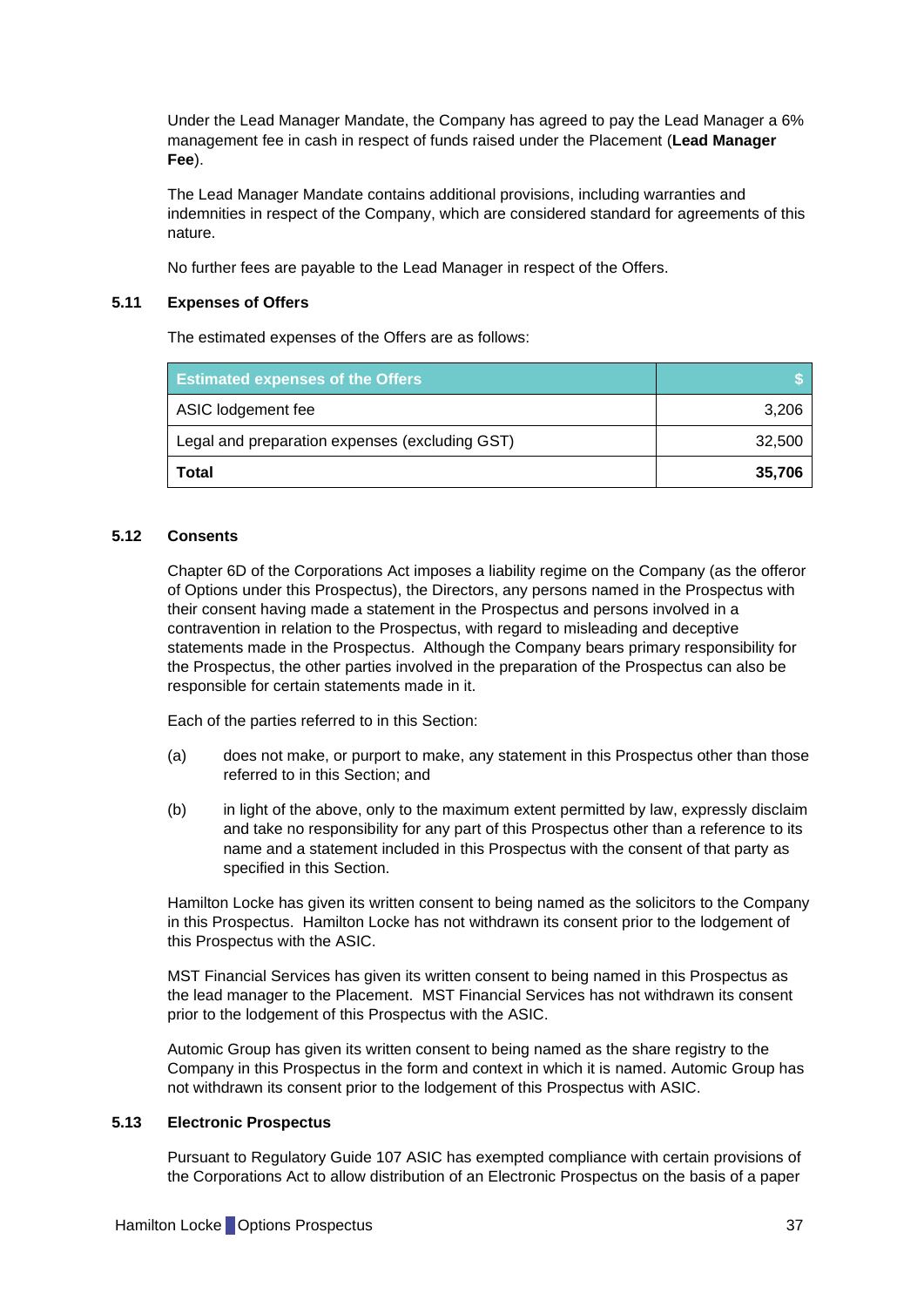Prospectus lodged with ASIC and the issue of Shares in response to an electronic application form, subject to compliance with certain provisions. If you have received this Prospectus as an Electronic Prospectus please ensure that you have received the entire Prospectus accompanied by the Application Form. If you have not, please email the Company and the Company will send to you, for free, either a hard copy or a further electronic copy of this Prospectus or both.

The Company and the Lead Manager reserve the right not to accept an Application Form from a person if it has reason to believe that when that person was given access to the electronic Application Form, it was not provided together with the Electronic Prospectus and any relevant supplementary or replacement prospectus or any of those documents were incomplete or altered. In such a case, the Application Monies received will be dealt with in accordance with section 722 of the Corporations Act.

# <span id="page-38-0"></span>**6. Directors' Statement and Consent**

This Prospectus is authorised by each of the Directors of the Company.

This Prospectus is signed for and on behalf of Company by:

Henk Ludik **Non-Executive Chairman**

Dated: 3 May 2022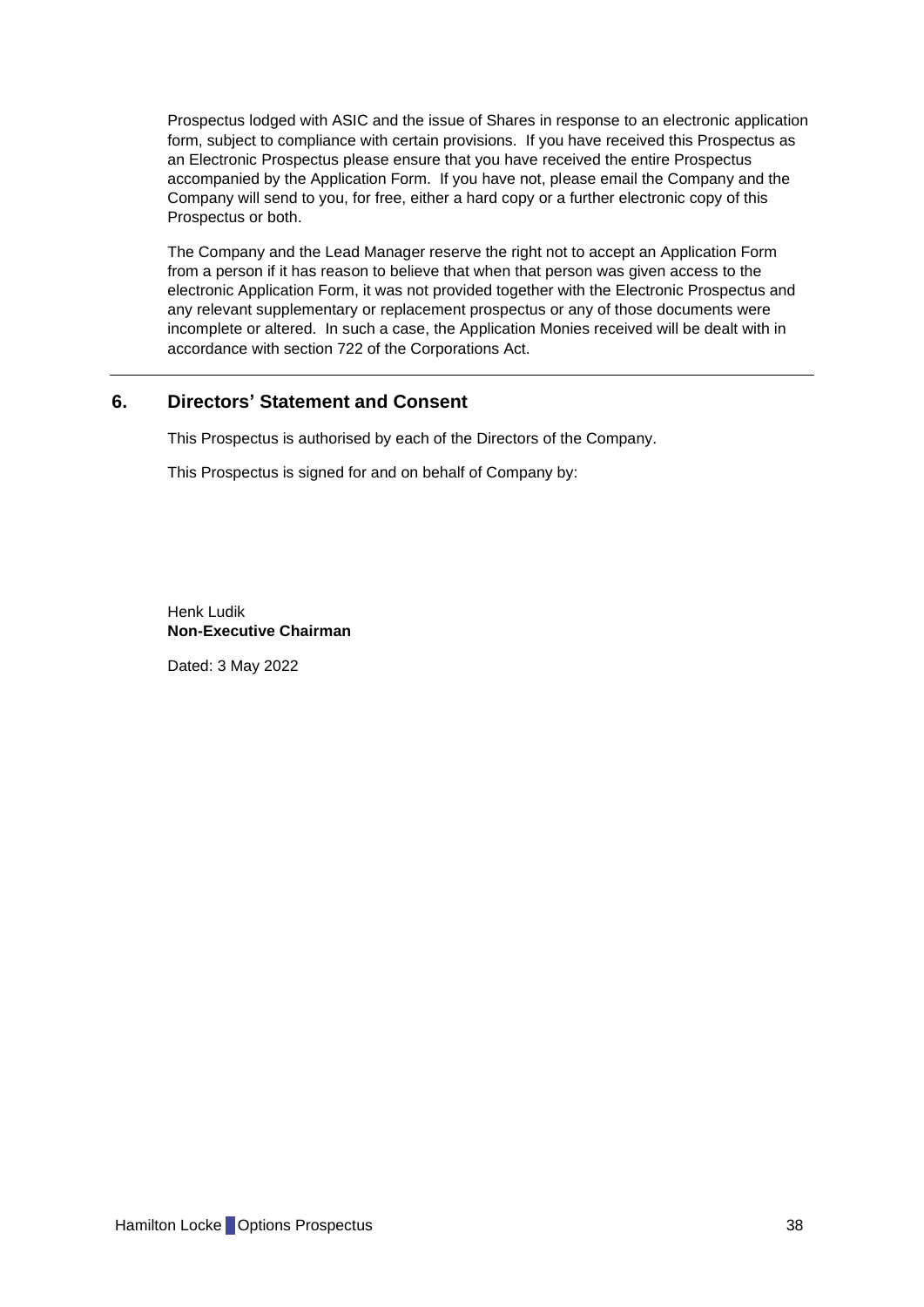# <span id="page-39-0"></span>**7. Definitions**

These definitions are provided to assist persons in understanding some of the expressions used in this Prospectus.

**\$** means Australian dollars.

**Applicant** means a person who submits an Application Form.

**Application** means a valid application for New Options made on an Application Form.

**Application Form** means the application form accompanying this Prospectus relating to the SPP Options Offer or Placement Options Offer.

**ASIC** means Australian Securities and Investments Commission.

**ASX** means ASX Limited ACN 008 624 691 and where the context permits the Australian Securities Exchange operated by ASX Limited.

**ASX Settlement** means ASX Settlement Pty Limited ACN 008 504 532.

**ASX Settlement Operating Rules** means ASX Settlement Operating Rules of ASX Settlement.

**Board** means the Directors meeting as a board.

**Business Day** means Monday to Friday inclusive, other than a day that ASX declares is not a business day.

**CHESS** means ASX Clearing House Electronic Subregister System.

**Closing Date** has the meaning given to it in Section [1.3.](#page-14-1)

**Company** means Suvo Strategic Minerals Limited (ACN 140 316 463).

**Constitution** means the constitution of the Company as at the date of this Prospectus.

**Corporations Act** means *Corporations Act 2001* (Cth), as amended or modified from time to time.

**Directors** mean the directors of the Company as at the date of this Prospectus.

**Electronic Prospectus** means the electronic copy of this Prospectus located at the Company's website, www.suvo.com.au.

**Eligible Shareholder** means a person registered as a holder of Shares as at the Record Date whose registered address is in Australia or, subject to the offer restrictions in Section [1.8,](#page-14-0) New Zealand.

**Indicative Timetable** means the indicative timetable for the Offers on page 6 of this Prospectus.

**Issuer Sponsored** means Securities issued by an issuer that are held in uncertified form without the holder entering into a sponsorship agreement with a broker or without the holder being admitted as an institutional participant in CHESS.

**Lead Manager** means the lead manager of the Placement, being MST Financial Services.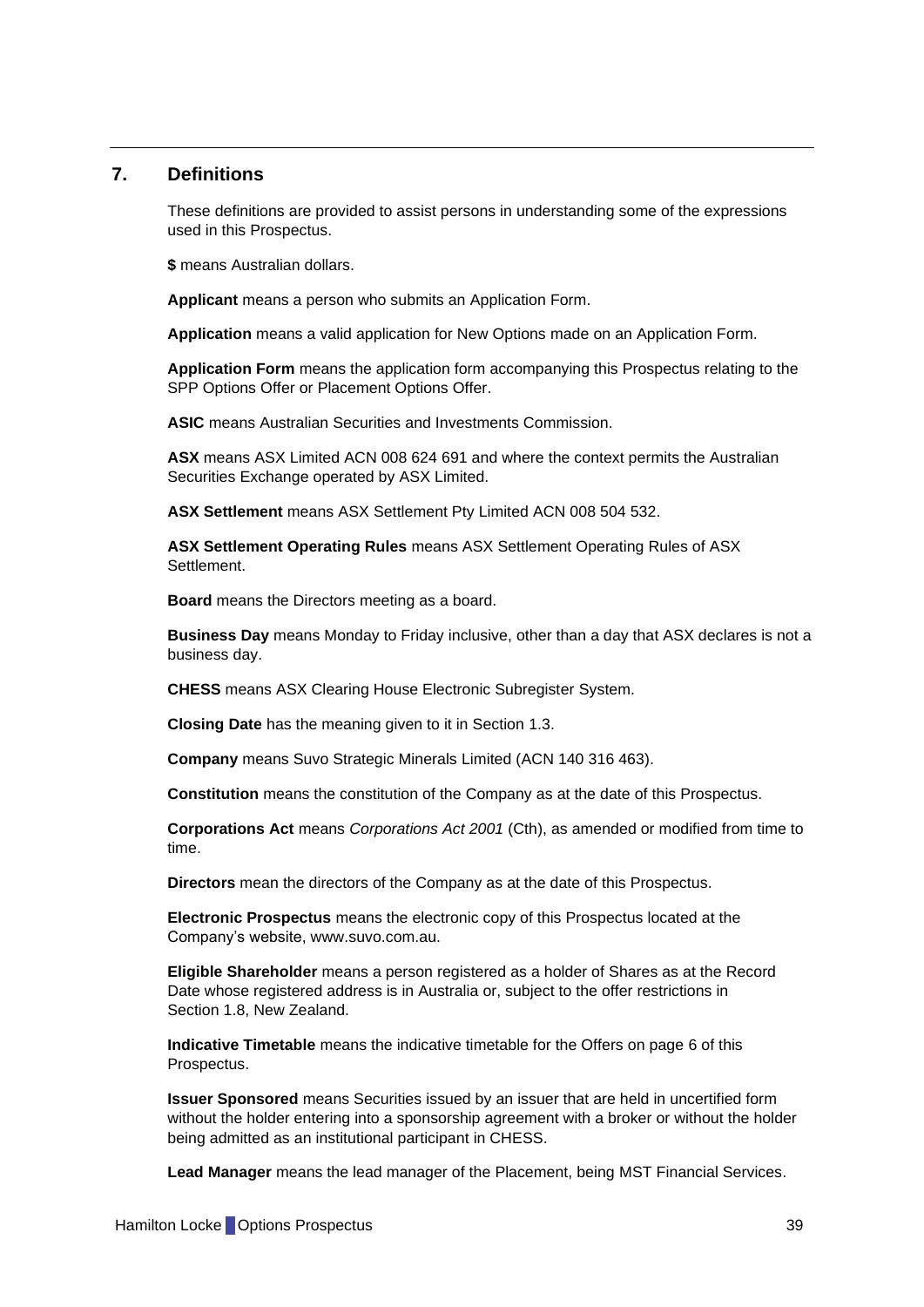**Lead Manager Fee** has the meaning given in Section [5.10.](#page-36-0)

**Lead Manager Mandate** has the meaning given in Section [5.10.](#page-36-0)

**Listing Rules** means the listing rules of ASX.

**MST Financial Services** means MST Financial Services Pty Ltd (ACN 617 475 180) (AFSL: 500557).

**New Option** means an Option to be issued under this Prospectus, exercisable at \$0.15 and expiring on 30 June 2023, on the terms and conditions in Section [5.1.](#page-28-1)

**Offers** means the SPP Options Offer and Placement Options Offer and **Offer** means any one of such Offers, as applicable.

**Official List** means the official list of ASX.

**Official Quotation** means quotation of Securities on the Official List.

**Opening Date** has the meaning given to it in Section [1.3.](#page-14-1)

**Option** means the right to acquire one Share in the capital of the Company.

**Performance Rights** means a right to acquire a Share in the capital of the Company subject to the satisfaction of performance milestones.

**Placement** means the placement undertaken by the Company as announced on 7 March 2022 and completed on 14 March 2022, comprised of the issue of 88,235,295 Shares at an issue price of \$0.085 each, with the proposal to issue one free-attaching New Option for every three Shares issued.

**Placement Participants** means the persons who participate in the Placement.

**Placement Shares** means the 88,235,295 Shares issued under the Placement.

**Projects** means the Company's:

- (a) Pittong Mine & Plant;
- (b) Gabbin Kaolin Project; and
- (c) Eneabba Silica Sands Project.

**Prospectus** means this prospectus dated 3 May 2022.

**Record Date** means 5.00pm (WST) on the record date identified in the Indicative Timetable.

**Section** means a Section of this Prospectus.

**Securities** mean any securities including Shares, Options and Performance Rights issued or granted by the Company.

**Share** means a fully paid ordinary share in the capital of the Company.

**Share Registry** means Automic Pty Ltd (ABN 27 152 260 814).

**Shareholder** means a holder of Shares.

**SPP** means the offer to Eligible Shareholders under a share purchase plan as announced on 7 March 2022, the terms of which are contained in a share purchase plan offer booklet as announced on 21 March 2022, comprised of the offer of up to 23,529,412 SPP Shares at an